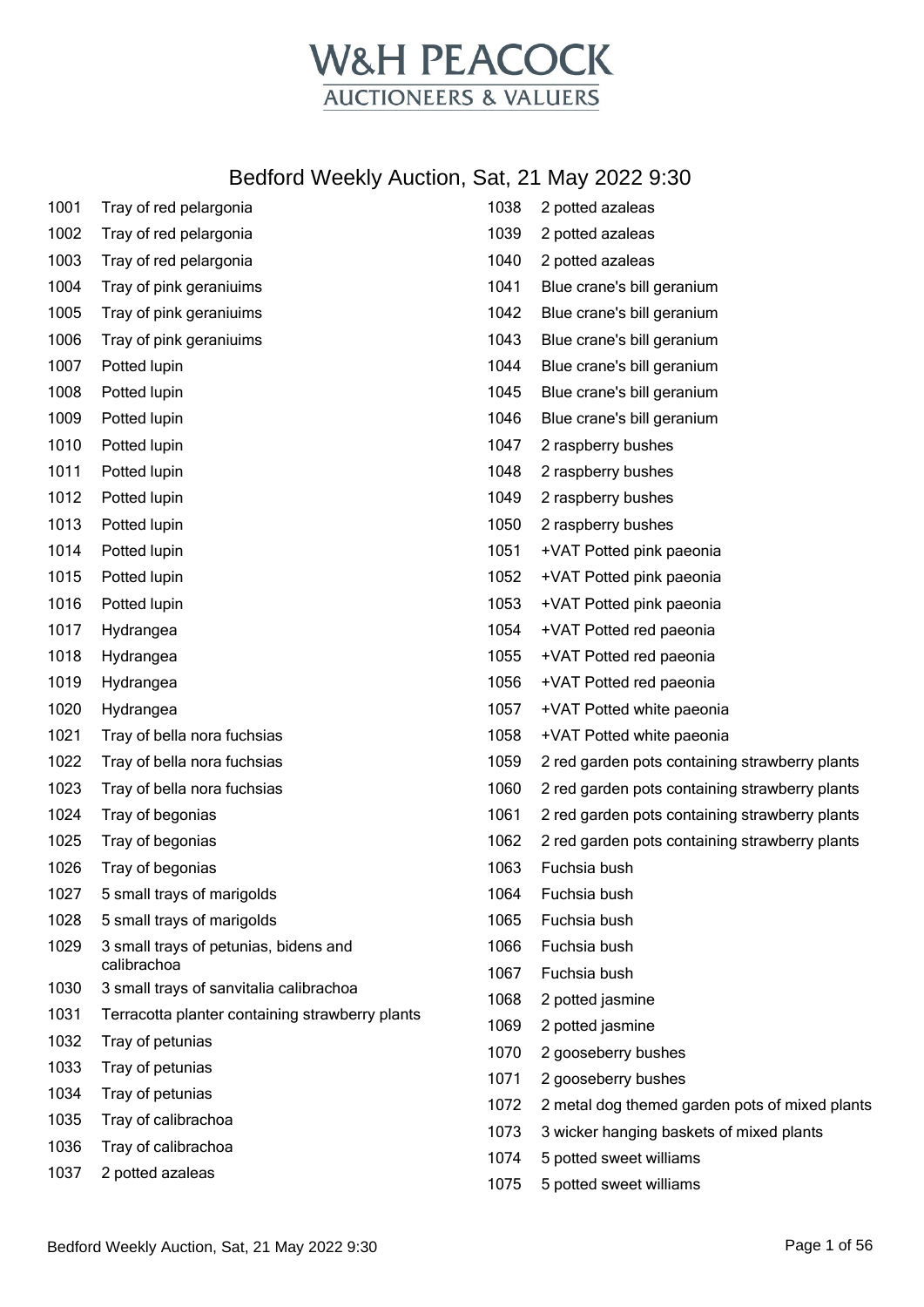

| 1076 | Potted aquilegia                          | 1114  | +VAT Potted mullie gilbert azalea |
|------|-------------------------------------------|-------|-----------------------------------|
| 1077 | Potted aquilegia                          | 1115  | +VAT Potted mullie gilbert azalea |
| 1078 | Potted aquilegia                          | 1116  | +VAT Potted mullie gilbert azalea |
| 1079 | Potted aquilegia                          | 1117  | James Grieve apple tree           |
| 1080 | Potted aquilegia                          | 1118  | Conference pear tree              |
| 1081 | Potted aquilegia                          | 1119  | Morello cherry tree               |
| 1082 | Potted aquilegia                          | 1120  | Rosa easy does it (floribunda)    |
| 1083 | Potted aquilegia                          | 1121  | Rosa ruby anniversary (patio)     |
| 1084 | Potted aquilegia                          | 1122  | Carnaby clematis                  |
| 1085 | Potted aquilegia                          | 1123  | Carnaby clematis                  |
| 1086 | Potted aquilegia                          | 1124  | The President clematis            |
| 1087 | Potted aquilegia                          | 1125  | Sunset clematis                   |
| 1088 | Potted aquilegia                          | 1126  | +VAT Standard rose                |
| 1089 | Potted aquilegia                          | 1127  | +VAT Standard rose                |
| 1090 | Potted aquilegia                          | 1128  | +VAT Standard rose                |
| 1091 | Potted aquilegia                          | 1129  | +VAT Standard ceanothus           |
| 1092 | Potted euonymus fortune (emerald gaiety)  | 1130  | +VAT Standard ceanothus           |
| 1093 | Potted euonymus fortune (emerald n gold)  | 1131  | +VAT Standard ceanothus           |
| 1094 | Tray of money maker tomato plants         | 1132  | +VAT Standard ceanothus           |
| 1095 | Tray of money maker tomato plants         | 1133  | +VAT Pink rose bush               |
| 1096 | Tray of money maker tomato plants         | 1134  | +VAT Pink rose bush               |
| 1097 | Tray of money maker tomato plants         | 1135  | +VAT Pink rose bush               |
| 1098 | +VAT Potted hydrangea                     | 1136  | +VAT Pink rose bush               |
| 1099 | +VAT Potted hydrangea                     | 1137  | +VAT Pink rose bush               |
| 1100 | +VAT Potted hydrangea                     | 1138  | +VAT Pink rose bush               |
| 1101 | +VAT Potted red azalea                    | 1139  | +VAT Pink rose bush               |
| 1102 | +VAT Potted red azalea                    | 1140. | +VAT Pink rose bush               |
| 1103 | +VAT Potted red azalea                    | 1141  | +VAT Bella fuchsia                |
| 1104 | +VAT Potted red azalea                    | 1142  | +VAT Bella fuchsia                |
| 1105 | +VAT Potted red azalea                    | 1143  | +VAT Bella fuchsia                |
| 1106 | +VAT Potted purple and cream fuchsia bush | 1144  | +VAT Passiflora                   |
| 1107 | +VAT Potted purple and cream fuchsia bush | 1145  | +VAT Passiflora                   |
| 1108 | +VAT Potted purple and cream fuchsia bush | 1146  | +VAT Passiflora                   |
| 1109 | +VAT Potted purple and cream fuchsia bush | 1147  | +VAT Passiflora                   |
| 1110 | +VAT Potted purple and cream fuchsia bush | 1148  | +VAT Pink rhododendron            |
| 1111 | +VAT Potted mullie gilbert azalea         | 1149  | +VAT Pink rhododendron            |
| 1112 | +VAT Potted mullie gilbert azalea         | 1150  | +VAT Pink rhododendron            |
| 1113 | +VAT Potted mullie gilbert azalea         | 1151  | +VAT Callistemon bottle brush     |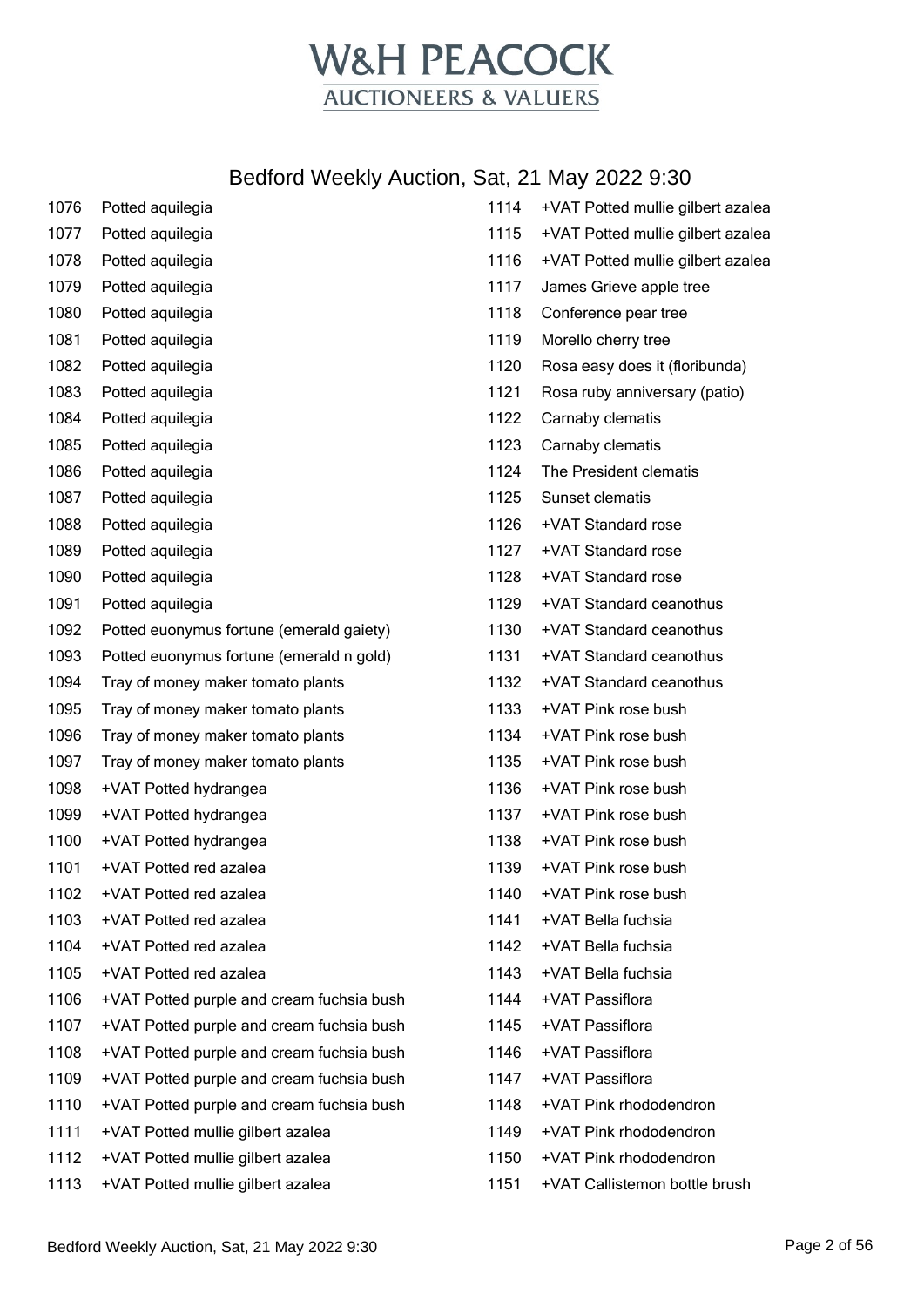

| 1152 | +VAT Callistemon bottle brush                        | 1189 | Large tray of malling centenary strawberry                                  |
|------|------------------------------------------------------|------|-----------------------------------------------------------------------------|
| 1153 | +VAT Callistemon bottle brush                        |      | plants                                                                      |
| 1154 | +VAT Callistemon bottle brush                        | 1190 | Large tray of malling centenary strawberry<br>plants                        |
| 1155 | +VAT Potted red paeonia                              | 1191 | 2 garden shrubs                                                             |
| 1156 | +VAT Potted red paeonia                              | 1192 | 2 garden shrubs                                                             |
| 1157 | +VAT Potted red paeonia                              | 1193 | 2 garden shrubs                                                             |
| 1158 | +VAT Potted red paeonia                              | 1194 | Potted cranesbill blue hardy geranium                                       |
| 1159 | +VAT Potted red paeonia                              | 1195 | Potted aquilegia                                                            |
| 1160 | +VAT Potted red paeonia                              | 1196 | 2 plastic hanging baskets of strawberry plants                              |
| 1161 | Potted pink paeonia                                  | 1197 | Hydrangea                                                                   |
| 1162 | Agapanthus                                           | 1198 | 2 large trays of express petunias                                           |
| 1163 | +VAT Agapanthus                                      | 1199 | 2 large trays of express petunias                                           |
| 1164 | +VAT Agapanthus                                      | 1200 | 2 large trays of express petunias                                           |
| 1165 | +VAT Agapanthus                                      | 1201 | Tray of Shirley tomato plants                                               |
| 1166 | +VAT Agapanthus                                      | 1202 | Tray of Shirley tomato plants                                               |
| 1167 | +VAT Agapanthus                                      | 1203 | Tray of Shirley tomato plants                                               |
| 1168 | Large olive tree                                     | 1204 | Tray of Shirley tomato plants                                               |
| 1169 | Large olive tree                                     | 1205 | 4 potted lupins                                                             |
| 1170 | 4 small trays of beacon impatiens                    | 1206 | Tray of petunias                                                            |
| 1171 | 4 small trays of Katy purple shade aubretia          | 1207 | Tray of tomato plants                                                       |
| 1172 | 4 small trays of Montana avalanche                   | 1208 | Queen Elizabeth floribunda rose with iceberg                                |
| 1173 | 4 small trays of artic fire dianthus                 |      | floribunda rose                                                             |
| 1174 | 4 small trays of regatta lobelia                     | 1209 | Morello cherry tree                                                         |
| 1175 | 4 small trays of runner beans                        | 1210 | +VAT Palmatum orange dream acer                                             |
| 1176 | 4 small trays of armeria balleriana mixture          | 1211 | +VAT Acer tree                                                              |
| 1177 | 4 small trays of begonias                            | 1212 | +VAT Acer tree                                                              |
| 1178 | 4 small trays of sapphire lobelia                    | 1213 | 4 potted foxgloves                                                          |
| 1179 | 4 small trays of Katy red shade aubretia             | 1214 | 4 potted foxgloves                                                          |
| 1180 | 2 large trays of fiesta calendula                    | 2001 | +VAT 2x desk mount stands and Sky TV box &<br>routers                       |
| 1181 | 2 large trays of fiesta calendula                    | 2002 | +VAT Mixed lot of gaming controllers and                                    |
| 1182 | 2 large trays of fiesta calendula                    |      | games                                                                       |
| 1183 | 2 large trays of fiesta calendula                    | 2003 | +VAT Bag containing WiFi devices, cabling,<br>tablet cases, motherboard etc |
| 1184 | 2 large trays of fiesta calendula                    | 2004 | +VAT Box containing quantity of LP and 45                                   |
| 1185 | 2 large trays of fiesta calendula                    |      | records to include The Killers, Alt-J, Elton John,                          |
| 1186 | 4 potted fox gloves                                  | 2005 | Gary Moore and others<br>+VAT Bag containing quantity of music CD           |
| 1187 | Large tray of malling centenary strawberry<br>plants |      | albums                                                                      |
| 1188 | Large tray of malling centenary strawberry<br>plants | 2007 | +VAT Bag containing quantity of mobile phone<br>cases and covers            |
|      |                                                      |      |                                                                             |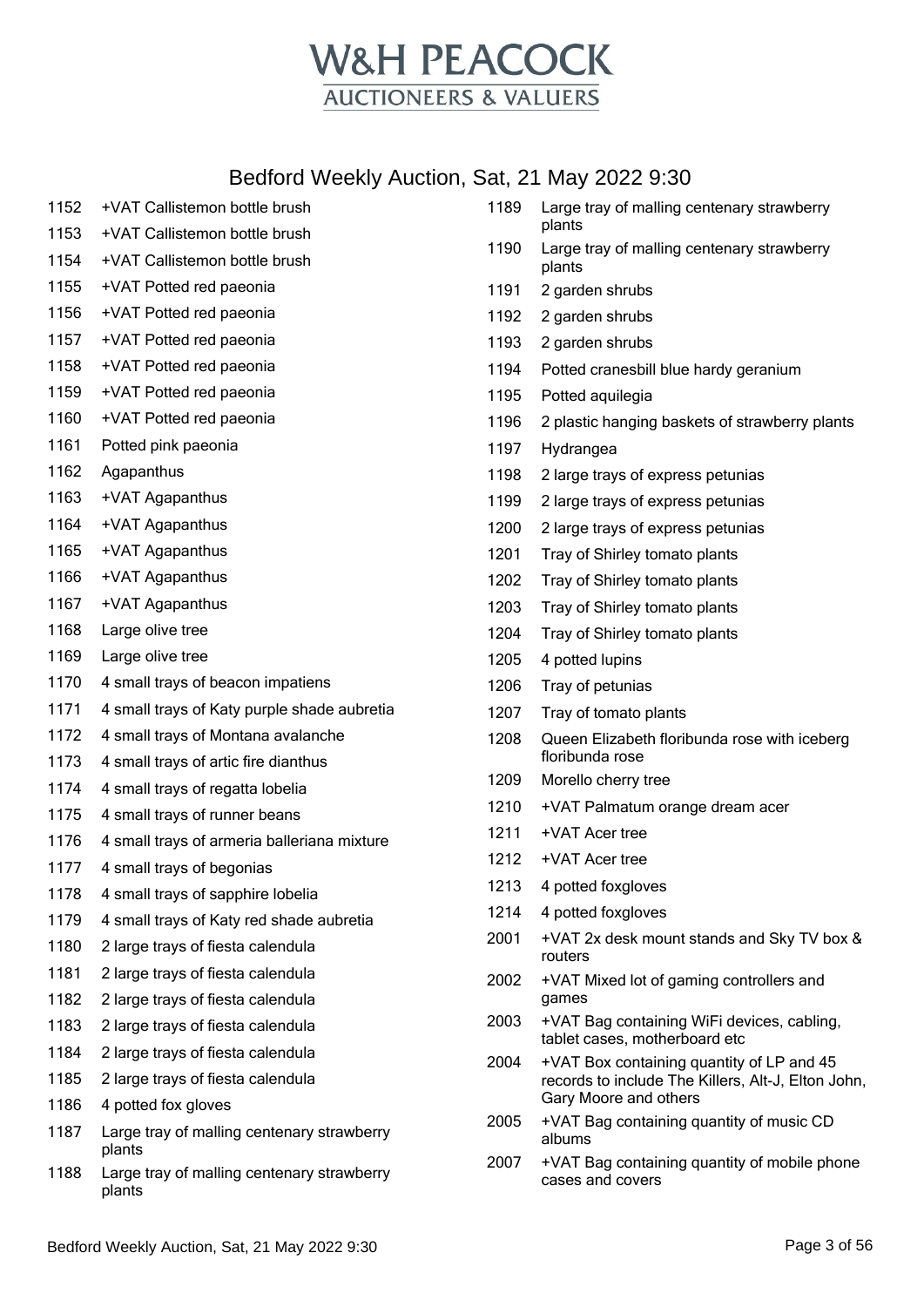

- +VAT Bag containing quantity of mobile phone accessories; leads, adapters, earphones, etc
- +VAT Selection of various portable power banks
- +VAT Selection of various portable power banks
- +VAT Bag containing leads, cables and PSUs
- +VAT Bag containing quantity of electrical related accessories; adapters, mice, boards, etc
- +VAT Bag containing quantity of loose costume and dress jewellery
- +VAT Bag containing Sky TV box, tablet cases/covers, TV wall bracket, DVR, board, etc
- +VAT 3D printer filaments and toner cartridges
- +VAT Bag containing quantity of various batteries
- +VAT Quantity of printer ink cartridges
- +VAT Bag containing quantity of DVD and Blu-Ray films/boxsets
- +VAT Bag containing quantity of portable power banks and other mobile phone accessories
- +VAT Consignment of wireless/wired earphones and headsets
- +VAT Bag containing selection of reading glasses
- +VAT Bag containing selection of sunglasses
- +VAT Bag containing quantity of loose costume and dress jewellery
- +VAT Bag containing quantity of loose costume and dress jewellery
- +VAT Bag containing quantity of empty jewellery boxes
- +VAT Bag of remotes, chargers, headsets, custom Parker Pens, cables, etc
- +VAT Bag containing smoking accessories; papers, filters, trays, etc
- +VAT 2 sealed packs of the complete edition of 'Inglourious Basterds' movie on UHD bluray
- +VAT Sony ExtraBass SRSXB33 bluetooth speaker, boxed
- Sony SRS-XB13 bluetooth speaker with box
- +VAT Sony SRS-XB13 bluetooth speaker
- +VAT Nintendo Switch Lite in pink
- +VAT FitBit Versa 3, damaged screen
- +VAT FitBit Versa 3, boxed
- +VAT FitBit Sense, boxed
- +VAT FitBit Charge 5, boxed
- +VAT JBL Charge 5 bluetooth speaker, boxed
- +VAT Sony wireless noise-cancelling earbuds together with various FItBits for spares/repairs
- +VAT Bose headphones with audio cable and carry case, damaged earcup
- +VAT Philips Go 6000-series headphones, boxed
- +VAT Beats Studio Buds with charging case and box
- +VAT Beats Studio Buds with charging case and box
- +VAT Beats Studio Buds with charging case and box
- +VAT Beats Studio Buds with charging case and box
- +VAT UltimateEars WonderBoom portable bluetooth speaker
- Beatles get-back book, sealed
- +VAT Ring DoorView cam, boxed
- +VAT Ring DoorView cam, boxed
- Tenma security camera test monitor with box, charger and some accessories
- +VAT Ring battery-powered spotlight cam, wrong box
- +VAT Ring alarm system with extra contact sensor and motion sensor
- +VAT LG Tone Free UV Nano earbuds with charging case, boxed
- +VAT Jabra Elite 3 wireless earbuds with charging case, boxed
- +VAT Jabra Elite 3 wireless earbuds with charging case, boxed
- +VAT Jabra Elite 3 wireless earbuds with charging case, boxed
- +VAT Swan WiFi PT security camera
- +VAT NextBase 412GW GPS WiFi dashcam
- +VAT NextBase 300W WiFi dashcam, boxed
- +VAT NextBase 300W WiFi dashcam, boxed
- +VAT Mophie 3 in 1 wireless charging pad in box
- +VAT Lenovo think pad laptop dock, boxed
- +VAT Lenovo think pad laptop dock, boxed
- +VAT Lenovo think pad laptop dock, boxed
- +VAT Lenovo think pad laptop dock, boxed
- +VAT Sum Up 3g plus payment kit with box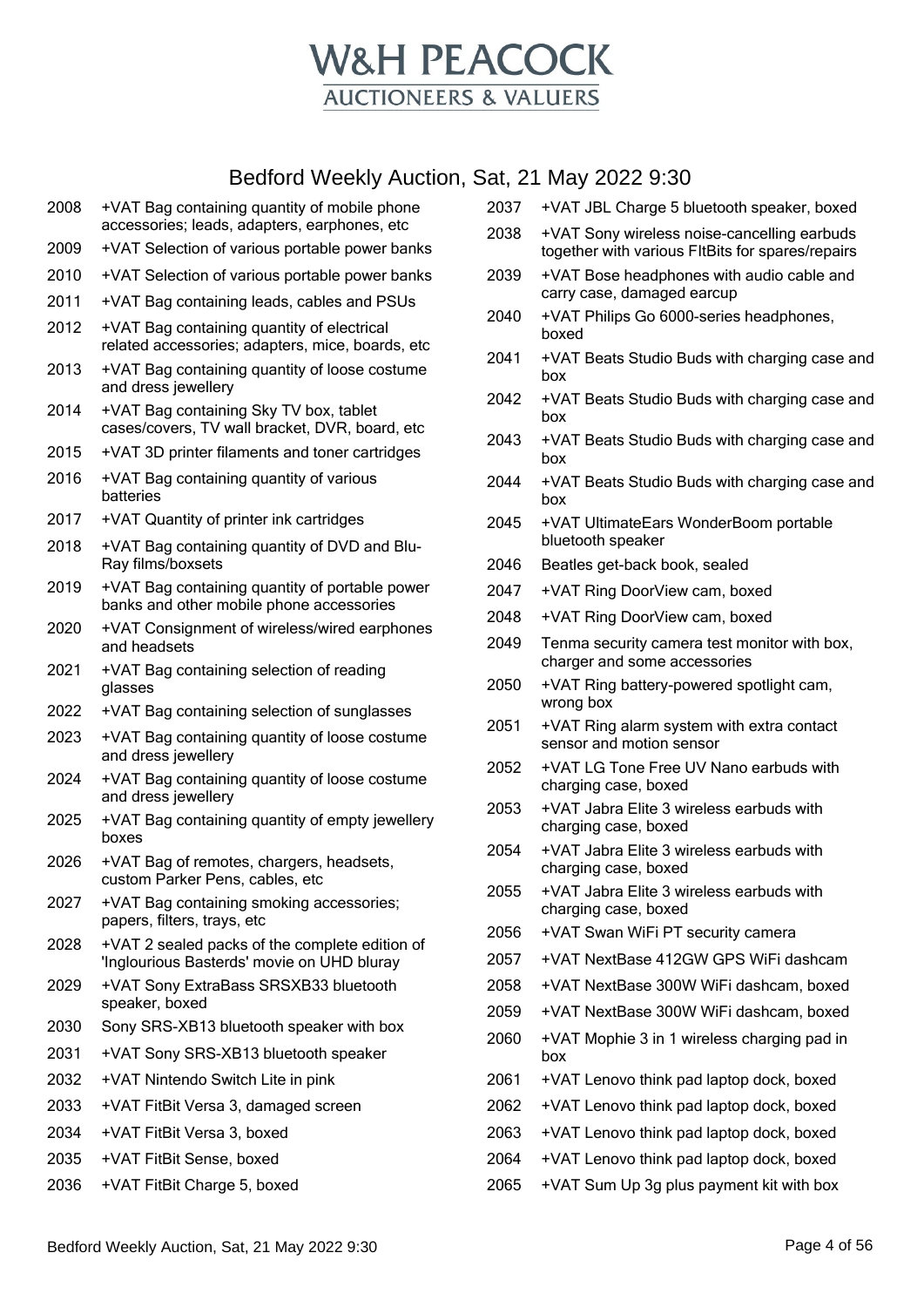

- 2066 +VAT Apple Airpods 3rd generation with charging case and box
- 2067 +VAT Apple series 7 midnight aluminium cased 44mm smart watch with charging case and box
- 2068 +VAT Apple AirPods pro with charging case and box
- 2069 +VAT Apple AirPods pro with charging case and box
- 2070 +VAT Apple AirPods pro with charging case and box
- 2071 +VAT Apple AirPods pro with charging case and accessories
- 2072 +VAT Apple AirPods with charging case and box
- 2073 +VAT Apple AirPods with charging case and box
- 2074 +VAT Apple AirPods with charging case and box
- 2075 +VAT Apple AirPods with charging case and box
- 2076 +VAT Apple AirPods with charging case and box
- 2077 +VAT Apple AirPods with charging case and box
- 2078 +VAT Tag Heuer stainless steel strap Carrera calibre 5 automatic gents black face style wristwatch with box
- 2079 +VAT LG gram 17" display laptop model: 17Z90P core i7 11th generation processor, 16gb ram, 1tb storage, running Windows 11 plus power supply and box
- 2080 HP Elite book 840G8 notebook pc, core i5 11th generation processor, 8gb ram, 256gb storage, running Windows 10 includes power supply
- 2081 HP Probook 635 Aero G8 Notebook PC, AMD Ryzen 5 CPU, 16GB RAM, 256GB storage, Windows 10 with psu and box
- 2082 HP Spectre X360 Convertible touch screen laptop, Core i5 11th Gen processor, 8GB RAM, 512 GB storage, Windows 10, with psu and box
- 2083 +VAT Lenovo Yoga Slim 7 laptop, AMD Ryzen 5 cpu, 8GB RAM, 256GB storage, Windows 10 with psu and box
- 2084 +VAT Lenovo Yoga Slim 7 laptop, AMD Ryzen 5 cpu, 8GB RAM, 256GB storage, Windows 10 with psu and box
- 2085 +VAT Acer Swift 5 laptop Model SF514-55T, Core i7 11th Gen processor, 8GB RAM, 512GB storage, Windows 10 with psu and box
- 2086 +VAT Asus Vivobook laptop Model X412EA, Core i5 11th Gen processor, 8GB RAm, 512GB storage, Windows 10, with psu
- 2087 +VAT Acer Chromebook Spin 513 laptop, Qualcomm Snapdragon processor, 4GB RAM, 64GB storage, Chrome OS, with psu and box
- 2088 +VAT HP Chromebook X360 laptop, Intel Celeron processor, 4GB RAM, 64GB storage, Chrome OS, complete with power supply and box
- 2089 +VAT Acer Chromebook Spin 513 laptop, running Qualcomm Snapdragon processor, 4GB RAM, 64GB storage, complete with power supply and box
- 2090 +VAT Xbox Series X 1TB console with controller and box
- 2091 +VAT HP Spectre X360 Convertible laptop, Core i5 11th gen processor, 8GB RAM, 512GB storage, Windows 11, with touchscreen, slip case, psu and box
- 2092 +VAT Lenovo Legion laptop, AMD Ryzen 5 processor, 8GB RAM, 512GB storage, RTX3060 laptop gpu, Windows 10, with psu and box
- 2093 +VAT Asus Zephyrus laptop, AMD Ryzen 9 processor, 16GB RAM, 1TB storage, RTX 3050 TI graphics card, Windows 11 Pro, with psu and box
- 2094 +VAT HP Pavilion gaming laptop, Core i5 11th Gen processor, 8GB RAM, 512GB storage, GTX1650 graphics card, Windows 11, with psu and box
- 2095 +VAT HP laptop Model 14S-DQ1024NA, Core i5 10th Gen processor, 8GB RAM, 512GB storage, Windows 10, with psu and box
- 2096 +VAT HP Pavilion X360 Convertible laptop, Model 14-DY0017NA, Core i5 11th gen processor, 16GB RAM, 512GB storage, Windows 11, with psu and box
- 2097 +VAT HP 27" curved screen gaming monitor, QHD, 165HZ with box
- 2098 +VAT HP 27" curved screen gaming monitor, QHD, 165HZ with box
- 2099 +VAT Asus R.O.G Strix gaming laptop, G533Z, Core i9 12th gen processor, 16GB RAM, 2TB storage, RTX3070 TI graohics card, Windows 11, with psu and box
- 2100 PC gaming tower, Intel i7 processor, 8GB RAM, 1TB storage, GTX970 graphics card, Windows 10, with Benq 27" 3D LCD monitor, wired keyboard, and mouse
- 2101 +VAT Appel iPad Air 4th Gen wifi only, 64GB storage, A2316 with box
- 2102 +VAT Appel iPad Air 4th Gen wifi only, 64GB storage, A2316 with box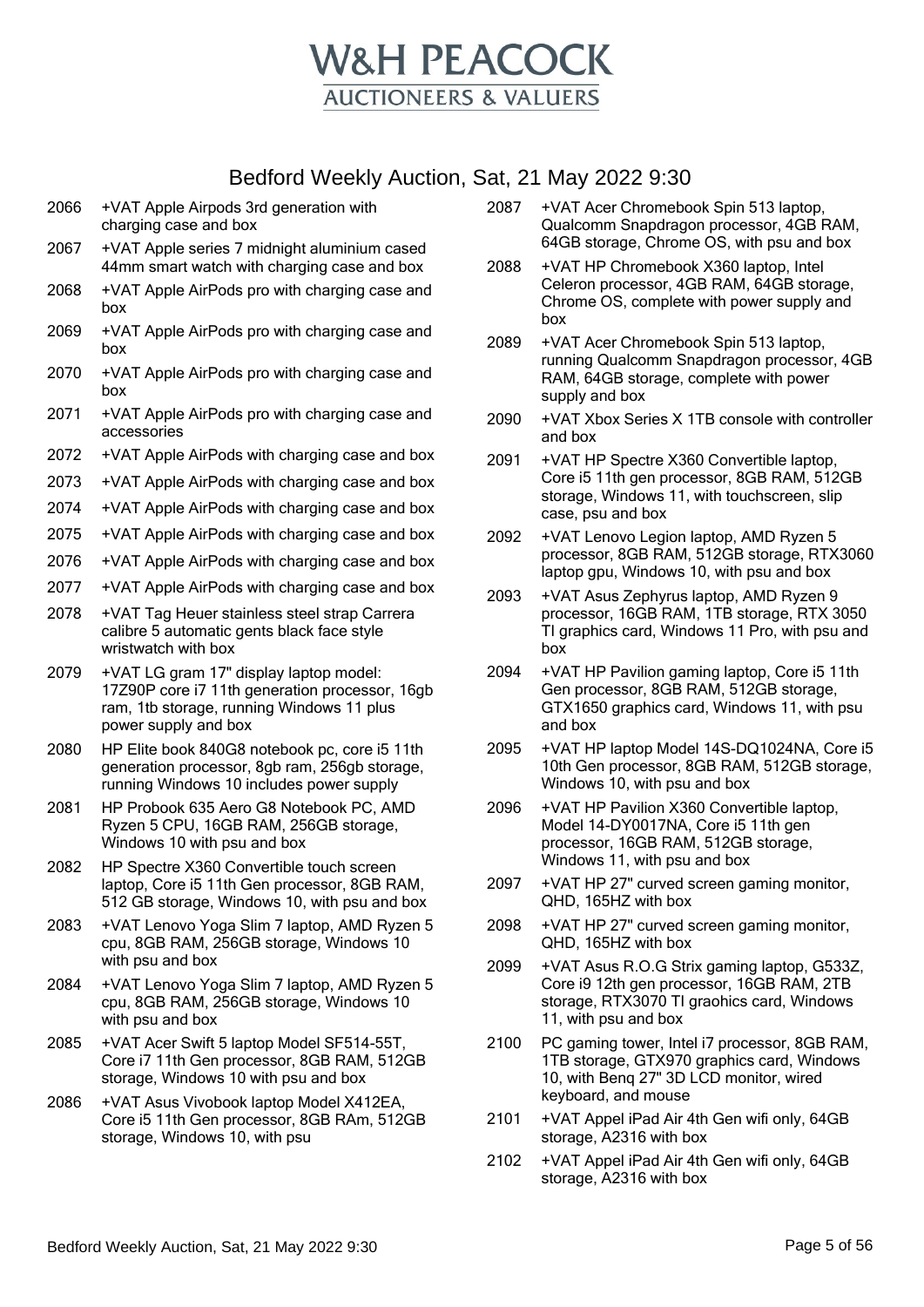

- +VAT Appel iPad Air 4th Gen wifi only, 64GB storage, A2316 with box
- +VAT Apple iMac 24" Mdoel A2438 8Core cpu M1 processor, 8GB memory, 512GB storage, 4.5K LED display, with Mac OS Monterey with wireless mouse, keyboard, and box
- +VAT Apple Macbook Pro 14" Model A2442, 8Core M1 processor, 16GB RAm, 512GB storage, Mac OS Monterey, with psu and box
- +VAT Asus 27" curved screen gaming monitor with box and psu
- +VAT Asus 27" curved screen gaming monitor with box and psu
- Apple iMac Model A1418 for spares or repair
- Dell Latitude 3390 2 in 1 laptop, no power supply, locked
- Hp Pavilion laptop, Core i5 processor, cracked screen
- Lenovo T470S laptop, cracked hinge on screen for spares or repair
- 2 x Macbook Air Model A1370 for spares or repair
- 3 x Apple Macbooks, A1278 for spares or repair
- Apple Macbook Air A1237 for spares or repair
- +VAT Bag of DVDs inc. Dragonball Z
- Bag containing misc electricla components, cables etc.
- 2 Iiyama 24" Prolite monitors with dual monitor stand mount
- Selection of reference material and other paperback and hardback books
- Sharp MX-3060V A4 printer
- +VAT Box containing selection of records, some sealed, inc. Dead Can Dance Lp
- +VAT Dell 22" monitor in box
- +VAT 3 Sanus up to 55" TV wall mounts
- 2123 Box containing large variety of Apple iPads, various gen for spares or repair
- +VAT Sanus TV swivel base unit for up to 60" TVs
- +VAT Hama up to 65" TV stand
- Box containing a wide selection of Dell laptop docks
- Dell Latitude E7270 laptop with no power supply and accessories
- +VAT HP 22" monitor with box model: M22F
- +VAT Zebra GK420D label printer
- +VAT HP Colour Laserjet Pro printer
- +VAT Cisco ISR1100 Series network component Model C1111-4P with box and psu
- +VAT HP Officejet 7510 printer
- \*Withdrawn\*
- +VAT HP Officejet pro 8015 printer
- +VAT Box containing 10 Poly VVX business IP desk mount phones
- +VAT HP Envy Photo 6230 printer
- +VAT Box containing various laptop bags and accessory cases
- +VAT Epsom Ecotank ET2710 printer with box
- Bag containing various misc. electrical components, PC parts, Fitbits etc.
- Bag containing various PC USB cables, accessories, gaming controllers etc.
- Bag containing various soft keyboards, VGA multi monitor splitter kit
- +VAT Bag of misc. electrical components, TP Link wifi range extenders etc.
- Box containing various A4 paper
- +VAT HP Officejet pro 9019E printer in box
- +VAT HP Officejet Pro 8022E printer in box
- +VAT Epson Expression Home XP5105 printer in box
- +VAT 3 Hive Active plugs in sealed boxes
- +VAT 3 Hive Active plugs in sealed boxes
- +VAT 3 Hive Active plugs in sealed boxes
- +VAT 3 Hive Active plugs in sealed boxes
- +VAT 3 Hive Active plugs in sealed boxes
- +VAT 3 Hive Active plugs in sealed boxes
- +VAT 3 Hive Active plugs in sealed boxes
- +VAT 3 Hive Active plugs in sealed boxes
- +VAT 3 Hive Active plugs in sealed boxes
- +VAT 3 Hive Active plugs in sealed boxes
- +VAT 3 Hive Active plugs in sealed boxes
- +VAT 3 Hive Active plugs in sealed boxes
- +VAT 3 Hive Active plugs in sealed boxes
- +VAT 3 Hive Active plugs in sealed boxes
- +VAT 3 Hive Active plugs in sealed boxes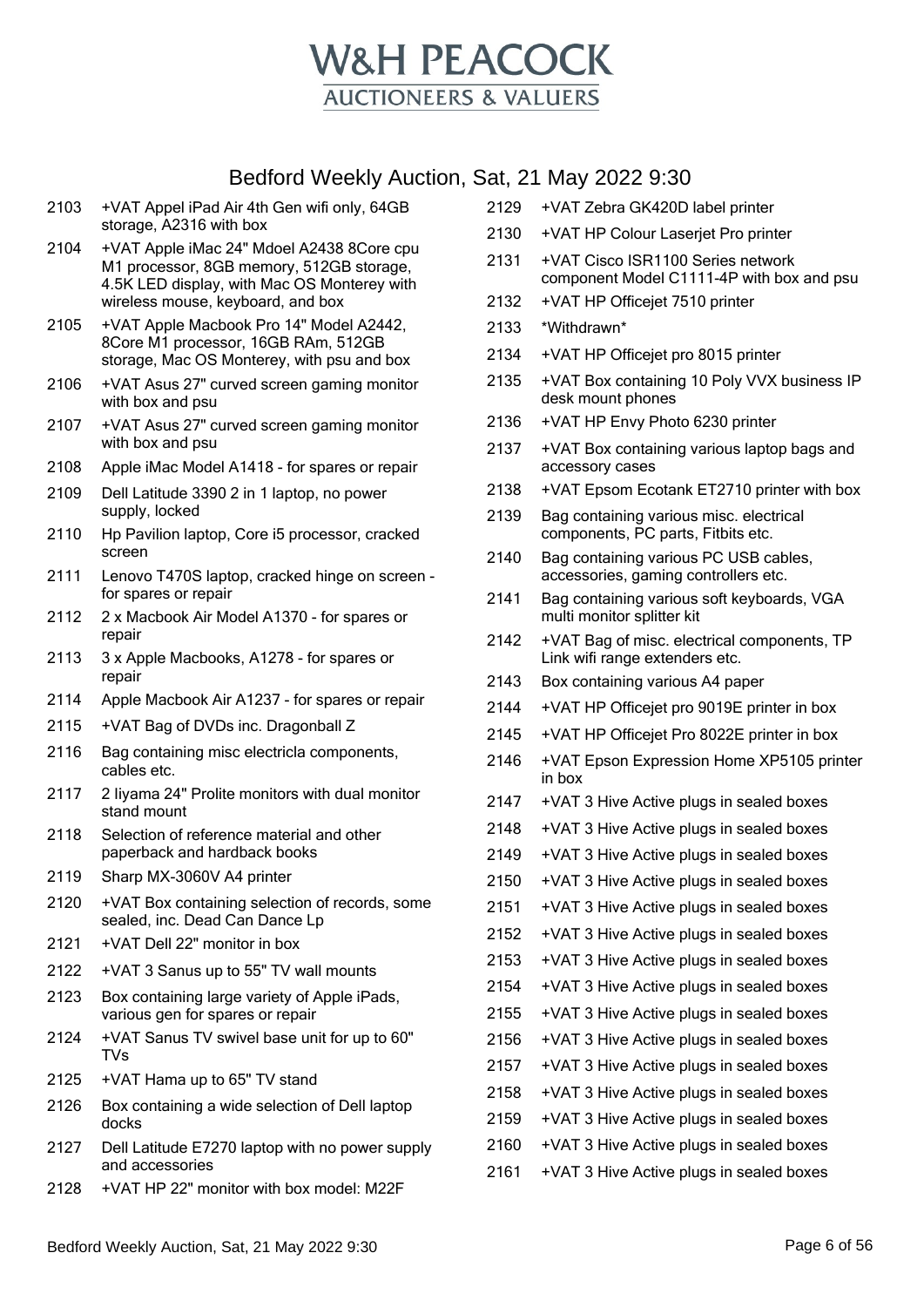

| 2162 | +VAT 3 Hive Hub units in sealed boxes                                                                                               |
|------|-------------------------------------------------------------------------------------------------------------------------------------|
| 2163 | +VAT 3 Hive Hub units in sealed boxes                                                                                               |
| 2164 | +VAT 3 Hive Hub units in sealed boxes                                                                                               |
| 2165 | +VAT 3 Hive Hub units in sealed boxes                                                                                               |
| 2166 | +VAT 3 Hive Hub units in sealed boxes                                                                                               |
| 2167 | +VAT 3 Hive Hub units in sealed boxes                                                                                               |
| 2168 | +VAT 3 Hive Hub units in sealed boxes                                                                                               |
| 2169 | +VAT 3 Hive Hub units in sealed boxes                                                                                               |
| 2170 | +VAT 3 Hive Hub units in sealed boxes                                                                                               |
| 2171 | +VAT 3 Hive Hub units in sealed boxes                                                                                               |
| 2172 | +VAT 3 Hive Hub units in sealed boxes                                                                                               |
| 2173 | +VAT 3 Hive Hub units in sealed boxes                                                                                               |
| 2174 | +VAT 3 Hive Hub units in sealed boxes                                                                                               |
| 2175 | +VAT 3 Hive Hub units in sealed boxes                                                                                               |
| 2176 | +VAT 3 Hive Hub units in sealed boxes                                                                                               |
| 2177 | +VAT 2 Google Nest learning thermostats                                                                                             |
| 2178 | +VAT 2 Google Nest learning thermostats                                                                                             |
| 2179 | +VAT 2 Google Nest learning thermostats                                                                                             |
| 2180 | +VAT Honeywell Home 26R Smart thermostat                                                                                            |
| 2181 | +VAT Hive Active heating hot water control unit<br>in box                                                                           |
| 2182 | +VAT Bag containing selection of glasses<br>frames, sunglasses etc.                                                                 |
| 2183 | +VAT LG Xboom PN7 bluetooth speaker in box                                                                                          |
| 2184 | +VAT Yamaha AST-C200 bluetooth speaker                                                                                              |
| 2185 | +VAT LG soundbar SP2 with box                                                                                                       |
| 2186 | +VAT Sonos Home sound system Beam<br>soundbar                                                                                       |
| 2187 | +VAT Pedator keyboard mouse combo set with<br>MSI headphones                                                                        |
| 2188 | MSI Vigor gaming keyboard and mouse kit<br>together with Lenovo curved screen monitor<br>(Monitor is cracked)                       |
| 2189 | Bag containing large selection of PS1 and PS2<br>games inc. Final Fanatasy 7 and 8 Koudelka,<br>Mortal Kombat 4, and Monster Hunter |
| 2190 | Nintendo 64 console with 4 controllers, 2 power<br>packs and aerial cable                                                           |
| 2191 | Interstate retro games console with box and light<br>gun                                                                            |
| 2192 | 2 Thrustmaster T Flight HotasX controllers                                                                                          |
|      |                                                                                                                                     |

- Thrustmaster Ferrari GT experience racing set in box with pedals with PS3 controller disc
- Nintendo Wii console with 2 games, sensor bar and power pack
- Selection of Nintendo DS games, DVD boxsets, controllers etc.
- Box containing various mobile phone protective screen kits with in car charging adaptors to include Samsung Galaxy A71 and others
- +VAT Box containing large quantity of Xbox 360 gaming headsets
- +VAT Bag containing bluetooth controllers and monopods
- +VAT Bag containing bluetooth controllers and monopods
- +VAT Bag containing bluetooth controllers and monopods
- +VAT ASUS Rog Strix G713Q laptop with 17.3" FHD screen, AMD R-5900HX/BGA, 16GB RAM, 1TB SSD, box and PSU
- +VAT LG Gram 17Z90P laptop with Intel i7- 1165G7, 16GB RAM, Intel Iris Xe Graphics, 1TB SSD, box and PSU
- +VAT HP Mobile Thin MT46 laptop with AMD Ryzen 3-4450U, 8GB RAM, 128GB SSD, Windows 10, box and PSU
- +VAT Lenovo ThinkPad T450 laptop with Intel i5 -5300U, 8GB RAM, 64GB storage, Windows 10, part PSU
- +VAT Cello 10" 16GB tablet with box
- +VAT Samsung A10S 32GB smartphone with box and charger
- +VAT Ring Doorbell Wired
- +VAT Google Nest Hub 2nd Generation
- +VAT Amazon Fire TV Stick 4K Max
- +VAT 2x Amazon Fire TV Stick 4K's
- 2211 +VAT 2x Amazon Fire TV Stick Lite's
- +VAT Amazon Fire TV Stick 4K
- +VAT Amazon Fire TV Stick
- +VAT Intel 5400s 256GB SSD
- +VAT Rode NTG-2 shotgun microphone
- +VAT Google Pixel 6 128GB smartphone with box
- +VAT SanDisk 240GB SSD
- +VAT Thurava Satellite mobile phone
- +VAT Xbox One 500GB with PSU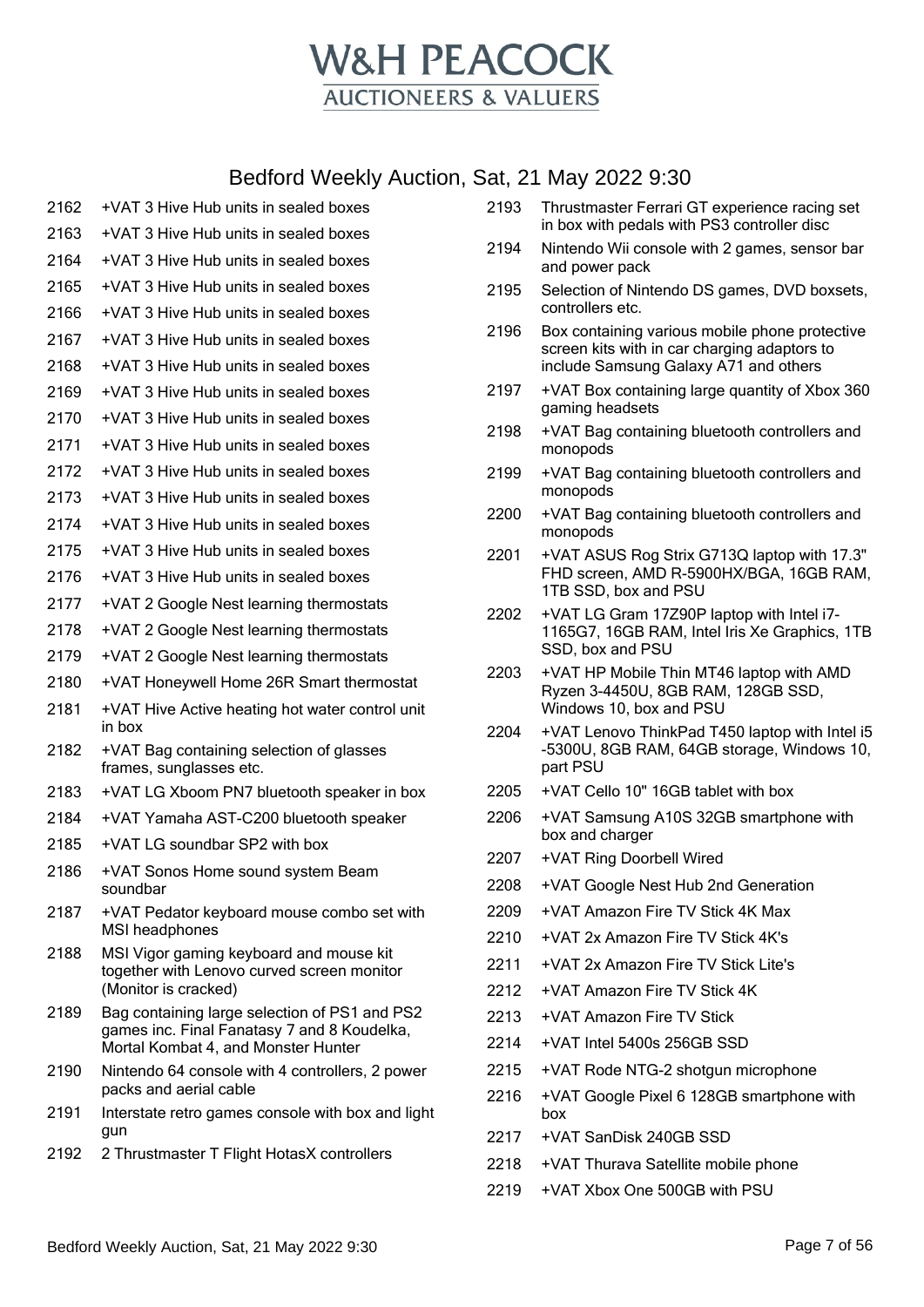

| 2220 | +VAT *Sealed* TP-Link Deco AC2200 smart<br>home mesh WiFi system                              |
|------|-----------------------------------------------------------------------------------------------|
| 2221 | +VAT *Sealed* TP-Link Deco AC2200 smart<br>home mesh WiFi system                              |
| 2222 | +VAT Sony Giga Juke NAS-E300HD HDD audio<br>system                                            |
| 2223 | +VAT Peavey Sanpera I Vypr foot controller                                                    |
| 2224 | +VAT Celestion G12S Greenback 12" speakers                                                    |
| 2225 | +VAT Mixed lot of PS4 games, DVD and books                                                    |
| 2226 | +VAT Native Instruments Maschine Studio Black<br>music workstation                            |
| 2227 | +VAT HP Envy 6032e printer                                                                    |
| 2228 | +VAT Nintendo 3DS XL with box and charger                                                     |
| 2229 | +VAT Nintendo 3DS XL with 3x 3DS games, 2x<br>DS games, Zelda case and charger                |
| 2230 | +VAT Nintendo 2DS in blue                                                                     |
| 2231 | +VAT Nintendo Advance SP with Gameboy<br>game, Gameboy Advance game and charger               |
| 2232 | +VAT Sony Playstation VR processor unit                                                       |
| 2233 | +VAT 2x Bradford Exchange Piatto "Gran<br>Premio D'Europa" FERRARI 2000 collectable<br>plates |
| 2234 | +VAT Vintage Post Card album containing<br>various postcards                                  |
| 2235 | +VAT Jabra Engage 75 wireless headset                                                         |
| 2236 | +VAT *Sealed* 2x Casino Royale Limited<br>Edition 4K Ultra HD Blu-Rays                        |
| 2237 | +VAT 6x PS4 games and 3x Xbox One games                                                       |
| 2238 | +VAT Quantity of sunglasses and reading<br>glasses                                            |
| 2239 | +VAT Pair of Oakley Turbine OO9263<br>sunglasses with case                                    |
| 2240 | +VAT Salvatore Ferragamo SD881S sunglasses<br>with case                                       |
| 2241 | +VAT Elgato Steam Deck                                                                        |
| 2242 | +VAT Samsung 256GB USB 3.1 flash drive                                                        |
| 2243 | +VAT Consignment of 9ct jewellery; ring,<br>brooch, necklaces                                 |
| 2244 | +VAT Selection of decorative 925 cufflinks                                                    |
| 2245 | +VAT Consignment of Pandora jewellery                                                         |
| 2246 | +VAT Various Monica Vinader jewellery plus<br>Calvin Klein ring                               |
| 2247 | +VAT Fibit Versa Lite Edition                                                                 |
| 2248 | +VAT Fitbit Inspire 2 fitness tracker                                                         |

|      | al, 21 May 2022 9.30                                                                      |
|------|-------------------------------------------------------------------------------------------|
| 2249 | +VAT Samsung Galaxy Fit2 fitness tracker                                                  |
| 2250 | +VAT Huawei Band 4 fitness tracker                                                        |
| 2251 | +VAT Garmin Lily Sport Edition fitness watch                                              |
| 2252 | +VAT Hugo Boss HB-458-3-14-37148<br>wristwatch with box                                   |
| 2253 | +VAT Hugo Boss HU-459-3-14 wristwatch with<br>box                                         |
| 2254 | +VAT Hugo Boss HU-413-3-14 wristwatch with<br>box                                         |
| 2255 | +VAT Michael Kors MK2425 wristwatch with box                                              |
| 2256 | +VAT Quantity of loose and boxed wristwatches<br>and watch straps                         |
| 2257 | +VAT Brian May First Pick 'Back To The Light'<br>1993 Sixpence Coin with presentation box |
| 2258 | +VAT Brian May First Pick 'Back To The Light'<br>1993 Sixpence Coin                       |
| 2259 | +VAT 5oz Mermaid silver bar                                                               |
| 2260 | +VAT Turks and Calicos Islands 1980 crown                                                 |
| 2261 | +VAT Sherlock Holmes 2019 UK 50p Gold Proof<br>Coin with box                              |
| 2262 | +VAT Consignment of collectable coins; 50p's,<br>commemorative, proof sets, etc           |
| 2263 | +VAT Selection of starter collectable coin set<br>folders                                 |
| 2264 | +VAT Aston Villa Football Shirt Large bearing<br>signatures (*unverified*)                |
| 2265 | +VAT Olympus DS-2600 digital voice recorder                                               |
| 2266 | +VAT *Sealed* Hive Hub and Hive Active Plug                                               |
| 2267 | +VAT HP USB-C Dock G5 laptop docking<br>station                                           |
| 2268 | +VAT HP USB-C Dock G5 laptop docking<br>station                                           |
| 2269 | +VAT HP USB-C Dock G5 laptop docking<br>station                                           |
| 2270 | +VAT 3x PS5 games and 11x PS4 games                                                       |
| 2271 | +VAT 3x mobile phones; Nokia 106, Alcatel<br>1066 and HO Mobi C011                        |
| 2272 | +VAT Neom Wellbeing Pod Luxe                                                              |
| 2273 | +VAT Beats Solo2 headphones                                                               |
| 2274 | +VAT PowerBeats Pro wireless earphones                                                    |
| 2275 | +VAT Bose SoundSport Free wireless<br>earphones                                           |

- +VAT JLabs AirSport Jbuds wireless earphones
- +VAT Bose Alto bluetooth audio sunglasses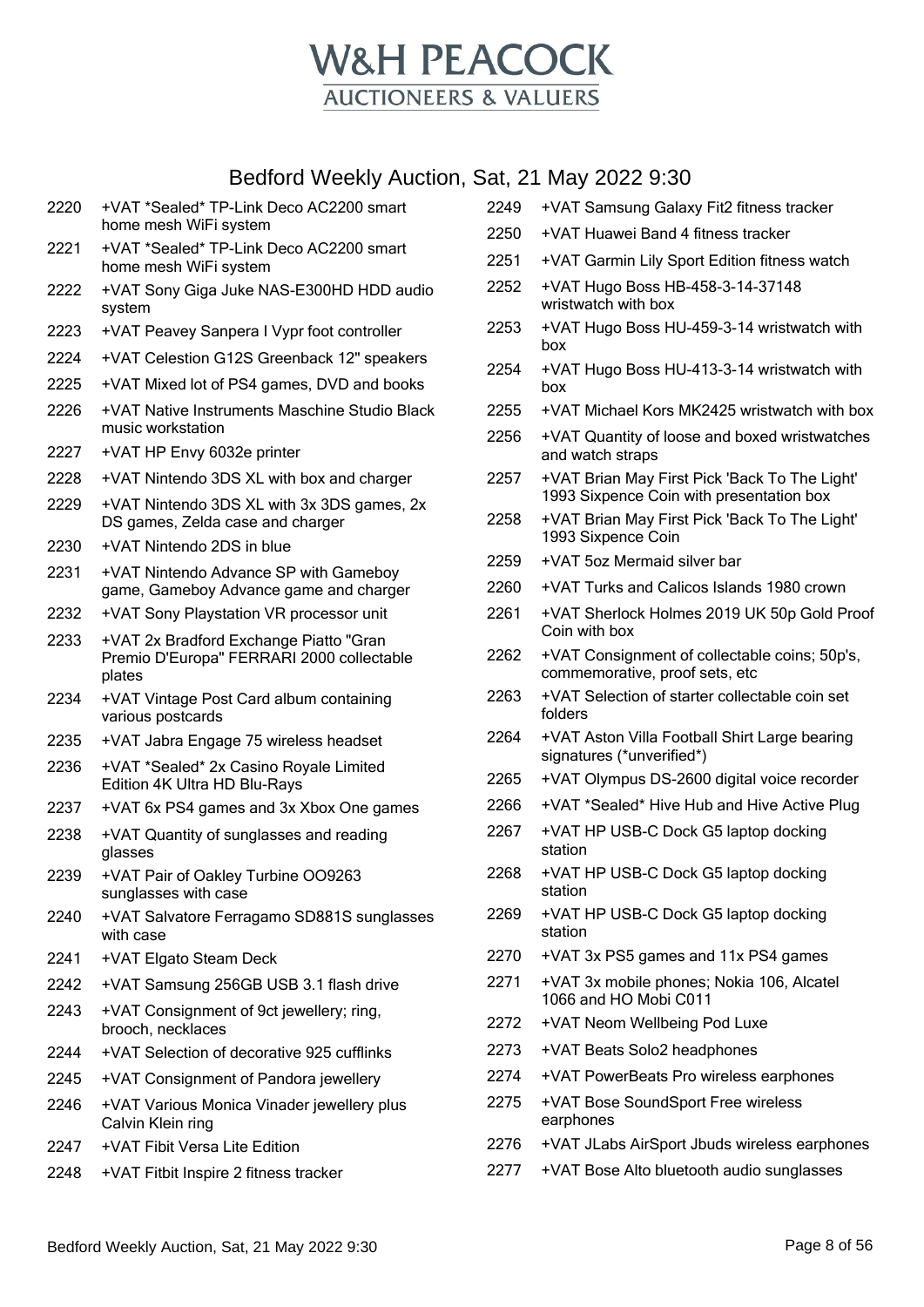

| 2278 | +VAT Tiffany & Co TF 3070 sunglasses with<br>case and box                               | 2304 | +VAT Sterling silver (Birmingham) cigarette<br>case                        |
|------|-----------------------------------------------------------------------------------------|------|----------------------------------------------------------------------------|
| 2279 | +VAT Tiffany & Co TF 3070 sunglasses with                                               | 2305 | +VAT Vintage Rolls Razor and whistle                                       |
|      | case                                                                                    | 2306 | +VAT *Sealed* Samsung Galaxy Buds Pro                                      |
| 2280 | +VAT Tom Ford Antasia TF303 sunglasses with<br>case and box                             | 2307 | +VAT WW1 1914 Christmas Tin (empty)                                        |
| 2281 | +VAT Ray-Ban Arista RB3548 sunglasses with                                              | 2308 | +VAT *Sealed* Amazon Fire HD 8 32GB tablet                                 |
|      | case and box                                                                            | 2309 | +VAT Ring Video Doorbell 3 Plus X                                          |
| 2282 | +VAT Ray-Ban RB3614N sunglasses with case                                               | 2310 | +VAT Playstation 5 DualSense wireless                                      |
| 2283 | +VAT 2x pairs of Ray-Ban sunglasses                                                     |      | controller                                                                 |
| 2284 | +VAT Consignment of white and gold tone<br>jewellery                                    | 2311 | +VAT Damson ANC V2 wireless headphones                                     |
| 2285 | +VAT Pair of Gucci Heart earrings with box                                              | 2312 | +VAT Wireless microphone set                                               |
| 2286 | +VAT Selection of Pandora jewellery; bracelets,                                         | 2313 | +VAT BS-36 Detacheable Soundbar wireless<br>speaker                        |
|      | earrings and charms                                                                     | 2314 | +VAT BS-36 Detacheable Soundbar wireless                                   |
| 2287 | +VAT Selection of Monica Vinader and                                                    |      | speaker                                                                    |
|      | Swarovski jewellery                                                                     | 2315 | +VAT BS-36 Detacheable Soundbar wireless                                   |
| 2288 | +VAT Butler and Wilson necklace and pair of<br>earrings                                 | 2316 | speaker<br>+VAT BS-36 Detacheable Soundbar wireless                        |
| 2289 | +VAT *Sealed* Samsung Galaxy Watch 4                                                    |      | speaker                                                                    |
| 2290 | +VAT Samsung Galaxy Watch 4                                                             | 2317 | +VAT STK61 Mechanical Shaft gaming                                         |
| 2291 | +VAT Garmin Approach S40 GPS golf watch                                                 | 2318 | keyboard                                                                   |
| 2292 | +VAT Tommy Hilfiger smartwatch                                                          | 2319 | +VAT XGody tablet                                                          |
| 2293 | +VAT Casio G-Shock Tough MVT Giez                                                       |      | +VAT Logitech G332 gaming headset                                          |
|      | wristwatch                                                                              | 2320 | +VAT Ring Chime Pro                                                        |
| 2294 | +VAT Invicta Limited Edition Disney Micky<br>Mouse wristwatch with box                  | 2321 | +VAT Bakker Elkhuizen S-Board 840 compact<br>keyboard                      |
| 2295 | +VAT Calvin Klein K4E2N61Y wristwatch with                                              | 2322 | +VAT Max Light Laser Level Meter                                           |
|      | box.                                                                                    | 2323 | +VAT Max Light Laser Level Meter                                           |
| 2296 | +VAT DKNY wristwatch with box                                                           | 2324 | +VAT Max Light Laser Level Meter                                           |
| 2297 | +VAT Selection of brand wristwatches; Police,<br>Emporio Armani, Vivienne Westwood, and | 2325 | +VAT Max Light Laser Level Meter                                           |
|      | others                                                                                  | 2326 | +VAT Max Light Laser Level Meter                                           |
| 2298 | +VAT Kapten & Son wristwatch with box                                                   | 2327 | +VAT Max Light Laser Level Meter                                           |
| 2299 | +VAT 3x boxed wristwatches from Tommy                                                   | 2328 | +VAT Ilyama Prolite 24" monitor in box                                     |
|      | Hilfiger, Sekonda, Camden Watch Company<br>and one other Superdry watch                 | 2329 | Bag containing selection of empty Apple product<br>boxes                   |
| 2300 | +VAT Various boxed wristwatches from Red<br>Herring, Steven Madden etc                  | 2330 | +VAT Various raspberry Pi and other electronic<br>adapter equipment in box |
| 2301 | +VAT Soundbrenner Core Steel Musicians<br>smartwatch                                    | 2331 | +VAT Network main switches and other wireless<br>programmable thermostats  |
| 2302 | +VAT Selection of various boxed smartwatches                                            | 2332 | +VAT Bag containing various accessories inc.                               |
|      | and activity bands                                                                      |      | power cables by Hama                                                       |
| 2303 | +VAT Selection of loose brand and other<br>wristwatches                                 | 2333 | +VAT Singing machine wifi karaoke pedestal kit<br>in box with mics         |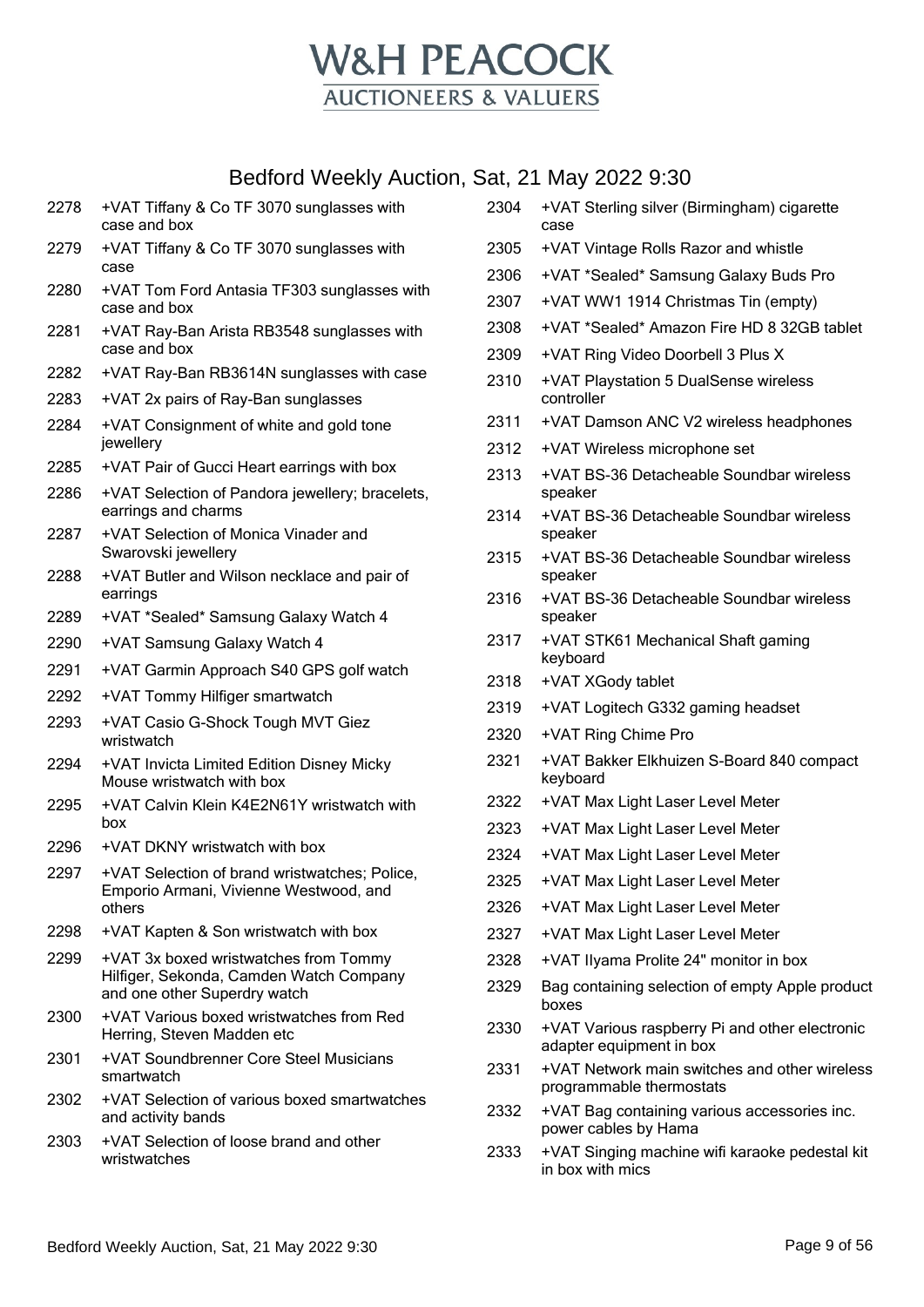

- 2334 +VAT R3 55" LG 4K OLED TV, OLED55C9PLA (TV has image burn)
- 2335 +VAT R6 LG 43" TV, 43UP81006LR
- 2336 +VAT R8 43" Toshiba TV, UL5a63DB (no stand)
- 2337 +VAT R4 TCL 50" 4K TV, 50P720K
- 2338 +VAT R5 Panasonic 4K TV, TX-55HZ980B
- 2339 +VAT (R35 & B9) Toshiba 55" TV model 55UA2B63DB with box, TV has no stand and a cracked screen
- 2340 +VAT R9 75" 4K Toshiba TV, 75U6763DB
- 2341 LG 55" 4K smart TV, UJ750B incl. remote
- 2342 +VAT R7 Toshiba 32" TV, 32LL3C63DB (lines on screen)
- 2343 Sony 32" TV model KDL-32EX401, includes remote
- 2344 +VAT R1 & B1 LG 24" TV, 24TN510S
- 2345 +VAT R2 & B2 Samsung 43" TV, QE43Q65AA
- 2346 +VAT 50" 4K Panasonic TV model TX50EX700B
- 2347 +VAT Tado starter kit V3+ thermostat
- 2348 +VAT Tado starter kit V3+ thermostat
- 2349 +VAT Intelligent control thermostat with Tado smart radiator thermostat
- 2350 +VAT JLab wireless ANC earbuds with charging case and box
- 2351 Sonos Play One speaker
- 2352 Box containing digital cameras incl. Canon, etc.
- 2353 +VAT Samsung notebook PC, Windows XP Edition, Intel Atom processor, no hard drive or power supply
- 2354 +VAT Amazon Fire 7 9th Gen tablet
- 2355 +VAT Lenovo Tab 2 Android tablet in white, TAB2A10-70F
- 2356 3 motherboards incl. Gigabyte H55M-UD2H motherboard, Asus H87N-E motherboard and Gigabyte GA-H7M-D3H motherboard (all in wrong boxes)
- 2357 Selection of tablets for spares and repairs, iPhone 6 and iPhone 5 for spares and repairs (possibly locked to accounts)
- 2358 Selection Pebeo 4 Artist markers incl. various 15mm markers
- 2359 Samsung Galaxy A20e mobile with box
- 2360 Apple iPhone X 64GB mobile phone with box and replacement charger
- 2361 iPhone XR 64GB in black, boxed MRY42B/A
- 2362 +VAT Samsung Galaxy S22 Ultra 256GB smartphone with box
- 2363 Huawei P30 Pro 128GB smartphone with box
- 2364 Endgame Gear XM1R gaming mouse in box
- 2365 2 SuperDry perfumes incl. Detroit and Soho in bag
- 2366 Selection of Foster, Grant and other sunglasses in bag
- 2367 Apple TV unit with no remote
- 2368 Bookaroo phone pockets for credit cards, money, etc.
- 2369 Kequ 1080p action camera
- 2370 Sum Up remote payment terminal system
- 2371 Intel motherboard with Intel Core 2 Duo processor, 6GB RAM incl. IO shield and cooler
- 2372 Amazon Echo Dot 2nd generation speaker, possibly locked to Amazon account
- 2373 Intel motherboard PIM8-PV
- 2374 Laptop hard drives incl. HGST 500GB hard drive
- 2375 GTX 8800 graphics card in wrong box
- 2376 +VAT Lorex 4K Ultra HD NVR with cameras, cables and remote in box
- 2377 Box containing various vintage postcards
- 2378 Boxing memorabilia to include DVDs
- 2379 Selection of loose first day covers and tow albums of first day covers, mostly of trains and locomotives
- 2380 Celebrities of the stage various parts of the stage musical
- 2381 Bag containing a large quantity of collector's cards, tea cards etc
- 2382 Selection of Stanley Gibbons collectors annuals with stamp books, some with stamps and first day covers
- 2383 Box containing a collection of collected postcards and various annuals
- 2384 Selection of first day cover albums with contents to include a mixture of commemorative first day covers
- 2385 Album of Post Office first day covers to include British engineering achievements and other commemorative first day covers
- 2386 Christmas stamps from around the world 1979 and a 1966-78 stamp collection of Christmas stamps and a further album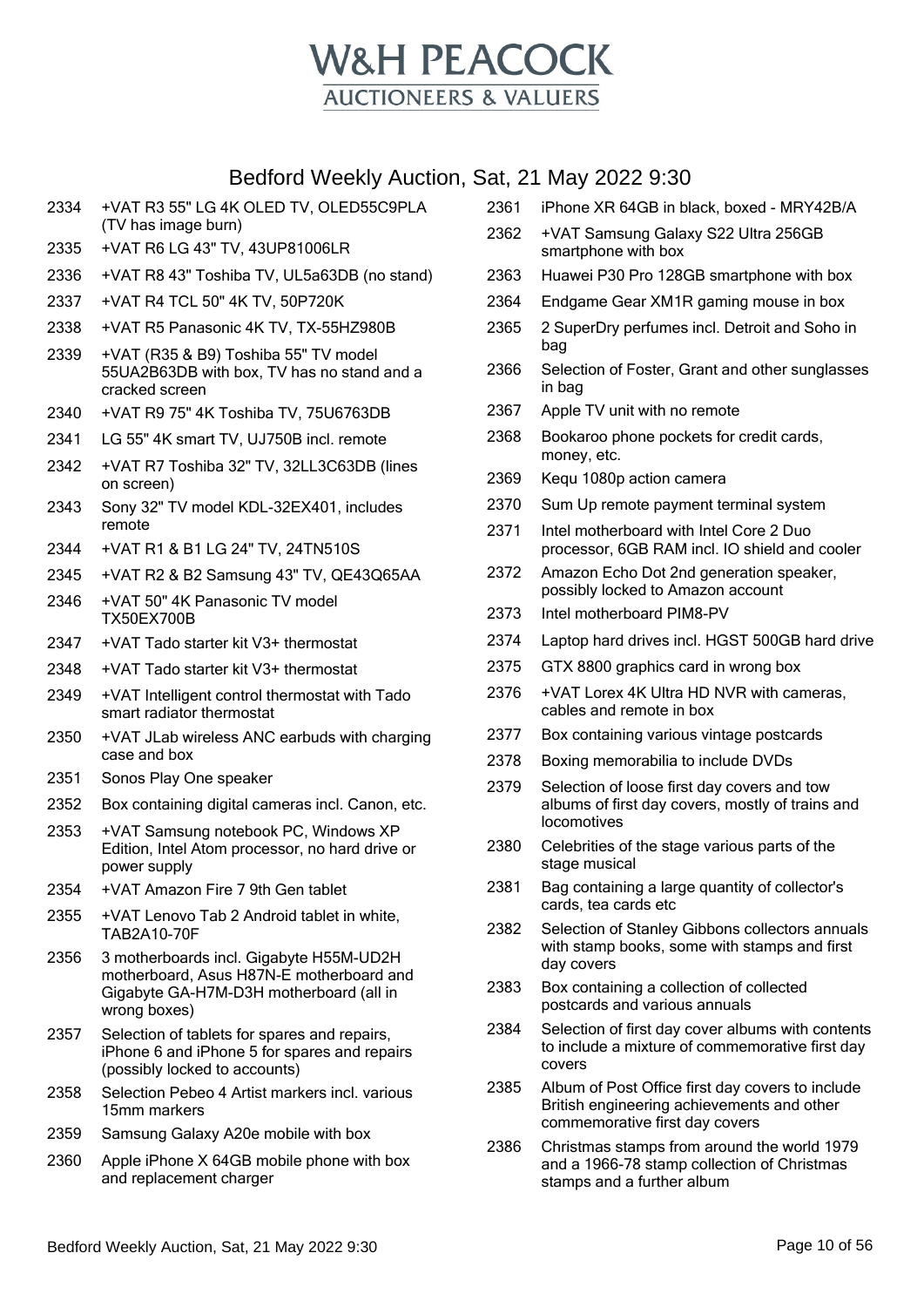

- 2387 Box containing a large variety of first day covers in binders and some loose
- 2388 Box containing various stamps, first day covers and other albums
- 2389 Box containing four stamp albums and three bags of assorted stamps - UK and international
- 2390 Selection of Royal commemorative first day covers in various albums
- 2391 Box containing a selection of Peco N gauge locos and waggons
- 2392 Quantity of Mercury new die cast vehicles
- 2393 Minnie Mouse and Miss Piggy vintage collectable characters £10-20
- 2394 Box containing two digital cameras, flash gun, battery charger and bags
- 2395 Tray containing a selection of various comic books and annuals to include DC VS Vampires and others
- 2396 Selection of England National Team football flags
- 2397 Selection of Cliff Richard singles, other singles, LP vinyl records to include Cliff Richard - The Young Ones mono tape recording £30-50
- 2398 +VAT Selection of various posters and collectable Star Wars Pizza Hut boxes
- 2399 Box of various vinyl record albums
- 2400 Selection of 7" singles to include Culture Club and others, includes a Bruce Springsteen- Born in the USA 12" vinyl records
- 2401 Selection of Elvis Presley record and other collectable vinyl by Elvis Presley £80-120
- 2402 Kodak Retina 3C camera with lens, light meter etc
- 2403 Selection of Motorola, Nokia and other vintage mobile phones
- 2404 Olympus OM101 camera with accessories and bag
- 2405 Pair of floor standing Aegis 2 speakers with soft covers
- 2406 +VAT Pair of Sony AMP-22ES loudspeakers with soft covers
- 2407 Two bags containing various vinyl records and a bag containing a mixture of various artist's CDs
- 2408 Box containing a selection of Matchbox models and Yesteryear commercial die cast vehicles
- 2409 Marklin HO gauge delta 29445 train set in box
- 2410 +VAT Lilliput Lane Gold Hill Shaftesbury limited edition model in box
- 2411 +VAT Damaged Smoky Ace V2 replica hand gun
- 2412 Selection of comic guide price books, encyclopaedia of comic books and other guides
- 2413 +VAT Three Corgi Cubs die cast vehicles in sealed boxes with a limited edition Big Ben and another die cast vehicle
- 2414 A static model HO gauge model of the LNER 462 Flying Scotsman Class A3 train on stand
- 2415 Ten new Corgi diecast Hong Kong buses
- 2416 Large quantity of Tri-ang OO gauge locos and coaches in three boxes, a selection of various engines and accessories
- 2417 Box containing various diecast commercial vehicles, includes a Eddie Stobart truck, various Days Gone Lledo collectable trackside vehicles etc
- 2418 Selection of Corgi model diecast vehicles to include Metropolitan Police Bedford OB coach and Morris Minor
- 2419 Selection of box Gilbow collectable buses 1:76 scale
- 2420 +VAT Fanmade legends of the lane Tottenham Hotspur tribute framed and glazed set
- 2421 +VAT Doctor Who radio controlled Dalek toy in box
- 2422 Sebulba's Pod Racer as issued by Hasbro (boxed)
- 2423 Star Wars Anakin's Pod Racer in box by Hasbro
- 2424 +VAT 3x Atlantis laptop carry case
- 2425 Bag containing a large quantity of earrings
- 2426 Bag containing a small quantity of costume jewellery, necklaces etc
- 2427 Box of various VHS and other collectable memorabilia for Xena the warrior princess
- 2428 Three boxes containing a large collection of Marvel collectable figures
- 2429 Army Club cigarettes tin containing various lighters inc. Ronson
- 2430 Selection of costume jewellery items, pens, wristwatches etc
- 2431 3 watches inc. Lorus
- 2432 Various metal ware figures, in wooden case
- 2433 Small childs Meccano toy set with various bolts and tools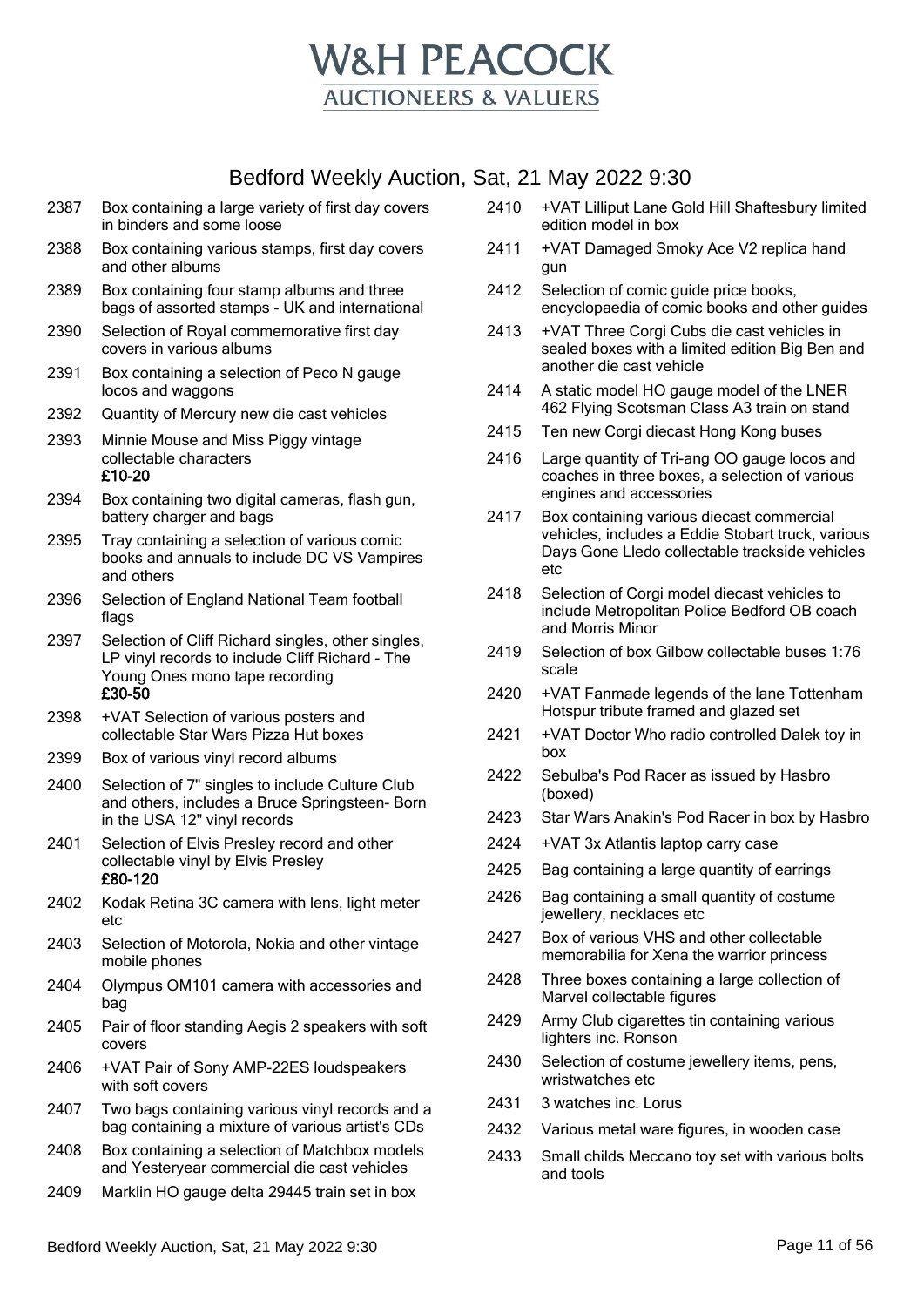

- Various cases and boxes of costume jewellery
- Selection of various collectible soccer cards, silks by Kensitas cigarettes etc.
- Tray containing jewellety items, watches, white metal ware bangle, and cigar cutter
- Bag containing various necklaces, earrings, etc.
- Tray containing various earrings
- Board containing selection of pin badges
- Jewellery items, watches inc. 9ct band ring £40-60
- Various jewellery items inc. brooches, necklaces etc.
- Various loose wristwatches to inc. Ice and Sekonda
- JCB Built to Last 'Hunting Leather' accessory set and Roman numeral face dialled wristwatch
- Selection of wristwatches, ball point pen, lighter etc
- Selection of pocket watch and stopwatch movements and cases
- Swatch wristwatch with case in black and white
- Tray containing various stainless steel strap and other watches
- Bag containing variety of watches inc. Sekonda
- Compensated altimeter
- 3 watches inc. Diesel, Armani, and Dunlop
- Citizen chronograph watch with box
- Jewellery items in cases, brooches etc. £15-20
- Box containing various wristwatches, jewellery items, necklaces £15-20
- Vase and 2 glasses by Nick Muro
- Scalextric power and control set with Le Mans 24hr slot track racing set
- Apple iMac vintage CRT all in one computer in blue casing, no keyboard or accessories, with OS system
- Copper and brass horn with military type markings
- Stoneware chessboard with pieces in case
- Costume jewellery tray with contents
- Royal Coach horse model set
- Approx. 400 rings, mixed sizes inc,. 16,18,20,21
- Various boxes containing costume jewellery items, watches, bracelets, earrings etc.
- Bleu and white base, depicting various cathedrals inc. Ripon, York Minster etc.
- Set of 12 boxed collector plates: Bjorn Wiinblad for Rosenthal 1983-1994
- Wind up mechanical Thomas the Tank Engine toy and track
- Various dog association collectible medals
- 3 boxes of die cast vehicles
- Selection of board games, Stinger helicopter, and track layout toy set
- 4 boxes containing wide selection of memorabilia, books, programmes, etc.
- Tablet cases, Wii Zumba game, and other cases for tablets
- Samsung 32" LCD TV no remote or cables
- iLove stereo CD player together with a pair of 3m document holders etc.
- HP LCD monitor 19" display
- Samsung Home Theatre surround system with remote and box
- Various electrical accessories and power adaptors
- Box containing various Samsung office phones
- Apple Airport Veho DV camcorder, wireless keyboard and other accessories in tray
- Box containing large quantity of mobile phone accessories, etc.
- Heavy duty outdoor LED infrared dome CCTV pan tilt control camera
- 1 by 1 7" coloured doorphone screen unit only does not include doorbell
- Pioneer DAB+ CD player unit with remote
- Ferguson Video Star VHS toploader recorder player
- Foil press together with pair of TickIt binoculars
- 3 media players inc. Bush Bluray player, no remotes
- Zennox music centre with turntable and CD player
- 2 WatchGuard Firebox T20 network routers
- Lenko L3801 turntable
- Phillips iPod docking portable speaker, no psu
- Cisco and TP Link set of router equipment inc. 1900 Series controller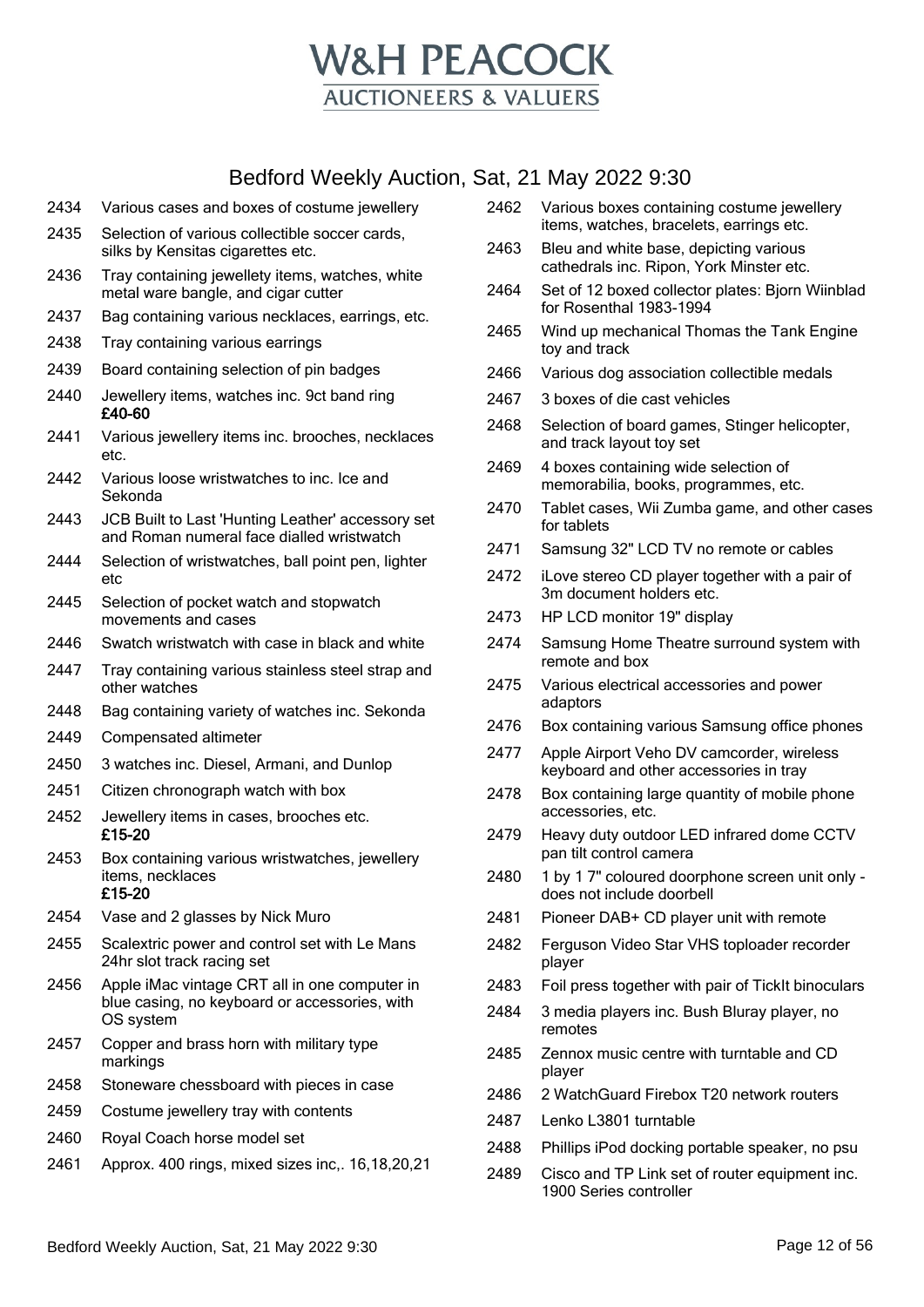

|      | Boardia Wooniy Addition, Ba                                                                                                                  |          |
|------|----------------------------------------------------------------------------------------------------------------------------------------------|----------|
| 2490 | Eurorack Behringer UB802 mixing unit                                                                                                         | 25       |
| 2491 | Leshp projector, no accessories                                                                                                              |          |
| 2492 | JVC compact disc player together with Sharp<br>stack system with tape deck and turntable and<br>pair of Sharp speakers                       | 2!<br>2! |
| 2493 | Epson EB-SO2 projector with remote                                                                                                           |          |
| 2494 | Ion USB profile turntable                                                                                                                    | 25       |
| 2495 | +VAT Pioneer DJ Smart controller set with<br>headphones and box                                                                              | 2!       |
| 2496 | Yale Smart Living home CCTV wifi camera kit in<br>box                                                                                        |          |
| 2497 | Marantz amplifier PM7200 with class A<br>controller                                                                                          | 2!       |
| 2498 | Axis Professional CD player                                                                                                                  | 25       |
| 2499 | Trantec wireless mic kit with box                                                                                                            | 25       |
| 2500 | AR drone by Mekamon, boxed                                                                                                                   |          |
| 2501 | Parking sensor and wireless video doorphone<br>kit, boxed                                                                                    | 2!       |
| 2502 | Technika 19" TV with DVD player                                                                                                              | 2!       |
| 2503 | Technika 23" TV with DVD player                                                                                                              | 2!       |
| 2504 | Technika 19" TV with DVD player                                                                                                              |          |
| 2505 | Bush 32" LCD TV in white with remote                                                                                                         | 25       |
| 2506 | Technika 32" LCD TV, no accessories                                                                                                          |          |
| 2507 | Technika 26" LCD TV with remote                                                                                                              | 25       |
| 2508 | Mixed lot of coins to include crowns, medals and<br>1964 sovereign                                                                           | 2!<br>2! |
| 2509 | Barclays traveller's cheque slip containing<br>various world bank notes and a book entitled<br>'practical metalworker workshop guide vol. 3' | 2!       |
| 2510 | Bronze Roman coin                                                                                                                            | 2!       |
| 2511 | Collection of coins in large folder to include<br>world coins, tokens and other GB coins                                                     | 25       |
| 2512 | Tray containing various coins, badge, lighters,<br>pocket knives etc.                                                                        | 2!<br>2! |
| 2513 | Selection of various coins to include EU, GB and<br>others as well as a US Liberty coins 1886/1986<br>celebration set in silver              | 2!       |
| 2514 | Queen Elizabeth and the Queen Mother 80th<br>birthday stamps to include the Royal Wedding<br>crown covers                                    | 2<br>25  |
| 2515 | Ferguson all-in-one radio/record player                                                                                                      |          |
| 2516 | Wooden case containing various vintage first aid                                                                                             | 25       |
|      | equipment and tools                                                                                                                          | 25       |
| 2517 | N-guage layout track set with turntable and<br>electrical points                                                                             | 2!       |

- 518 Yaesu FT-840 HF transceiver together with an MAAS switching PSU and aerial connection unit
- 519 Yaesu FT-708R receiver set together with an NC8 AC PSU and quick charging unit
- 2520 Yaesu Muson FRG7 comms receiver together with a Skipmaster 150 and volt/amp meter unit
- 521 Yaesu FT-757GX cat system together with Skiptech regulated DC PSU and other low-pass filter equipment
- 522 Small selection of HAM radio and other radio receiver equipment to include an Icom 2M IC-260E all-mode transceiver, various handsets and other equipment included
- 523 Binatone Speedway receiver unit together with 2 Echomaster Sadelta microphones and aerial
- 524 Sharp soundbar with remote
- 525 +VAT Samsung A530 bluetooth soundbar with subwoofer, boxed with power cable and remote
- 2526 +VAT LG SL8YG wireless soundbar and subwoofer, with PSU but no remote
- 2527 +VAT Panasonic SU-HTB498 wireless soundbar with subwoofer
- 2528 +VAT Yamaha YSP-2700 wireless soundbar with subwoofer
- 2529 +VAT Samsung HW-J6501 wireless soundbar with subwoofer
- 2530 +VAT JVC slim soundbar with subwoofer
- 531 Portable 12" karaoke speaker with built-in mixer
- 532 +VAT Sony portable stereo set with travel speakers
- 533 +VAT Sony SRS-XP700 portable bluetooth speaker
- 534 +VAT Sony RDH-GTK17P bluetooth speaker
- 535 +VAT Lastolite Lumen F400 flash units with covers and carry case
- 536 Reclining armchair
- 537 Peavey XR600C mixer amp together with 2 passive speakers
- 538 Phantom RhythmMaster 6-string electric quitar
- 539 Yamaha PortaSound PSS-12 keyboard with PSU and some sheet music
- 540 +VAT SubZero SZ-SA100H speaker controller unit
- 541 Two pairs of gaming headsets
- 542 Santaniello accordion
- 543 +VAT Black ONKRON 40-80" TV trolley shelf unit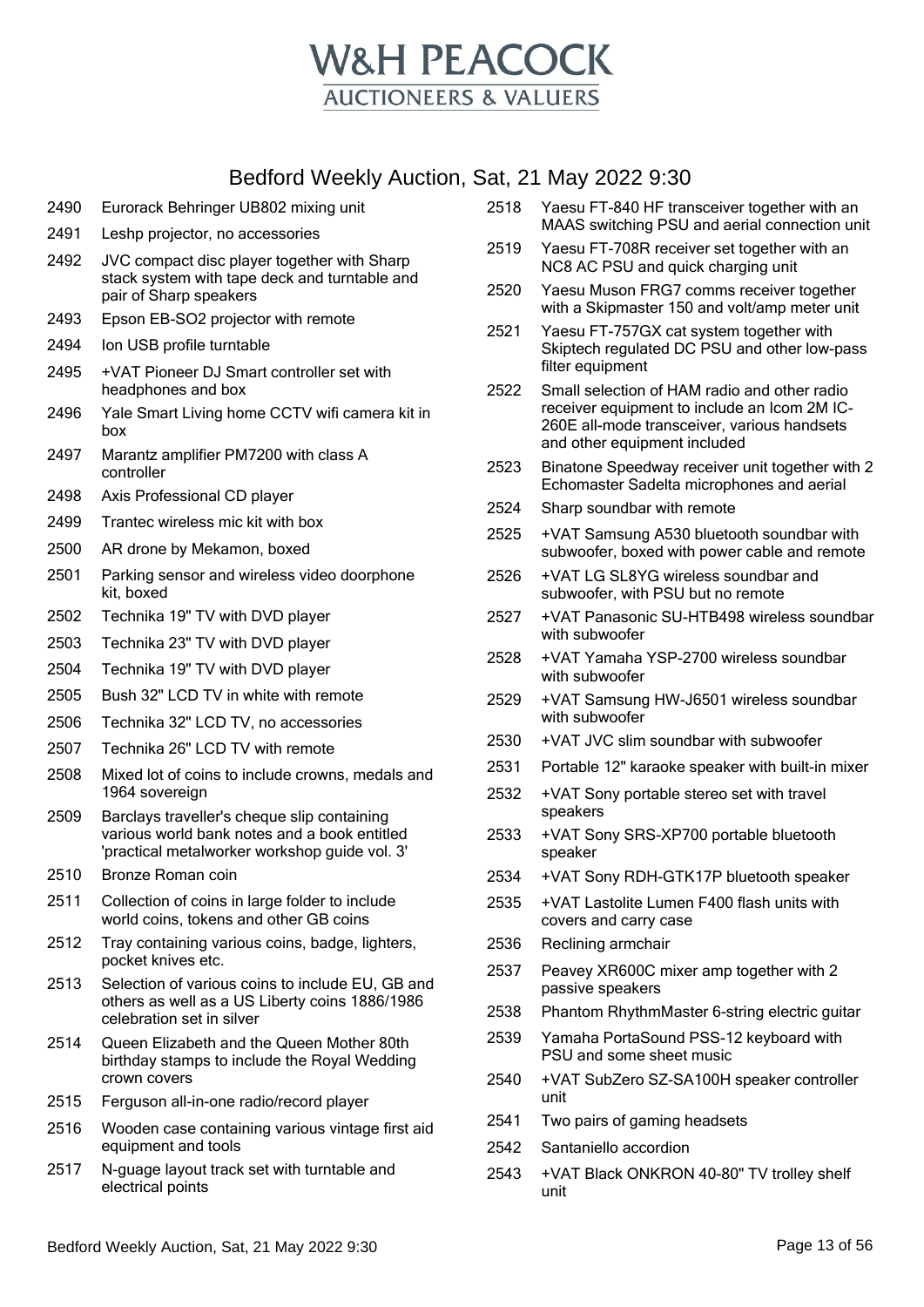

| 2544 | Vintage tripod with telescope fitted with missing |
|------|---------------------------------------------------|
|      | ocular                                            |

- 2545 BSA Meteor .177 air rifle together with Diana 25 .177 air rifle, missing finger guard, plus an air rifle slip case
- 2546 Cobra tripod
- 2547 A pair of amethyst mottled glass slag beakers, h. 12 cm (2) £20-30
- 2548 A group of 19th century and later dressing table items including a silver handled shoe horn, mother of pearl handled button hooks, bone utensils and other items (qty)

#### £40-60

- 2549 An album containing over five-hundred monochrome and later colour postcards, mainly architecture and seascapes, including Sandringham House, Alnwick Castle, Dublin, Eastbourne, Littlehampton etc. £120-150
- 3001 +VAT A bag containing 4 Grand Hotel Pillows.
- 3002 +VAT 3 Snuggledown Memory Foam Pillows.
- 3003 +VAT 1 Panda Bamboo Pillow, 1 Weighted Blanket and 1 Boxed Heated Throw.
- 3004 +VAT 1x Large Children's Elephant Pillow and 1x Children's Elephant Blanket.
- 3005 +VAT A bag containing 27 boxes of MaidenForm Ladies Tummy Shaping Underwear in XXL.
- 3006 +VAT 7x Weatherproof Green Fleece Lined Men's Joggers in XL & 1 Large
- 3007 +VAT 9x Men's Weatherproof Green Fleece Lined Joggers in various sizes.
- 3008 +VAT A bag containing Ladies Champion Hoodies and Joggers in various colours and sizes.
- 3009 +VAT A bag containing Ladies Clothing in various sizes including DKNY, Under Armour.
- 3010 +VAT 7x Ladies Buffalo Hoodies in Grey in XL
- 3011 +VAT A bag containing 20 Callaway Polo Shirts in White and Dark Pink in various sizes.
- 3012 +VAT A bag containing Bath and Hand Towels in White and Grey.
- 3013 +VAT A bag containing various Men's Jackets and Jumpers in Black & Grey in various sizes.
- 3014 A bag containing Boys Underwear Age 7-8.
- 3015 +VAT A bag containing Ladies DKNY Loungewear in various sizes.
- 3016 +VAT A bag containing Ladies Loungewear in various sizes including DKNY & 1x The Comfy in Animal Print.
- 3017 +VAT A bag containing Men's T Shirts & Polo's in various sizes including Armani, Gant, Lacoste, Levi's & Peter Worth
- 3018 +VAT A bag containing 7 pairs of Men's Grey Nike Joggers in XXL & XL
- 3019 +VAT A bag containing Ladies Underwear in various sizes including DKNY, Elle
- 3020 +VAT A bag containing Men's Clothing in various sizes, including Under Armour, Weatherproof & Kirkland
- 3021 +VAT A bag containing Men's clothing in various sizes including Champion and Spyder
- 3022 +VAT A bag containing 10x Champion Tie Dye White & Beige Joggers in various sizes
- 3023 +VAT A bag containing 10x Champion Tie Dye White & Beige Joggers in various sizes
- 3024 +VAT A bag containing 10x Champion Tie Dye White & Beige Joggers in various sizes
- 3025 +VAT A bag containing 10x Champion Tie Dye White & Beige Joggers in various sizes
- 3026 +VAT A bag containing 10x Champion Tie Dye White & Beige Joggers in various sizes
- 3027 +VAT A bag containing 10x Champion Tie Dye White & Beige Joggers in various sizes
- 3028 +VAT A bag containing 10x Champion Tie Dye White & Beige Joggers in various sizes
- 3029 +VAT A bag containing 10x Champion Tie Dye White & Beige Joggers in various sizes
- 3030 +VAT A bag containing 10x Champion Tie Dye White & Beige Joggers in various sizes
- 3031 +VAT A bag containing 10x Champion Tie Dye White & Beige Joggers in various sizes
- 3032 A bag containing Girls Levi Jeggings in Blue and Black Size Age 8
- 3033 A bag containing Girls Levi Jeggings in Blue and Black Size Age 8
- 3034 +VAT A bag containing Men's Underwear and Accessories, including Knee Supports, Levi's Belt, Hydra Hyde Gloves.
- 3035 +VAT A bag containing Men's Clothing in various sizes, including Champion, Weatherproof, Spyder
- 3036 +VAT A bag containing Ladies Hoodies and Jumpers in various sizes, including Fila & Champion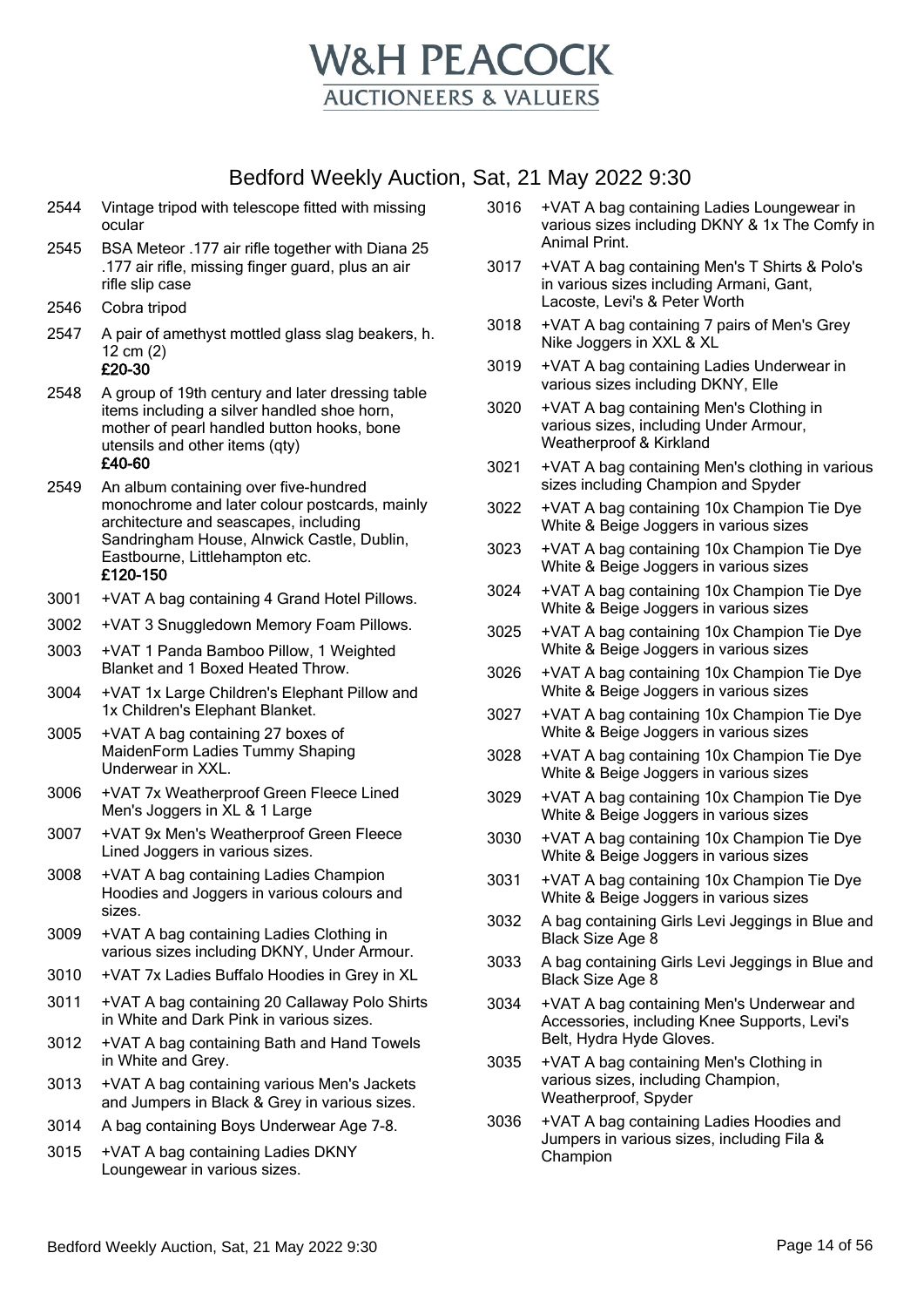

- 3037 +VAT A bag containing 10x Ladies Beige DKNY Joggers in various sizes.
- 3038 +VAT A bag containing 14 Ladies Grey Buffalo Hoodies in various sizes.
- 3039 +VAT A bag containing 14 Ladies Grey Buffalo Hoodies in various sizes.
- 3040 +VAT A bag containing Ladies Clothing in various sizes, including DKNY, Levi's, Champion, Under Armour, Calvin Klein.
- 3041 +VAT A bag containing Men's Trousers & Jackets in various sizes, including Urban Star, Kirkland
- 3042 +VAT A bag containing Men's Trousers in various sizes and colours
- 3043 +VAT A bag containing 4 Ladies The North Face Jumpers in Navy and Pink sizes XXL & XL
- 3044 +VAT A bag containing 17 Ladies Grey Jumper Dresses 15x Medium & 2x XL
- 3045 A bag containing Children's Clothing in various sizes including 3x Girls Party Dresses.
- 3046 +VAT A bag containing Ladies Leggings in various sizes and colours including Adidas, Kirkland
- 3047 +VAT A bag containing Men's Trousers & Tops in various sizes including Callaway Jacket and Polo Shirts.
- 3048 +VAT A bag containing 9 Buffalo Slim Leg Crop Trousers in Black, various sizes.
- 3049 +VAT A bag containing Oven Gloves in Red & Grey.
- 3050 +VAT 3 Hotel Grand Pillows
- 3051 +VAT 5 Cushions, including 4x Grey & 1x Large White Fluffy.
- 3052 +VAT 2x Large Blankets including 1x Grey & White Check and 1x Light Brown
- 3053 +VAT A bag containing White Towels and Tea Towels.
- 3054 +VAT A bag containing Ladies Clothing in various sizes including Fila & DKNY
- 3055 +VAT A bag containing Ladies Loungewear in various sizes including DKNY
- 3056 +VAT 3x Snuggledown Memory Foam Pillows
- 3057 +VAT 2x Extra Long Hot Water Bottles in Cream
- 3058 +VAT A bag containing Ladies Clothing in various sizes, including Fila, The Comfy
- 3059 +VAT A bag containing Men's Underwear, Accessories and Socks, including Puma, Ralph Lauren
- 3060 +VAT A bag containing Men's Clothing in various sizes
- 3061 +VAT A bag containing Ladies Underwear in various sizes, including Carole Hochman, DKNY, Puma
- 3062 A bag containing 2x Children's Coats & Clothing in various sizes, including Puma, Bench.
- 3063 +VAT 3x Boxed Heated Throw's in Grey & White
- 3064 +VAT A box containing various items of Bed Linen including Duvet Cover, Sheets & Pillow Cases
- 3065 +VAT A bag containing Ladies Clothing & Loungewear in various sizes including DKNY
- 3066 +VAT A bag containing Ladies Clothing & Loungewear in various sizes including DKNY
- 3067 +VAT A bag containing Men's Clothing in various sizes
- 3068 +VAT A Pallet of used Clothes, Linen & Odd Shoes
- 3069 +VAT A bag containing Men's White T Shirts in various sizes
- 3070 +VAT 3 Hotel Grand Pillows
- 3071 +VAT A bag containing Ladies Underwear and Socks in various sizes including DKNY, Carole Hochman
- 3072 +VAT A bag containing Men's Clothing in various sizes, including Callaway, Under Armour, Champion
- 3073 +VAT A bag containing Ladies Loungewear in various sizes including Flora Nikrooz & DKNY
- 3074 +VAT A bag containing 15 Ladies Buffalo Black Jumpers in various sizes
- 3075 +VAT A bag containing 15 Ladies Buffalo Black Jumpers in various sizes
- 3076 +VAT A bag containing Ladies Clothing in various sizes including DKNY, Calvin Klein, Fila
- 3077 +VAT A bag containing Men's Clothing in various sizes, including Tommy Hilfiger & Champion
- 3078 +VAT A bag containing Men's Clothing in various sizes, including Nike, Tommy Hilfiger, Puma, Under Armour
- 3079 +VAT A bag containing Ladies Clothing in various sizes, including Calvin Klein, Champion, **DKNY**
- 3080 +VAT A bag containing 10 Ladies Champion Hoodies in Purple in various sizes
- 3081 +VAT A bag containing 10 Ladies Champion Hoodies in Purple in various sizes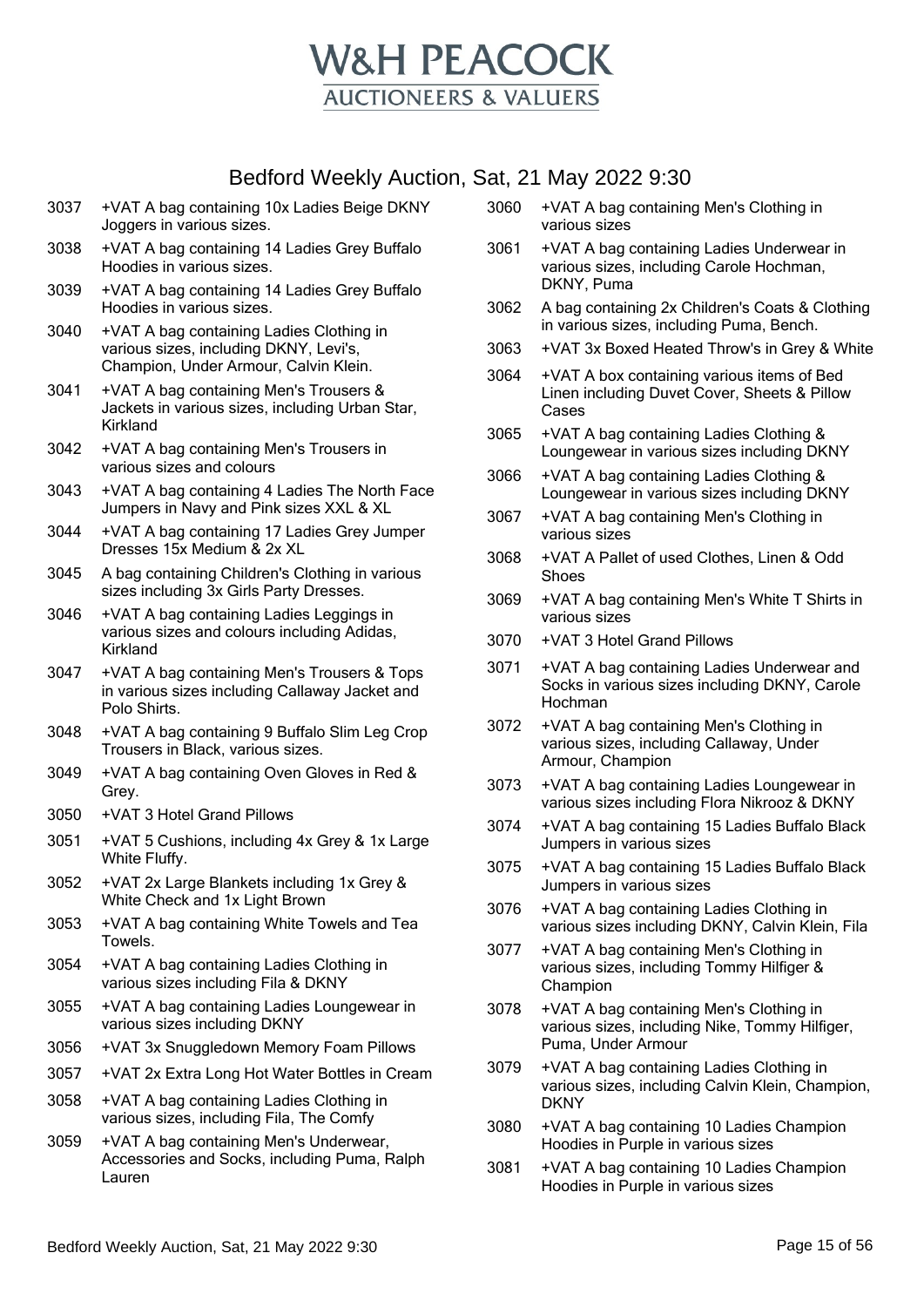

- 3082 +VAT A bag containing 10 Ladies Champion Hoodies in Purple in various sizes
- 3083 +VAT A bag containing 10 Ladies Champion Hoodies in Purple in various sizes
- 3084 +VAT A bag containing 10 Ladies Champion Hoodies in Purple in various sizes
- 3085 +VAT A bag containing 10 Ladies Champion Hoodies in Purple in various sizes
- 3086 +VAT A bag containing 10 Ladies Champion Hoodies in Green in various sizes
- 3087 +VAT A bag containing 10 Ladies Champion Hoodies in Green in various sizes
- 3088 +VAT A bag containing 10 Ladies Champion Hoodies in Green in various sizes
- 3089 +VAT A bag containing 10 Ladies Champion Hoodies in Green in various sizes
- 3090 +VAT A bag containing 10 Ladies Champion Hoodies in Green in various sizes
- 3091 +VAT A bag containing 10 Ladies Champion Hoodies in Green in various sizes
- 3092 +VAT A bag containing 10 Ladies Champion Hoodies in Beige in various sizes
- 3093 +VAT A bag containing 10 Ladies Champion Hoodies in Beige in various sizes
- 3094 +VAT A bag containing 10 Ladies Champion Hoodies in Beige in various sizes
- 3095 +VAT A bag containing 10 Ladies Champion Hoodies in Beige in various sizes
- 3096 +VAT A bag containing 10 Ladies Champion Hoodies in Beige in various sizes
- 3097 +VAT A bag containing 10 Ladies Champion Hoodies in Beige in various sizes
- 3098 +VAT A bag containing 10 Ladies Champion Hoodies in Beige in various sizes
- 3099 +VAT A bag containing 10 Ladies Champion Hoodies in Beige in various sizes
- 3100 +VAT A bag containing 10 Ladies Champion Joggers in Beige in various sizes.
- 3101 +VAT A bag containing 10 Ladies Champion Joggers in Beige in various sizes.
- 3102 +VAT A bag containing 10 Ladies Champion Joggers in Beige in various sizes.
- 3103 +VAT A bag containing 10 Ladies Champion Joggers in Beige in various sizes.
- 3104 +VAT A bag containing 10 Ladies Champion Joggers in Beige in various sizes.
- 3105 +VAT A bag containing Ladies Champion Hoodies and Joggers in various colours and sizes
- 3106 +VAT A box containing 2x Cushions in Navy & Gold and 5x Beige Mats
- 3107 +VAT A bag containing 2 Large Red Throws
- 3108 +VAT A bag containing 4 various size Throws
- 3109 +VAT A bag containing Ladies Dressing Gowns & Loungewear in various colours & sizes, including DKNY & Carole Hochman
- 3110 +VAT A bag containing various Towels
- 3111 +VAT Quantity of various socks
- 3112 +VAT 2 pillows and a blanket
- 3113 Quantity of kids clothing incl. jackets and welly boots
- 3114 +VAT 2 pillows and pack of Wholistic bedding
- 3115 +VAT Bag containing blankets in beige and grey
- 3116 +VAT Quantity of clothing incl. womens DKNY pyjamas, Superdry shirts, The Comfy blanket hoodie, etc.
- 3117 +VAT Sage Barista Express coffee machine
- 3118 +VAT Sage Barista Express coffee machine
- 3119 +VAT Delonghi pump espresso filter coffee machine
- 3120 +VAT Delonghi pump espresso filter coffee machine
- 3121 +VAT Delonghi magnifica evo coffee machine
- 3122 +VAT Delonghi magnifica evo coffee machine
- 3123 +VAT Delonghi magnifica evo coffee machine
- 3124 +VAT Delonghi Magnifica S Smart coffee machine
- 3125 +VAT Kitchen Aid 4.3l standing mixer
- 3126 +VAT Kitchen Aid pulse blender
- 3127 +VAT Kitchen Aid pulse blender
- 3128 +VAT Unboxed Sage Barista Express coffee machine
- 3129 +VAT Sage Barista Express coffee machine, unboxed
- 3130 +VAT Gourmia 6.7l digital air fryer
- 3131 +VAT Gourmia 6.7l digital air fryer
- 3132 +VAT Gourmia 6.7l digital air fryer
- 3133 +VAT Gourmia 6.7l digital air fryer
- 3134 +VAT Gourmia 6.7l digital air fryer
- 3135 +VAT Gourmia 6.7l digital air fryer
- 3136 +VAT Gourmia 6.7l digital air fryer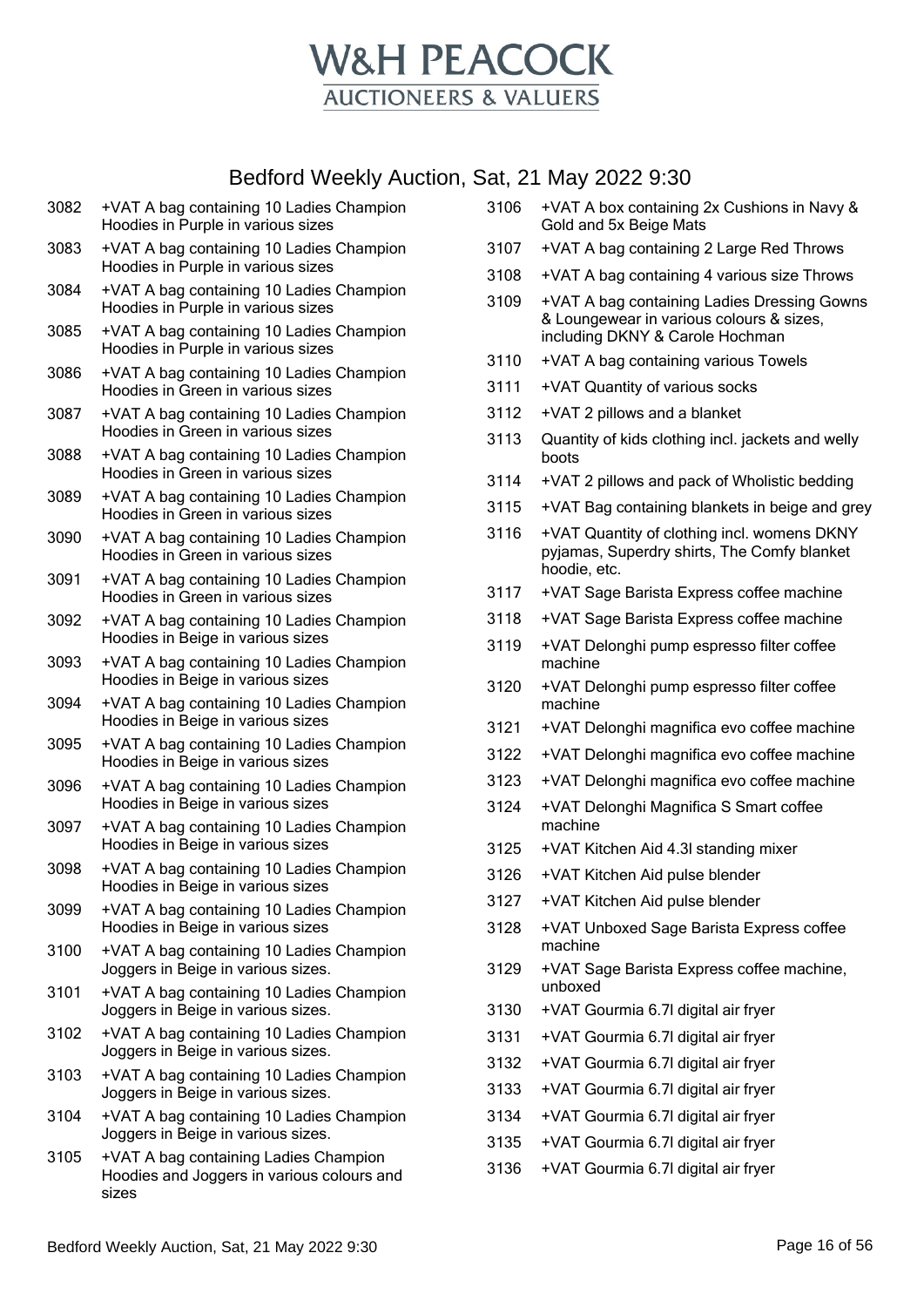

| 3137 | +VAT Gourmia 6.7I digital air fryer                                                    |
|------|----------------------------------------------------------------------------------------|
| 3138 | +VAT Gourmia 6.7I digital air fryer                                                    |
| 3139 | +VAT Gourmia 6.7I digital air fryer                                                    |
| 3140 | +VAT Gourmia 6.7I digital air fryer                                                    |
| 3141 | +VAT Gourmia 6.7I digital air fryer                                                    |
| 3142 | +VAT Gourmia 6.7I digital air fryer                                                    |
| 3143 | +VAT Gourmia 6.7I digital air fryer                                                    |
| 3144 | +VAT Gourmia 5.7I digital air fryer                                                    |
| 3145 | +VAT Gourmia 5.7I digital air fryer                                                    |
| 3146 | +VAT Gourmia 5.7I digital air fryer                                                    |
| 3147 | +VAT Gourmia 5.7I digital air fryer                                                    |
| 3148 | +VAT Gourmia 5.7I digital air fryer                                                    |
| 3149 | +VAT Gourmia 5.7I digital air fryer                                                    |
| 3150 | +VAT Gourmia 5.7I digital air fryer                                                    |
| 3151 | +VAT Gourmia 5.7I digital air fryer                                                    |
| 3152 | +VAT Gourmia 5.7I digital air fryer                                                    |
| 3153 | +VAT Gourmia 5.7I digital air fryer                                                    |
| 3154 | +VAT Gourmia 5.7I digital air fryer                                                    |
| 3155 | +VAT Gourmia 5.7I digital air fryer                                                    |
| 3156 | +VAT Gourmia 5.7I digital air fryer                                                    |
| 3157 | +VAT Gourmia 5.7I digital air fryer                                                    |
| 3158 | +VAT Gourmia 5.7I digital air fryer                                                    |
| 3159 | +VAT Gourmia 5.7I digital air fryer                                                    |
| 3160 | +VAT Gourmia 5.7I digital air fryer                                                    |
| 3161 | +VAT Gourmia 5.7I digital air fryer                                                    |
| 3162 | +VAT Gourmia 5.7I digital air fryer                                                    |
| 3163 | +VAT Gourmia 5.7I digital air fryer                                                    |
| 3164 | +VAT Gourmia 5.7I digital air fryer                                                    |
| 3165 | +VAT Gourmia 5.7I digital air fryer                                                    |
| 3166 | +VAT Gourmia 5.7I digital air fryer                                                    |
| 3167 | +VAT Gourmia 5.7I digital air fryer                                                    |
| 3168 | +VAT Gourmia 5.7I digital air fryer                                                    |
| 3169 | +VAT Box of Weetos orange flavour cereal                                               |
| 3170 | +VAT Box of reed diffusers, knee supports etc                                          |
| 3171 | +VAT Box containing Kenwood attachments, no<br>unit                                    |
| 3172 | Two trays of mixed appliances to include<br>Kenwood hand mixer, Philips soda maker etc |
| 3173 | Instant Pot multi use pressure cooker                                                  |

| 3174 | +VAT Tray of Pukka Pad                                                                        |
|------|-----------------------------------------------------------------------------------------------|
| 3175 | +VAT Unboxed Delonghi Magnifica S Smart<br>coffee machine                                     |
| 3176 | +VAT Bubble waffle set                                                                        |
| 3177 | +VAT Three unboxed Gourmia air fryer                                                          |
| 3178 | +VAT Melamine bowl set plus some Signature<br>mugs                                            |
| 3179 | +VAT Three Sabatier expandable dish racks                                                     |
| 3180 | +VAT Three Sabatier expandable dish racks                                                     |
| 3181 | +VAT Three Sabatier expandable dish racks                                                     |
| 3182 | +VAT Three Food and Friends lazy susans                                                       |
| 3183 | +VAT Box fo professional kitchen chopping<br>boards                                           |
| 3184 | +VAT Box of wine glasses                                                                      |
| 3185 | Stainless steel professional fryer                                                            |
| 3186 | +VAT Cool bag, espresso coffee machine, Brita<br>jug, three tier market basket stand etc      |
| 3187 | Two Nespresso coffee machines                                                                 |
| 3188 | +VAT Small tub of Vanish cleaning detergent<br>plus a box containing cream whipper cartridges |
| 3189 | +VAT Two unboxed Tefal filter fryers                                                          |
| 3190 | DeLonghi Magnifica S smart coffee machine                                                     |
| 3191 | +VAT Small tray of till roll                                                                  |
| 3192 | +VAT Tray containing loose StarFrit the Rock<br>pots and pans                                 |
| 3193 | +VAT Bag containing a kenwood food processor<br>with attachments                              |
| 3194 | +VAT Unboxed Delonghi Magnifica Evo coffee<br>machine                                         |
| 3195 | +VAT Unboxed Delonghi Magnifica S Smart<br>coffee machine                                     |
| 3196 | +VAT Unboxed Melita Barista smart coffee<br>machine                                           |
| 3197 | +VAT Unboxed Sage barista express coffee<br>machine                                           |
| 3198 | +VAT Kenwood multi-pro compact food<br>processor                                              |
| 3199 | +VAT Kenwood multi-pro compact food<br>processor                                              |
| 3200 | +VAT Kenwood multi-pro compact all in one<br>system food processor                            |
| 3201 | +VAT Kenwood multi-pro compact all in one<br>system food processor                            |
| 3202 | +VAT Kenwood multi-pro compact food<br>processor                                              |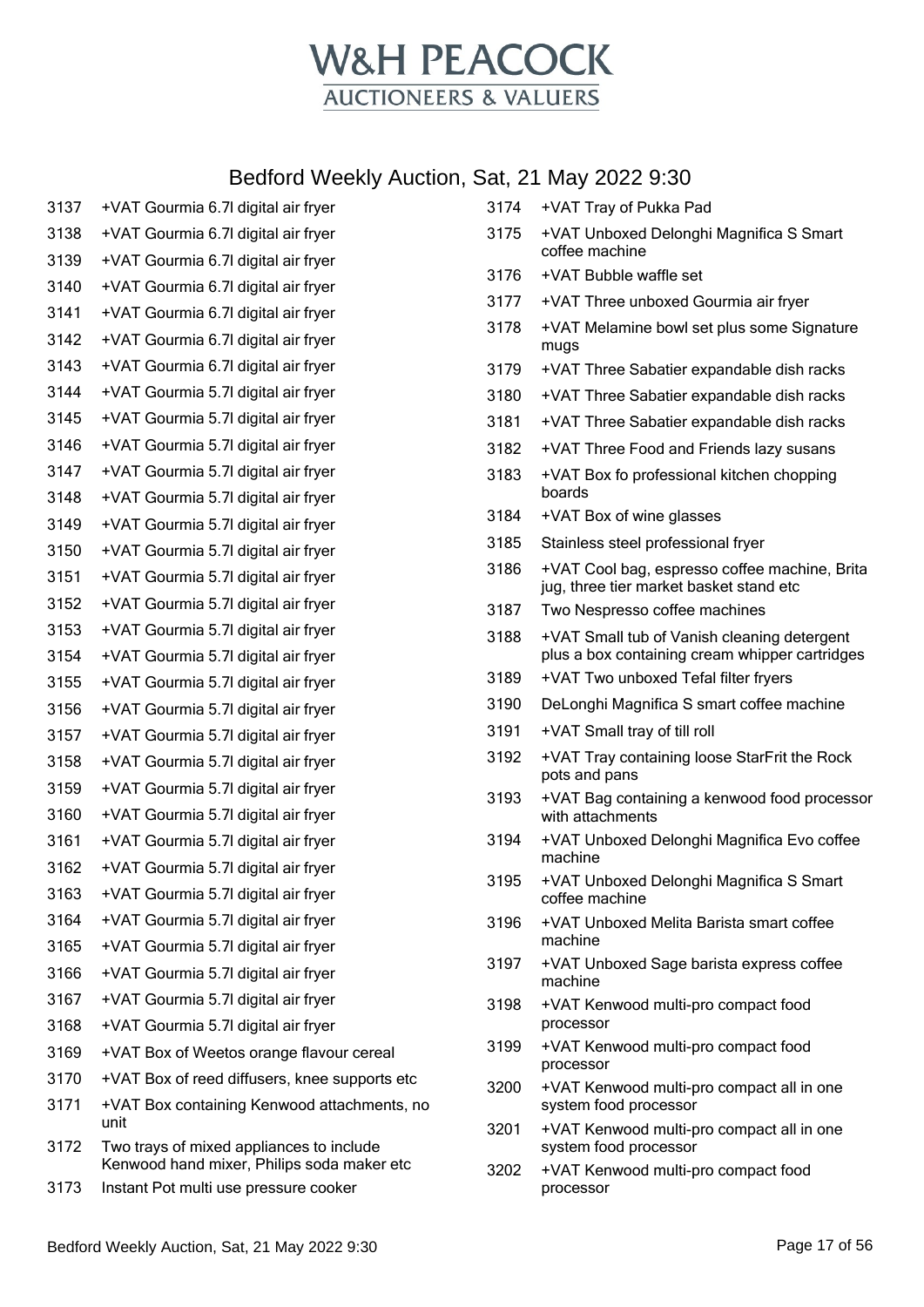

| 3203 | +VAT Kenwood multi-pro compact food<br>processor                               |
|------|--------------------------------------------------------------------------------|
| 3204 | +VAT Kenwood multi-pro compact food<br>processor                               |
| 3205 | +VAT Kenwood multi-pro compact food<br>processor                               |
| 3206 | +VAT Kenwood K Mix standing mixer                                              |
| 3207 | Box containing a quantity of pot food drainers                                 |
| 3208 | +VAT Two boxes containing mixed pots and<br>pans                               |
| 3209 | +VAT Stack of various mats and rugs                                            |
| 3210 | +VAT Two Nespresso Vertuo Next coffee<br>machines                              |
| 3211 | +VAT Instant Pot Gourmet crisp and air fryer                                   |
| 3212 | +VAT Gourmet triple buffet server                                              |
| 3213 | +VAT Kitchen Aid 1.75I blender                                                 |
| 3214 | +VAT Kenwood Multipro compact+ food<br>processor                               |
| 3215 | +VAT Kenwood multi-pro XL food processor                                       |
| 3216 | +VAT Instant Pot Duo gourmet multi use<br>pressure cooker                      |
| 3217 | +VAT Instant Pot Duo Gourmet multi-use<br>pressure cooker                      |
| 3218 | +VAT Instant Pot Duo Gourmet multi-use<br>pressure cooker                      |
| 3219 | +VAT Instant Pot Duo Gourmet multi-use<br>pressure cooker                      |
| 3220 | +VAT Panasonic automatic bread maker                                           |
| 3221 | +VAT Swan 20I hot water urn                                                    |
| 3222 | +VAT Box containing Harrods Belgian milk<br>chocolate coins                    |
| 3223 | +VAT Box of professional kitchen equipment<br>chopping boards                  |
| 3224 | +VAT Two boxes of glass diamond tumblers                                       |
| 3225 | +VAT Two Food and Friends lazy Susans plus<br>two celebration serving platters |
| 3226 | +VAT Braun Multi Quick Line hand whisker                                       |
| 3227 | +VAT Braun Multi Quick Line hand whisker                                       |
| 3228 | +VAT Tea Time classics set                                                     |
| 3229 | +VAT StarFrit the Rock pot                                                     |
| 3230 | +VAT Two Tefal saute pans                                                      |
| 3231 | +VAT 16 Gourmia digital air fryers and an<br>Instant Pot, all unboxed          |
|      |                                                                                |

| 3232 | +VAT Whole bay containing mixed items to<br>include bags, food containers, Lipsy Girl<br>clothing, storage containers etc |
|------|---------------------------------------------------------------------------------------------------------------------------|
| 3233 | +VAT Unboxed Tefal filter fryer, Braun hand<br>blender, cooking pot etc                                                   |
| 3234 | +VAT Two bags of miscellaneous                                                                                            |
| 3235 | Tefal filter fryer                                                                                                        |
| 3236 | Instant Pot crisp and air fryer                                                                                           |
| 3237 | +VAT Instant Pot crisp and air fryer                                                                                      |
| 3238 | +VAT Instant Pot crisp and air fryer                                                                                      |
| 3239 | +VAT Four boxes of multi purpose stoneware<br>bowls                                                                       |
| 3240 | +VAT DeLonghi Magnifica S smart coffee<br>machine                                                                         |
| 3241 | Wine glass carafe                                                                                                         |
| 3242 | +VAT Two Nescafe Dolce Gusto mini me coffee<br>machines                                                                   |
| 3243 | +VAT Two Nescafe Dolce Gusto mini me coffee<br>machines                                                                   |
| 3244 | +VAT Braun care style compact steamer iron                                                                                |
| 3245 | +VAT Box of melamine bowls plus a box of mini<br>bowls                                                                    |
| 3246 | +VAT Three Kilner glass drinks dispensers                                                                                 |
| 3247 | +VAT Tefal easy soup maker                                                                                                |
| 3248 | +VAT Vitamix wet blade attachment plus two<br>Vitamix jug accessories                                                     |
| 3249 | +VAT Crock Pot ceramic bake pans plus a Mesa<br>basket panier                                                             |
| 3250 | +VAT Two boxes of Budweiser pint glasses                                                                                  |
| 3251 | +VAT BabyMoov six in one food maker                                                                                       |
| 3252 | +VAT Instant Vortex Plus dual air fryer                                                                                   |
| 3253 | +VAT Philips garment steamer                                                                                              |
| 3254 | +VAT Box of mugs, universal coffee pod<br>organiser                                                                       |
| 3255 | +VAT Philips juicer                                                                                                       |
| 3256 | +VAT BT phone set                                                                                                         |
| 3257 | +VAT Panasonic link to mobile phone set                                                                                   |
| 3258 | +VAT Box of Maxwell Williams mugs plus a set<br>of Taylor digital scales                                                  |
| 3259 | +VAT Viners cutlery set                                                                                                   |
| 3260 | +VAT Berghoff Eurocast Series flat of grill pan                                                                           |
| 3261 | +VAT Two boxes of Flash speed mop wet wipes                                                                               |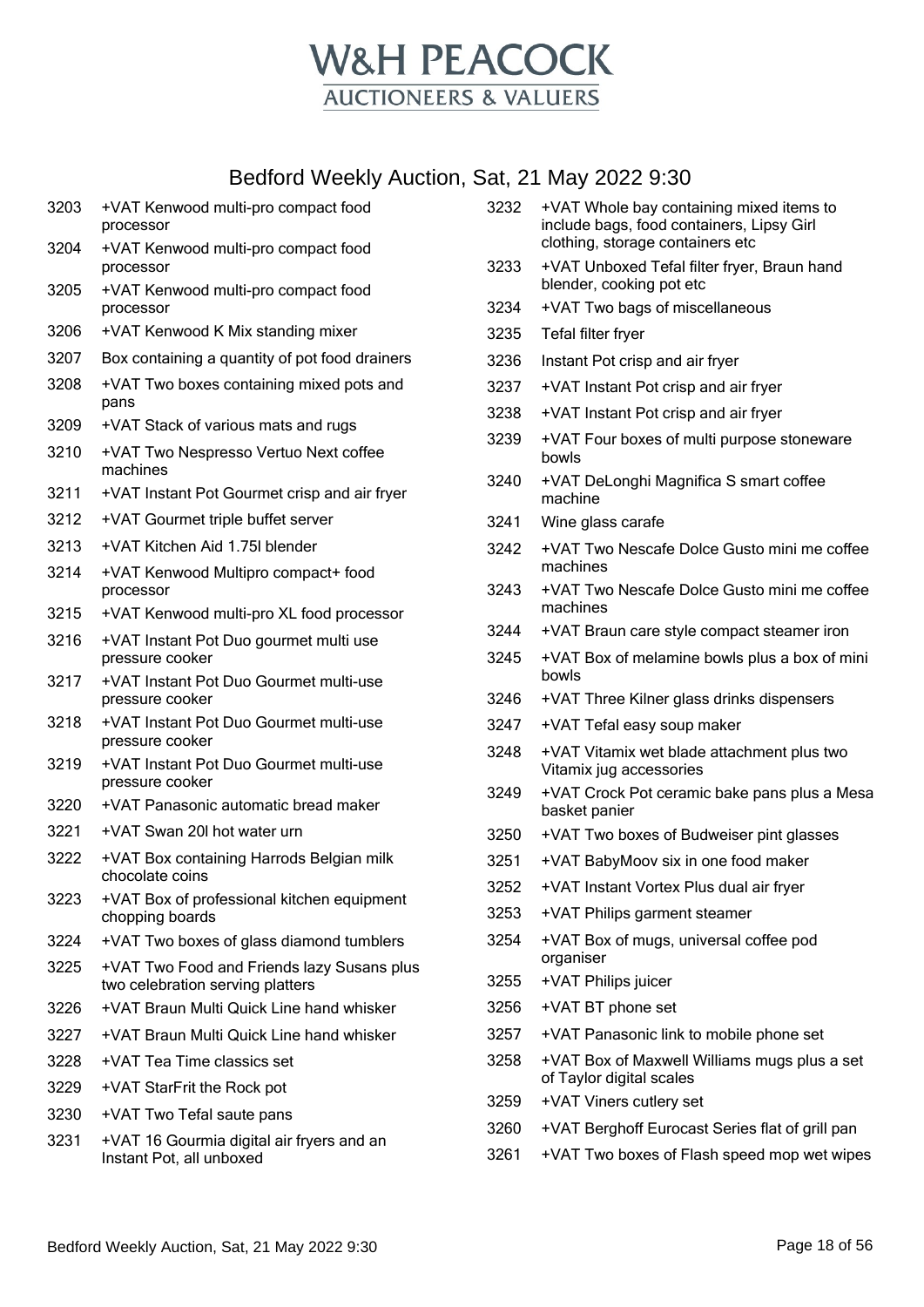

|      | Bedford Weekly Auction, Sat, 21 May 2022 9:30                                                                        |      |                                                                                 |
|------|----------------------------------------------------------------------------------------------------------------------|------|---------------------------------------------------------------------------------|
| 3262 | +VAT Copper stone saucepan eight piece<br>cookware set                                                               | 3289 | +VAT 7.1L triple slow cooker and warming<br>station                             |
| 3263 | +VAT Brita water filter jug plus a shelf organiser                                                                   | 3290 | +VAT Gourmet 3.9L triple slow cooker and<br>warming station                     |
| 3264 | Box containing Grillbay fryer, mini me Nescafe<br>Dolce Gusto coffee machine, Breville sandwich                      | 3291 | +VAT Henry vacuum cleaner with pole                                             |
|      | maker etc                                                                                                            | 3292 | +VAT Henry vacuum cleaner with pole and box                                     |
| 3265 | +VAT Shark cordless tick anti hair wrap vacuum                                                                       | 3293 | +VAT Henry vacuum cleaner with pole and box                                     |
| 3266 | +VAT Shark cordless tick anti hair wrap vacuum                                                                       | 3294 | +VAT Henry vacuum cleaner with pole and box                                     |
| 3267 | +VAT Samsung Jet 70 Series cordless stick<br>vacuum                                                                  | 3295 | +VAT Henry Micro vacuum cleaner with pole                                       |
| 3268 | +VAT Samsung Jet 90 cordless stick vacuum                                                                            | 3296 | +VAT Henry Micro vacuum cleaner with pole                                       |
| 3269 | +VAT 4 loose Shark steam mops                                                                                        | 3297 | +VAT Henry Micro vacuum cleaner with pole                                       |
| 3270 | Handheld cordless vacuum with power supply                                                                           | 3298 | 4 large bags containing Stoneware Creative Zen<br>cases                         |
| 3271 | +VAT Black & Decker Dustbuster with charger                                                                          | 3299 | Upright Vax carpet cleaner                                                      |
| 3272 | +VAT Unboxed Bissell Icon 25v cordless<br>vacuum with pole, head and battery, no charger<br>or any other attachments | 3300 | +VAT Powerglide floor cleaner with bag of<br>cleaning pads, no charger          |
| 3273 | Handheld Dyson V8 Absolute with pole, head                                                                           | 3301 | +VAT Bissell Icon 25V cordless vacuum                                           |
|      | and a charger                                                                                                        | 3302 | +VAT Upright Shark steam mop with box                                           |
| 3274 | +VAT Upright Bosch Series 4 vacuum with<br>charger                                                                   | 3303 | +VAT Shark corded stick anti hair wrap vacuum                                   |
| 3275 | Upright Shark steam mop                                                                                              | 3304 | +VAT Shark corded stick anti hair wrap vacuum                                   |
| 3276 | +VAT Aircraft Powerglide cordless hard floor                                                                         | 3305 | +VAT Shark corded stick anti hair wrap vacuum                                   |
|      | cleaner                                                                                                              | 3306 | Upright GTech Air Ram with charger                                              |
| 3277 | +VAT Aircraft Powerglide cordless hard floor<br>cleaner                                                              | 3307 | Upright GTech Air Ram with charger                                              |
| 3278 | +VAT Polti Vaporetto steam mop                                                                                       | 3308 | Upright Karcher floor cleaner                                                   |
| 3279 | +VAT Handheld Dyson DC44 vacuum with pole,                                                                           | 3309 | +VAT Bissell Icon 25V cordless stick vacuum                                     |
|      | head, charger, and 2 attachments                                                                                     | 3310 | +VAT Steam mop, boxed                                                           |
| 3280 | +VAT Handheld Dyson DC44 vacuum with pole,                                                                           | 3311 | +VAT Shark cordless vacuum in box                                               |
|      | head, charger, and 2 attachments                                                                                     | 3312 | Upright GTech Air Ram with charger                                              |
| 3281 | +VAT Handheld Dyson DC44 vacuum with pole,<br>head, charger, and 2 attachments                                       | 3313 | +VAT Box containing vacuum accessories,<br>small storage boxes etc.             |
| 3282 | +VAT Samsung Jet 90 Series accessories (no<br>vacuum or unit)                                                        | 3314 | 3 large boxes containing mixed books                                            |
| 3283 | +VAT 2 boxed and 2 unboxed Hoover handheld<br>vacuums and Powerglide floor cleaner head                              | 3315 | +VAT 2 boxes containing 30mm bath and<br>shower gels and box of mixed cosmetics |
| 3284 | +VAT 6 Hoover handheld vacuums with<br>chargers                                                                      | 3316 | +VAT Box containing large quantity of mixed<br>food                             |
| 3285 | +VAT Bissell Spot Clean Pro Heat carpet and<br>upholstery washer                                                     | 3317 | +VAT Large pallet of various housewares, toys,<br>etc.                          |
| 3286 | +VAT Bissell Spot Clean Pro Heat carpet and                                                                          | 3318 | +VAT 2 electric toothbrushes Phillips and OralB                                 |
|      | upholstery washer                                                                                                    | 3319 | +VAT Carrera hair straighteners                                                 |
| 3287 | 2 x iRobot vacuum cleaners                                                                                           | 3320 | +VAT Simple Human sensor mirror with charger                                    |
| 3288 | +VAT 2 boxes of Mason Craft & More tilted<br>glass jars                                                              | 3321 | +VAT Box of various soaps, natural conditioners<br>etc.                         |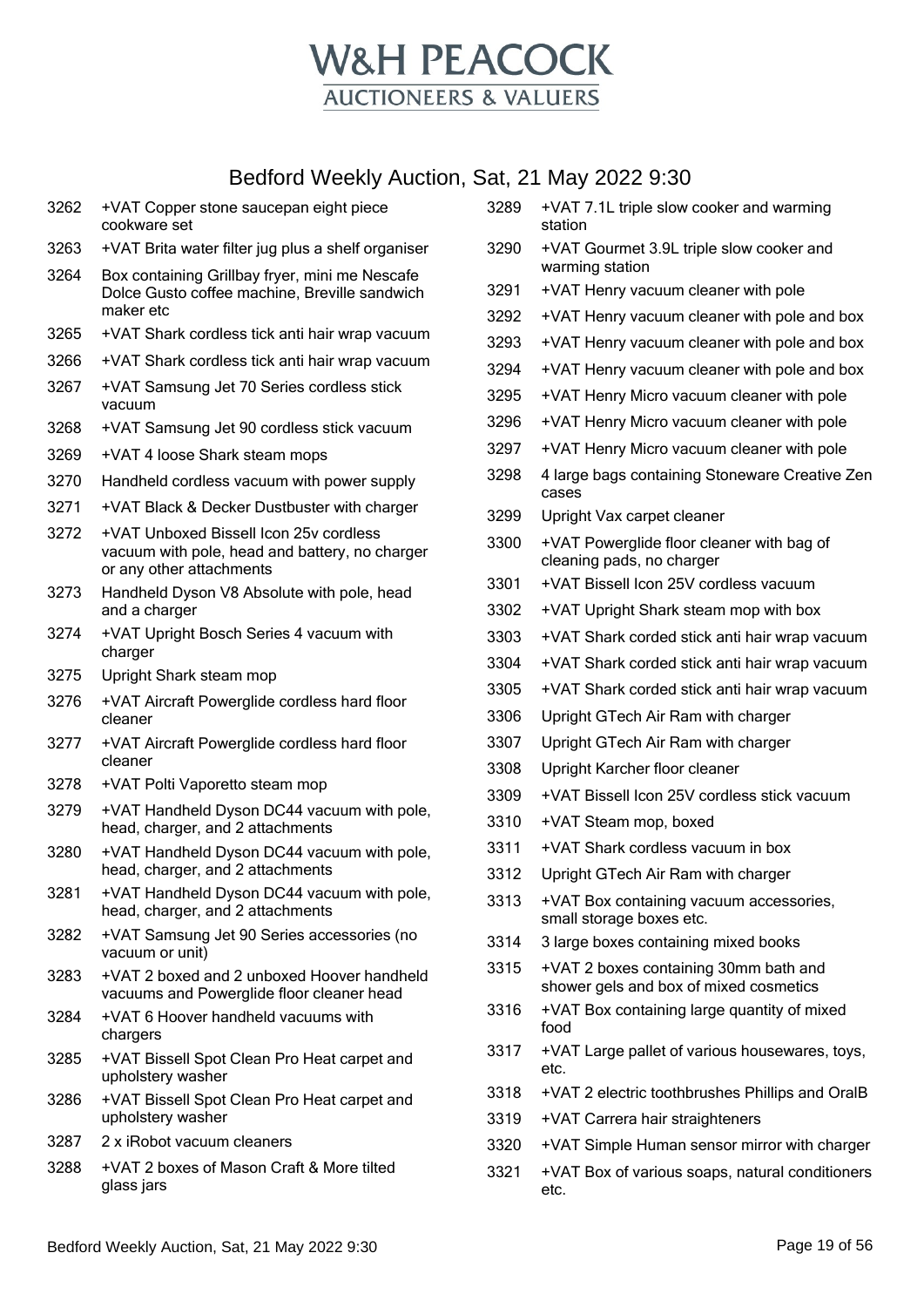

| 3322 | +VAT 5 small bags of various skincare creams                       | 3352 | +VAT Simple Human sensor mirror                                     |
|------|--------------------------------------------------------------------|------|---------------------------------------------------------------------|
| 3323 | +VAT Panasonic straighteners plus Wilson                           | 3353 | +VAT Wax painted candle plus LED candle set                         |
|      | shaving blades                                                     | 3354 | 2 boxes of basecoat nail varnish                                    |
| 3324 | +VAT Simple Sparkle teeth whitening kit                            | 3355 | Wall mounted mirror shelf                                           |
| 3325 | +VAT Self sharpening knife block in box, plus<br>one unboxed       | 3356 | +VAT Amiro O Series HD daylight mirror                              |
| 3326 | Morphy Richards knife block and knives                             | 3357 | +VAT 2 x Amiro O Series HD daylight mirror<br>(one boxed)           |
| 3327 | +VAT Faberware knife block set                                     | 3358 | 2 x hamster cages, hamster ball, small pet                          |
| 3328 | 2 cases containing knives                                          |      | carrier, single dish high feeder etc.                               |
| 3329 | +VAT Large hard-shelled American Tourister                         | 3359 | +VAT Next cushion                                                   |
|      | suitcase                                                           | 3360 | +VAT Bag containing Stonewash yarn                                  |
| 3330 | +VAT Large hard-shelled American Tourister<br>suitcase             | 3361 | +VAT Rabbit electric wine set                                       |
| 3331 | +VAT Large hard shell American Tourister                           | 3362 | +VAT 6 boxes of Grip Seal bags                                      |
| 3332 | suitcase<br>+VAT Large hard shell American Tourister               | 3363 | +VAT Box containing approx. 30 ladies<br>swimwear                   |
|      | suitcase                                                           | 3364 | +VAT 4 bags of Pampers Baby Dry nappies                             |
| 3333 | +VAT Large hardshell Samsonite suitcase                            | 3366 | +VAT 3 Brookestone heated throws                                    |
| 3334 | +VAT Mini fabric Samsonite suitcase                                | 3367 | +VAT Helly Hansen backpack                                          |
| 3335 | Large hard-shelled Samsonite suitcase with box                     | 3368 | +VAT 4 Sistema food storage containers                              |
| 3336 | +VAT Large hard-shelled Samsonite suitcase                         | 3369 | +VAT 6 Interactor cushions                                          |
| 3337 | with box<br>+VAT Large hard-shelled Samsonite suitcase             | 3370 | +VAT 5 WaterPik water flossers                                      |
|      | with box                                                           | 3371 | Tray containing BigShot cutting machine, plus                       |
| 3338 | +VAT Large hard-shelled Samsonite suitcase<br>with box             |      | Cinch book binding tool and tray containing<br>pillow laces, etc.   |
| 3339 | +VAT 3 mini hard shelled American Tourister                        | 3372 | Clear stamps and other coloured printed stamps                      |
|      | suitcases                                                          | 3373 | Tray of various scented candles                                     |
| 3340 | +VAT 4 mini hard shelled American Tourister<br>suitcases           | 3374 | +VAT Box containing blood glucose meter, mini<br>Med-Reservoir etc. |
| 3341 | +VAT Large hard-shelled Samsonite suitcase                         | 3375 | Box containing vinyl gloves, maks, hi-vis etc.                      |
| 3342 | +VAT Large hard-shelled Samsonite suitcase                         | 3376 | Box of Towers for Welfare State books                               |
| 3343 | +VAT Large black fabric Samsonite suitcase                         | 3377 | 2.1L whistling kettle                                               |
| 3344 | +VAT Large hard shelled Samsonite suitcase                         | 3378 | Extra longhot water bottle                                          |
| 3345 | +VAT American Tourister hard shelled suitcase                      | 3379 | 4 boxes of scented soaps                                            |
| 3346 | +VAT American Tourister hard shelled suitcase                      | 3380 | +VAT High-vis workwear jacket                                       |
| 3347 | +VAT 3 weighted blankets                                           | 3381 | +VAT Titan Deep freeze backpack                                     |
| 3348 | +VAT 2 loose Hotel Grand pillows, throw, and<br>large gery cushion | 3382 | Box containing saute pans, etc.                                     |
| 3349 | +VAT 4 Brookestone heated throws and                               | 3383 | Box of Brisow's extra firm hold hair spray                          |
|      | mattress protector                                                 | 3384 | +VAT Box containing 12 cricket duffel bags                          |
| 3350 | +VAT 4-wheel compact roller travel cover                           | 3385 | +VAT 3 boxes of 50ml couch roll and box of                          |
| 3351 | 2 boxes of Cleaning Pro wipes                                      |      | takeway containers                                                  |
|      |                                                                    | 3386 | Box containing room name plaques                                    |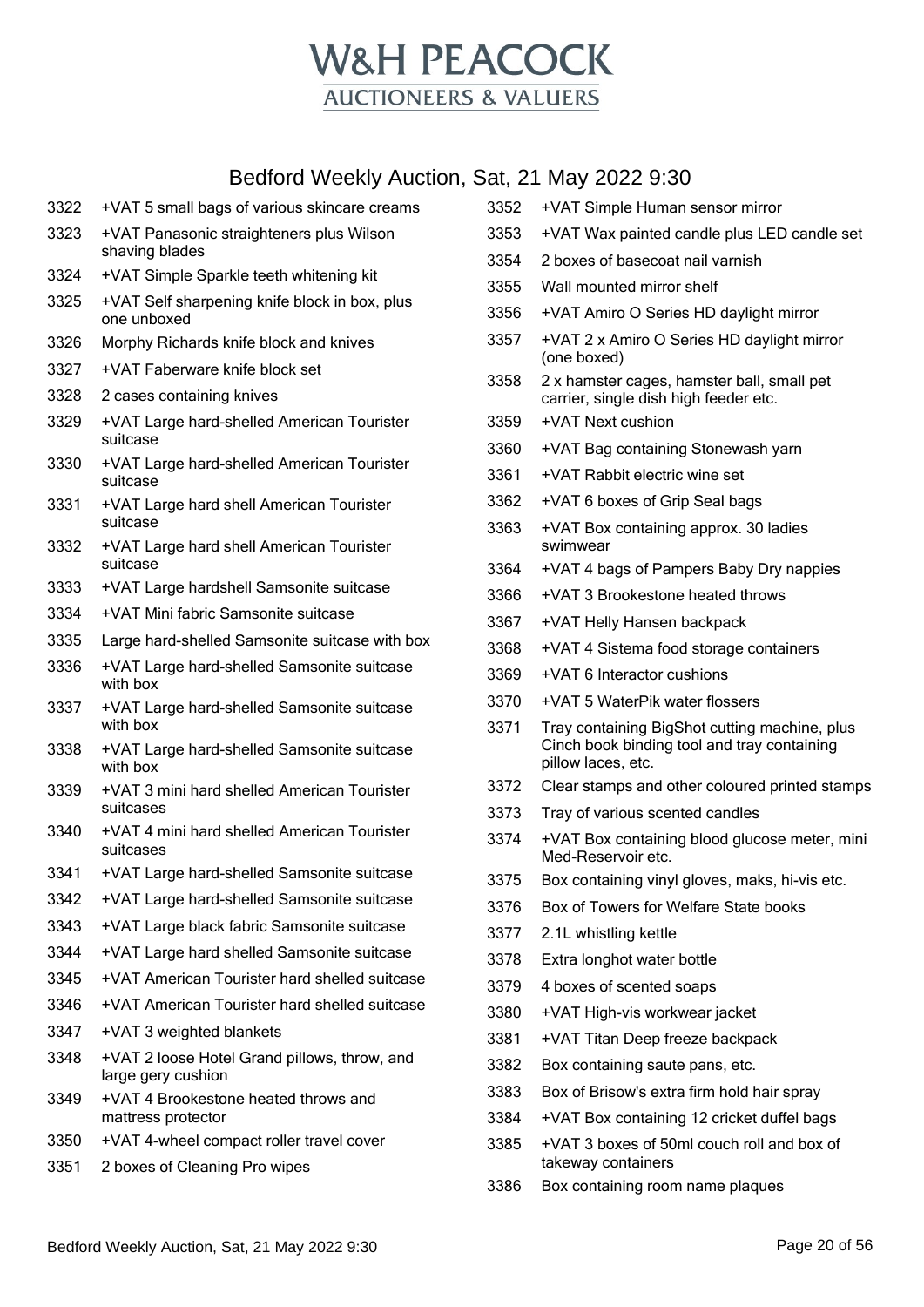

- 2 packs of anti-extreme gel Bag containing House of Holland underwear Bag containing Billabong espadrilles Bag containing ladies Jockey supersoft underband bras Hand-knitter machine in box +VAT Bag containing double duvets 4 boxes of hand towels Box of various Disney posters Box of 24 womens loose shoes Box containing 14 men, womens and childrens loose slippers Box of 18 womens high heeled shoes 3 boxes of pets accessories, bowls, cleaning items, etc. 3 boxes of various pet accessories 2 boxes of various pet accessories 3 boxes of various pet accessories 3 boxes of various pet accessories 3 boxes of various pet accessories 3 boxes of various pet accessories 3 boxes of various pet accessories 3 boxes of various pet accessories 2 black fabric suitcases Box containing 60 Bebe Los Angeles purses Box containing 60 Bebe Los Angeles purses Box of IKEA mini ceramic planters Box containing athletic brewing alcohol free drinks Floor lamp +VAT Elna sewing machine with pedal Selection of curtain poles, curtains, etc. +VAT Box of heated power packs 4 Stella pans +VAT Selection of BooHoo clothing in various styles +VAT Large fawn colour throw and 2 pink cushions +VAT 2 New Girl Order tie dye slogan sweatshirts sizes 18 and 20 +VAT Inov8 MudClaw G 260 V2 size 10 (used)
- +VAT 2 Maine ladies hooded fleece lined shower resistant parka jackets in cobalt sizes 16 and 18
- Bag containing mice, Phillips, toothbrush, etc. and a bag containing mixed household items
- Bag containing 20 Flamingo beach bags and handbags
- Bag containing 20 Hillary Radley blouses in various sizes
- Bag containing 20 Hillary Radley blouses in various sizes
- Bag containing House of Holland ladies underwear
- 60 pairs of DKNY trainer socks
- 60 pairs of DKNY trainer socks
- +VAT Clarks Un Loop size 6
- +VAT Selection of Zara, Pull & Bear and Stradivarius clothing in various styles
- +VAT Selection of Zara and Stradivarius clothing in various designs
- +VAT Bag containing Air Wick diffusers, glasses, pens, etc.
- +VAT Bag containing cotton rounds, multivitamins, electric toothbrush, etc.
- +VAT Bag containing batteries light bulbs and electrical sockets
- +VAT Bag containing various pet toys
- Box containing approx. 50 bath rugs in cream
- Box containing approx. 50 bath rugs in cream
- Box containing approx. 50 bath rugs in cream
- +VAT Bridge Design floor lamp
- +VAT Igloo cooler box
- +VAT Ottlite desk lamp and 2 neck and back massagers
- +VAT Sharper Image massage gun and foot massager
- +VAT 3 boxed and 2 unboxed air beds
- +VAT Brookstone heated throw, coverless duvets and quilted velvet duvet cover set
- +VAT 3 memory foam pillows
- +VAT 2 Snuggledown Premium duck down duvets
- Sealy queen size airbed
- +VAT Woozoo desktop fan
- +VAT Organic bed set plus bath towels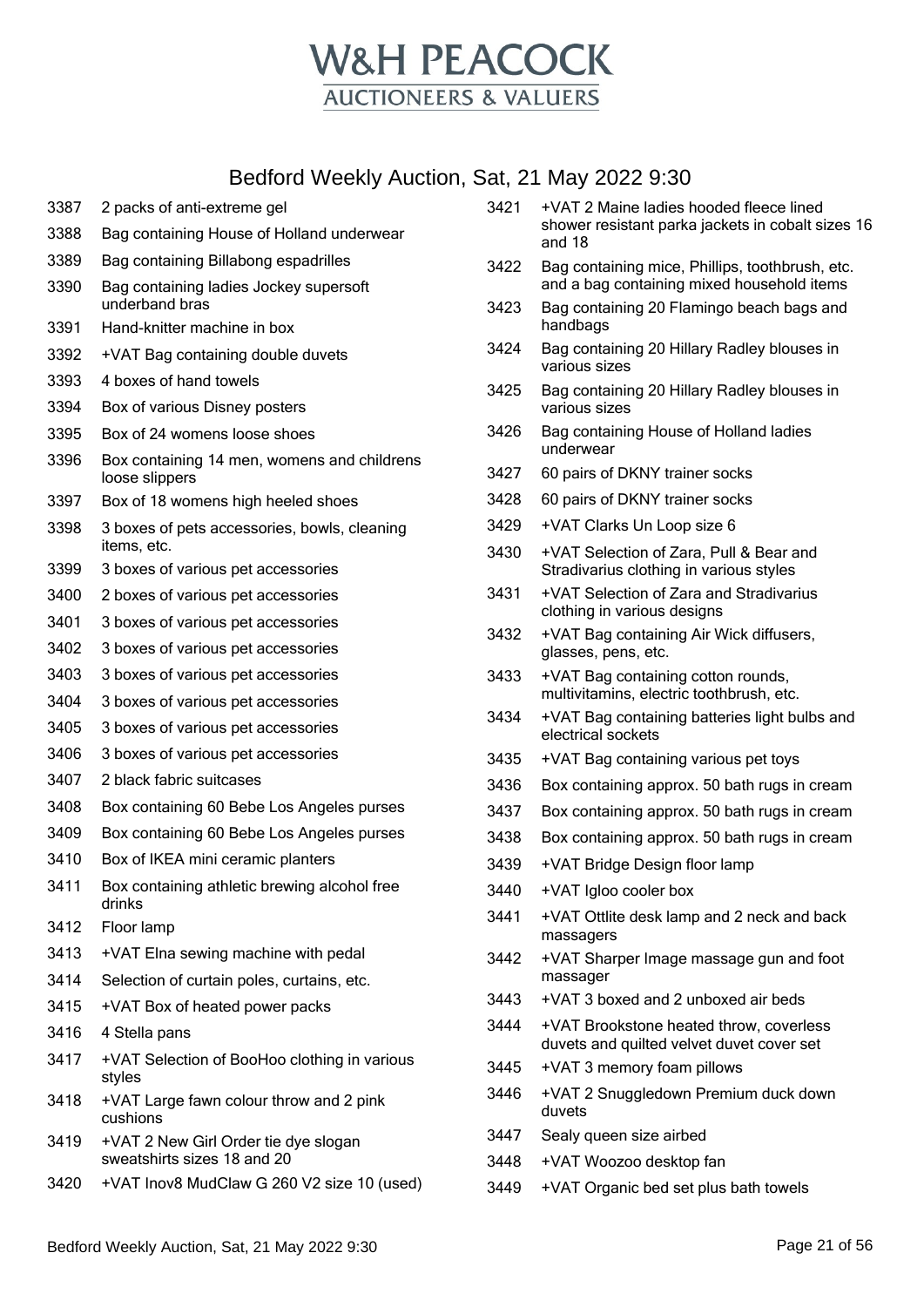

| 3450 | +VAT Tramontina Proline 22.7L stockpot                                               |
|------|--------------------------------------------------------------------------------------|
| 3451 | +VAT Nespresso Virtue Plus Magimix coffee<br>machine                                 |
| 3452 | +VAT 4 Brita water filter jugs and filter cartridges                                 |
| 3453 | +VAT NSA Dual Cool mini tower fan                                                    |
| 3454 | +VAT Super soft large brown throw                                                    |
| 3455 | +VAT Box of wallpaper in grey                                                        |
| 3456 | +VAT Childs push chair and safety car seat                                           |
| 3457 | Large box of decorative artificial style flowers<br>and lighting                     |
| 3458 | +VAT Christmas tree in box                                                           |
| 3459 | Pro Fitness bike                                                                     |
| 3460 | +VAT Star Wars The Mandalorian Nerf pulse<br>blaster                                 |
| 3461 | Boxed pair of Adidas F50 football boots, size 9                                      |
| 3462 | 2 Cindy cabin crew Virgin Atlantic collectible<br>dolls and New York collectors bear |
| 3463 | +VAT 2 Bayliss & Harding cosmetic sets                                               |
| 3464 | Boxed pair of DeWalt boots (size 8) and another<br>pair (size 12)                    |
| 3465 | +VAT Crimson Wings Deformation aircraft<br>model                                     |
| 3466 | +VAT VIP 3 gel nail polish set                                                       |
| 3467 | +VAT Disney style series 30th anniversary Belle<br>collectible figure with box       |
| 3468 | +VAT Box containing large quantity of mixed<br>style backpacks                       |
| 3469 | +VAT 5 kettle bells                                                                  |
| 3470 | +VAT 2 yoga mats                                                                     |
| 3471 | Childs safety car seat in box                                                        |
| 3472 | +VAT Ford F150 radio control truck                                                   |
| 3473 | +VAT 9 pairs of mixed shoes incl. Sketchers,<br>Columbia, etc.                       |
| 3474 | Boxed pair of black Nike FG football boots, size<br>11.5                             |
| 3475 | +VAT Pair of Jack Pike of England welly boots,<br>size 10                            |
| 3476 | +VAT 3 Perfect Upper Body kits                                                       |
| 3477 | 2 yoga mats                                                                          |
| 3478 | +VAT Eye coach set in box                                                            |
| 3479 | +VAT Pair of 27.5kg dumbbells                                                        |
| 3480 | +VAT Curling bar plus an Olympic sized weight<br>bar                                 |

|      | 5at, 21 May 2022 9:30                                                                                     |
|------|-----------------------------------------------------------------------------------------------------------|
| 3481 | +VAT Nordic track treadmill in box                                                                        |
| 3482 | +VAT Dissembled Adidas X21 exercise cross<br>trainer                                                      |
| 3483 | Pink folding treadmill                                                                                    |
| 3484 | Pro-Form 570 electric folding treadmill                                                                   |
| 3485 | +VAT Lifeline exercise board                                                                              |
| 3486 | York fitness weight bar with 5kg weight plates<br>plus 2 York fitness dumbbells                           |
| 3487 | +VAT Squishmallow toy plus rabbit                                                                         |
| 3488 | +VAT Lego 4 Technic raptor truck                                                                          |
| 3489 | +VAT Star Wars Millennium Falcon and X-Wing<br>star fighter set                                           |
| 3490 | +VAT Childs push along Jetson scooter                                                                     |
| 3491 | +VAT 2 monster truck remote control broncos                                                               |
| 3492 | +VAT Disney princess activity plane                                                                       |
| 3493 | +VAT Childs 'My first unicorn' push along bike                                                            |
| 3494 | +VAT Large shelf containing various toys, play<br>doh, nerf, science museum etc                           |
| 3495 | +VAT 2 child's Intex bouncy castles                                                                       |
| 3496 | +VAT Large box of Disney Stitch cuddly toys                                                               |
| 3497 | +VAT Large box of Papo dinosaur toys                                                                      |
| 3498 | Box of Thunder down under children's books                                                                |
| 3499 | +VAT 2 Mario Kart remote control cars plus 2<br>unboxed                                                   |
| 3500 | Large bag containing TY beanie babies                                                                     |
| 3501 | +VAT M&S pack of 2 supremely washable<br>pillows                                                          |
| 3502 | +VAT A Caress for Miguel realistic doll, The<br>Gruffalo all in one sleepover bed and Disney CD<br>player |
| 3503 | +VAT Shopping cart toy, Shape & colour game<br>and 100 colouring plastic balls                            |
| 3504 | +VAT Sandy & Water play table                                                                             |
| 3505 | +VAT Bestways 80"x60"x18" built in pump air<br>bed                                                        |
| 3506 | +VAT Swan 4 slice toaster in slate grey                                                                   |
| 3507 | +VAT Neo electric pressure cooker                                                                         |
| 3508 | +VAT Kenwood multi pro processor base, Magic<br>bullet and baking tray                                    |
| 3509 | +VAT Tonic Tangerine die cutting machine                                                                  |
| 3510 | +VAT Box of approx 100 dark blue metallic                                                                 |

padded envelopes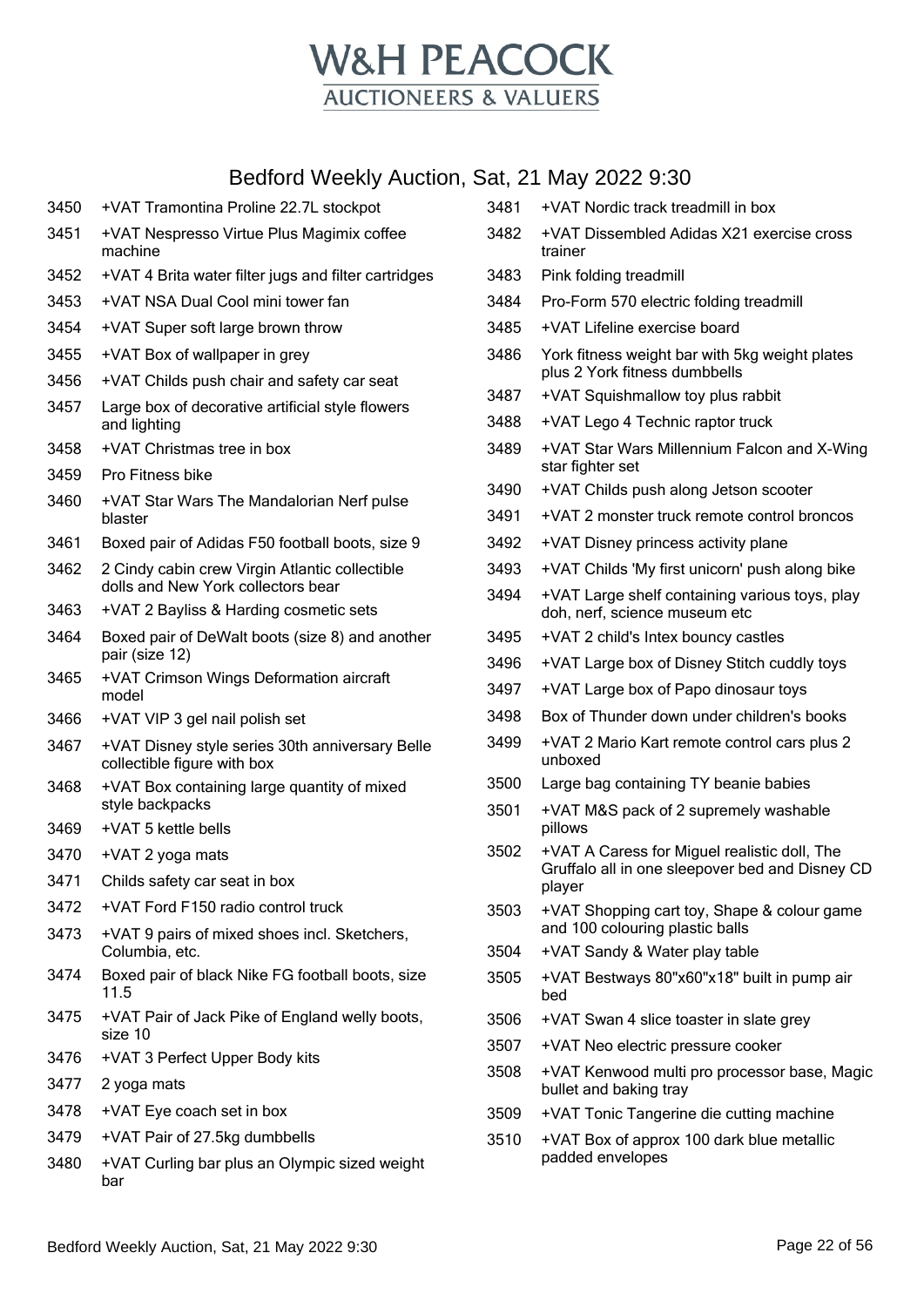

- 3511 +VAT Lego Botanical Collection Flower Bouquet kit (sealed)
- 3512 +VAT Pack of 4 Hotel stripe pillows
- 3513 +VAT Box of 6 Equestrian Himalayan salt licks
- 3514 +VAT Gem Auras Lazy Daisy vase, Gem Auras Raindrop vase and 2 Gem Auras Merkaba Star scented candles
- 3515 +VAT Dualit 2 slice toaster and Wenko cupboard door hung waste bin
- 3516 +VAT 5 x 32L underbed lidded plastic storage containers
- 3517 +VAT 2 faux fur cushions a 1 large and 1 smaller non slip mats
- 3518 +VAT Geepas 3 in 1 mixer grinder
- 3519 +VAT Power Airfryer cooker
- 3520 +VAT Eden Home & Garden mirror 30"x20"
- 3521 +VAT Paw Patrol Chase & Marshall on the track game, Infant to Toddler Rocker and buggy platform & seat
- 3522 +VAT Lumie bodyclock rise 100, Belaco halogen heater and Merkaba scented candle
- 3523 +VAT Nespresso coffee machine, dish rack and 2 tier storage rack
- 3524 +VAT 4 Hotel pillows and V shape support pillow
- 3525 +VAT Deluxe 4 tier cat activity centre with hammock
- 3526 +VAT 2 Girls pull along Princess design travel cases
- 3527 +VAT Supersoft microfibre 10cm Mattress **Topper**
- 3528 +VAT Ceiling light fitment
- 3529 +VAT Shamrock 22x21" oasis
- 3530 +VAT 60 wooden security coat hangers
- 3531 +VAT Pack of 4 Silentnight super springy pillows
- 3532 +VAT Pack of 4 Silentnight super springy pillows
- 3533 +VAT Pack of 4 Silentnight super springy pillows
- 3534 +VAT Box of 36 plain white coffee mugs
- 3535 +VAT Hubi Solar Hub 2Kcamping & travel solar panel
- 3536 +VAT 10 small lidded plastic storage boxes and 2 packs of polystyrene
- 3537 +VAT Vango Trail Lite 320 sleeping bag and Nyamba Domyos balance board
- 3538 +VAT Pro 7 Coco Block jiffy fine pith compressed in a block 5kg pack makes 70L
- 3539 +VAT P-51 Mustang 400 RTF Sonik RC 4- Channel Warbird with Gyro Flight Stabilisation
- 3540 +VAT Large purple & pink soft toy octopus, Care Bears Hopeful Heart bear and flat pack play cot
- 3541 +VAT Ladida baby bouncer
- 3542 +VAT Harmony Youth booster seat and Fisher Price giant rock a stack
- 3543 +VAT Decathlon sleeping bag and sleeping ground mat
- 3544 +VAT 3 oblong underbed lidded plastic storage containers
- 3545 +VAT 2 x Po-Zu Piper women's leather ankle boots Sizes 39 & 40
- 3546 +VAT Nespresso coffee maker (used), Breville crepe maker and gas hob pan support rack
- 3547 +VAT 2 large exercise/foam mats, umbrella, 4 post windbreak, Wolf garden handle, door edging, window film etc
- 3548 +VAT Plastic laundry basket, lamp shade, 4 empty cartons, clothes hangers and 4 inner cushion pads
- 3549 +VAT M&S king size 10.5 tog everyday duvet
- 3550 +VAT Slumberdown soft & huggable king size 13.5 tog duvet
- 3551 +VAT Lego Ghostbusters Ecto 1 10274 kit (af)
- 3552 +VAT Ecovacs vacuum mopping robot
- 3553 +VAT Electric double hob and Mini fridge
- 3554 +VAT Graco booster seat, Toilet trainer ladder and Boy or Girl party pack
- 3555 +VAT Box of 10 packs of 72 jumbo packs of Huggies pure cleansing wet wipes
- 3556 +VAT Box of 10 packs of 72 jumbo packs of Huggies pure cleansing wet wipes
- 3557 +VAT Box of 10 packs of 72 jumbo packs of Huggies pure cleansing wet wipes
- 3558 +VAT Box containing approx 18 polystyrene bears
- 3559 +VAT Stepper exerciser
- 3560 +VAT Large piece of white felt, Length of Insul-Bright and various spools of cotton
- 3561 +VAT Mountain Equipment Aurora III 60oz single sleeping bag
- 3562 +VAT Large non slip grey rug and Large various tones of brown non slip rug
- 3563 +VAT Quechua Air basic 140 double airbed mattress and Air Basic 70 single airbed mattress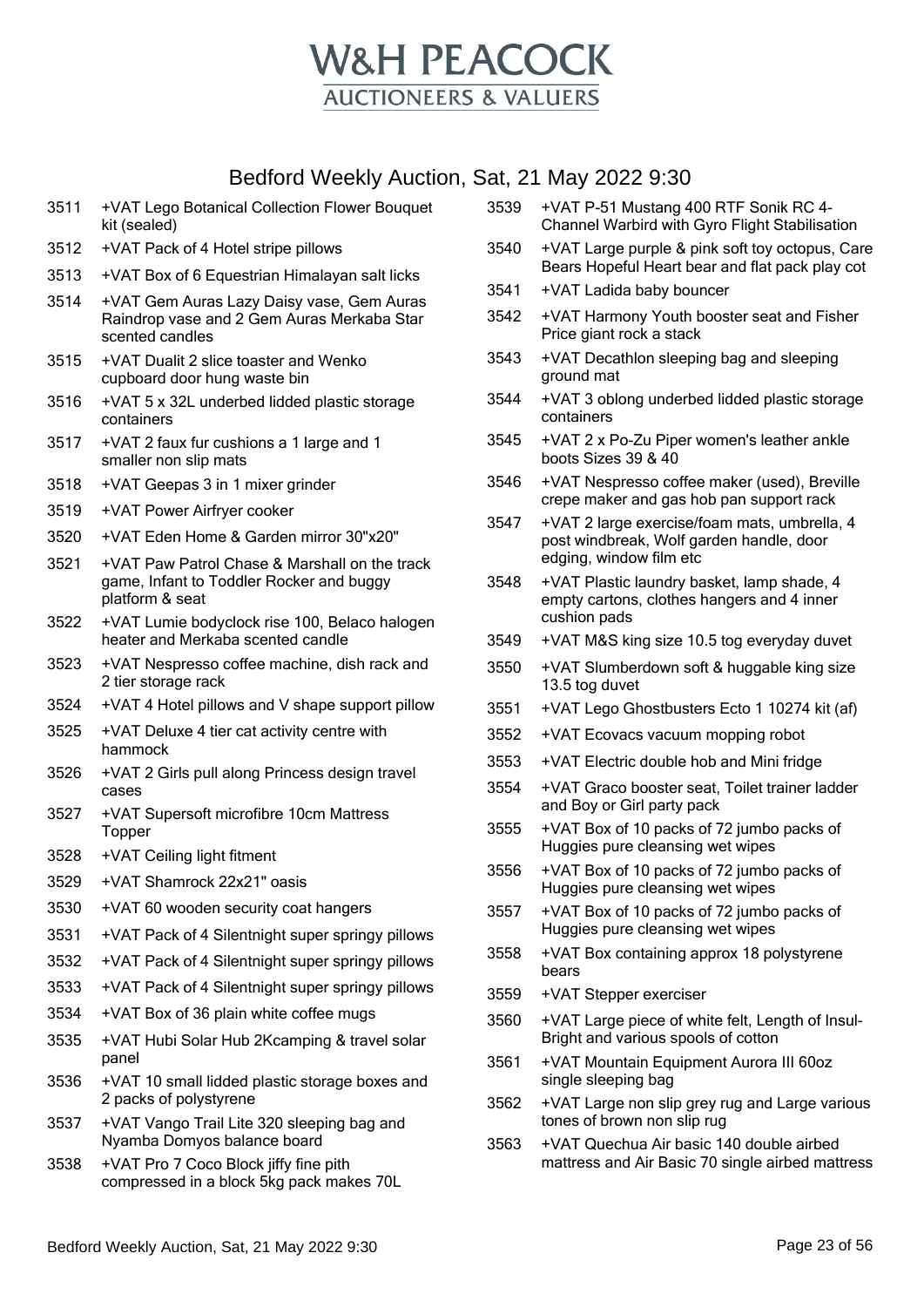

- 3564 +VAT Nkuku glass dome on mango wood cake stand
- 3565 +VAT Ocean world baby play mat and Deluxe play cleansing kit
- 3566 +VAT 3M Speedglas carry bag
- 3567 +VAT Morphy Richard Multi-use fast bake bread maker
- 3568 +VAT 6 x Wax melt and oil warmers, 2 multi colour cushions and floating shelf
- 3569 +VAT Writing board, picture frames, various design posters, poster postal tubes and roll of cellophane
- 3570 +VAT 2 x 1000g bags of Herons pond flakes
- 3571 +VAT Parrot Swing vertical take off and landing plane/drone and Parrot fly pad
- 3572 +VAT Quechua Air Basic 70 single air bed and foot pump
- 3573 +VAT Selection of various flavour coffee beans including Monkeyboard Coffee, Pact, Crafty and others
- 3574 +VAT Selection of various flavour ground coffee including Pact, Bosh Coffee, Lavazza and others
- 3575 +VAT Selection of various flavour coffee beans including Skid Row, Pact, Square Line, Grind etc
- 3576 +VAT 3 x Baileys Easter Eggs, Harrods 300g chocolate gold bar and Harrods Tea & Biscuits
- 3577 +VAT Nespresso & Grind coffee pods in various flavours
- 3578 +VAT Tassimo, Roar Gill & Origin House Espresso coffee pots, illy ground coffee and 2 packs of Tassimo descaler tabs
- 3579 +VAT Selection of My Vegan, My Protein & Huel supplement powder shake drinks
- 3580 +VAT 5 x 1kg bags of My Protein Impact Whey Protein
- 3581 +VAT 1x 5kg & 1 x 2.5kg bags of My Protein Impact Whey protein
- 3582 +VAT 2 x Naughty Boy Brad-Dew & 1 x Illmatic food supplements
- 3583 +VAT Clean Lean Protein, Gold Standard Plant, Cuts and C4 Sports supplements
- 3584 +VAT Manuka 30MGO honey and nutritional fruit juice & shakes
- 3585 +VAT 2 x 2kg bags of Hilton Herbs Mud Defender natural supplements for animals
- 3586 +VAT Lego Technic 42111 Fast & Furious Dom's Dodge Charger sealed kit
- 3587 +VAT Pair of Size 11 No Fear in-line skates
- 3588 +VAT Selection of soft cuddly toys
- 3589 +VAT Fancy dress costumes and accessories
- 3590 +VAT Playmobil, Pioneer computer chess game, Roulette drinking game and jigsaws
- 3591 +VAT Large bag of novelty toys, dragon figure, inflatables, tambourine, beads, slime, party accessories etc
- 3592 +VAT Large bag of assorted games including Fraction Formula, Giant Hatching Dino Eggs, Forbidden Island, Slime, Shape Bus, Avenger Hulk fist etc
- 3593 +VAT Selection of card games including Cards Against Humanity, Uno, oracle, Tarot, Top Trumps etc
- 3594 +VAT Large bag of games including Rubiks Pyramid, Horrible Science, Batman figure, Construction set, Loom bands, Chess etc
- 3595 +VAT Decathlon Oxelo inline skates Size 2.5-5
- 3596 +VAT Selection of soft cuddly toys
- 3597 +VAT Art & Craft kits, colouring books, pens, pencils, chalk, paints etc
- 3598 +VAT Tangoes, Game of Life, Maths game, Donuts and jigsaws
- 3599 +VAT China doll and selection of soft cuddly toys
- 3600 +VAT Art & Craft kits, colouring books, Activity boxes, colouring pens, pencils, paints etc
- 3601 +VAT 15 assorted games including Connect 4, Space Excavation, Buccaneer, Pet Adoption, Mr Potato head etc
- 3602 +VAT Nerf Bunkr, Drinking Roulette, Snakes & Bladdered, Angel Guidance Board game and various card games
- 3603 +VAT Opened Lego kits including Friends, City etc, Loose Lego and Lego magazine
- 3604 +VAT 7 sealed Lego kits including Creator, Speed, Spiderman, Duplo etc
- 3605 +VAT Large bag of toys including keyboards, Harry Potter wand, Barbie doll, Dobble, Sylvanian Family set, Shape sorter etc
- 3606 +VAT Small bag of fancy dress costumes and accessories
- 3607 +VAT Babolat Air Viper, cricket set, rugby ball, goal keeper gloves, swimming goggles, rifle targets, table tennis balls, skipping ropes etc
- 3608 +VAT 8 x Pop! vinyl collectable figures including Luke Skywalker, Sting & Lex Lugar, Lucas, Kamala Khan etc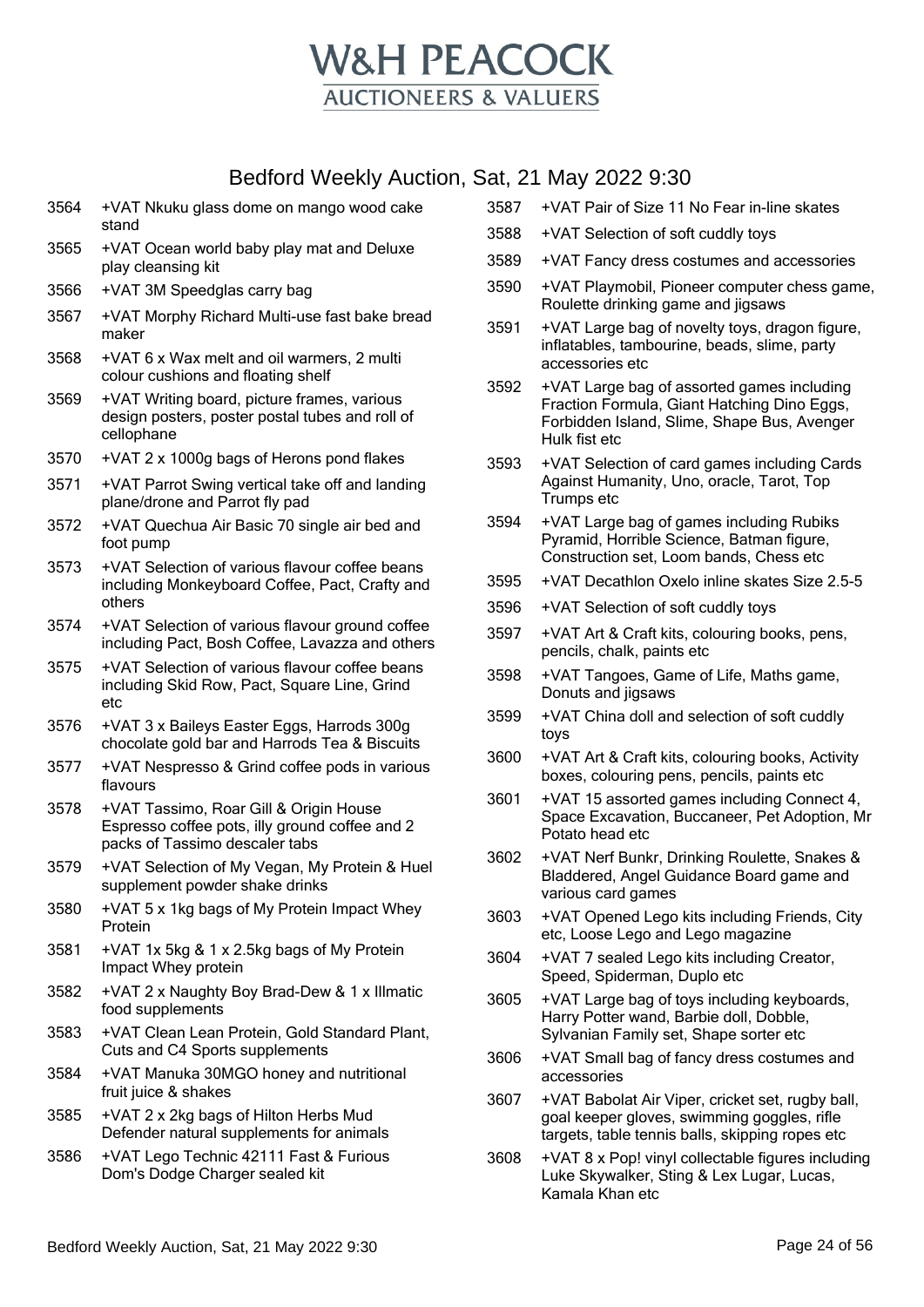

- 3609 +VAT Selection of collectable and action figures including Star Wars, Gremlins, Marvel, Power Rangers etc
- 3610 +VAT A10 Snaptain A10 mini foldable drone, JRC drone, r/c scrambler car and r/c polystyrene plane
- 3611 +VAT Warhammer Combat Patrol Deathwatch and Warhammer Age of Sigmar Starter Set **Warrior**
- 3612 +VAT Military & Fantasy figure model kits, F40 & Dr Who model magazines, model parts, model paints, model scenery foliage etc
- 3613 +VAT Bachmann Class 66/7 British Rail GBRF model train
- 3614 +VAT Large bag of novelty toys, Rattlers magnets, building blocks, balloons, sensory pads etc
- 3615 +VAT Large assortment of collectable trading cards including Wrestle Mania, Magic The Gathering,. Fortnite, Premier League, Match Attax, Uu-Gi-Uh! and others
- 3616 +VAT Large selection of collectable Pokémon trading cards from approx 2008 - 2021 and Elite Trainer Box Shining Fates
- 3617 +VAT Selection of hair products including dry shampoo, Texturing spray, mousse, Regaine, hair spray, root touch up etc
- 3618 +VAT Selection of deodorants, anti-perspirants and fragrance body sprays
- 3619 +VAT 12 x Way to Beauty self tanning mousse (Medium & Ultra Dark)
- 3620 +VAT Selection of beauty products including Shower gel, Shaving gel & mousse, sun protection, heat & freeze sprays, thermal water, self tan etc
- 3621 +VAT Flea and insect killer sprays, Room foggers and Jungle Formula insect repellants
- 3622 +VAT Air Fresheners, Leather shine, medical adhesive remover, foam cleaner etc
- 3623 +VAT 4 cans of Andis Cool Care clipper blade lubricant spray
- 3624 +VAT SMRT Wind 275N AU10 life jacket
- 3625 +VAT Large Laura Ashley bedspread, 2 grey tuffed diamond oblong cushions and pack of 4 pillow protectors
- 3626 +VAT Large bag of household sundries, tape dispenser, stapler, whiteboard kit, Arsenal wall plaque, radiator bushes, gift wrap accessories, loafer, charcoal etc
- 3627 +VAT Sheets, napkins, cushion covers, curtains, nets, Chrome wall rack, jewelry box etc
- 3628 +VAT Ted Baker PU backpack in black
- 3629 +VAT iDect X1 Ltd Ed. telephone set, poster frames, tape dispenser, toilet brush, Trodat stamp, water bottles etc
- 3630 +VAT Sage Espresso machine with grinder coffee maker (af)
- 3631 +VAT Lisa Horton Crafts Ulti-Mate multi tool, length of felt and fabrics, Crafty Life pod set and wool
- 3632 +VAT Treadmill mobile phone holder, snooker cues. push up bars, football, golf balls, skipping rope etc
- 3633 +VAT Dyson, Henry & other vacuum poles, hose and accessories
- 3634 +VAT Large bag of household sundries, candle holder, pest repeller, oil burner, book ends, artificial flowers, radiator dusters, polystyrene display head, adhesive wall tiles etc
- 3635 +VAT Jonelle throw, Cosy fleece, cushion & tie on chair pads and Kingsize duvet set
- 3636 +VAT Bedding, curtains, towels, non slip mats, gel pillow, support cushion etc
- 3637 +VAT Dojo silicone cases
- 3638 +VAT Eskadron Size DL saddle cloth pad, Arma Anotomic Over reach horse boots Size Cob and Snuggly Hoods headless hood SH020
- 3639 +VAT 2 Rabbit arc covers, snuzzle cushion, pet bed, toys, harness, Paw Trackers etc
- 3640 +VAT Stihl Polycut 6-2, Burgon & Ball garden kneeler, Bag of grass seed, Jobes fertilizer spikes, privacy screens and lounger cup holders
- 3641 +VAT Pressure cooker, Utility cutting board, grill pan, bowls, colanders, apple corer, pineapple corer, egg molds etc
- 3642 +VAT Trinket box, Clothes care kit, Leather care kit, Extra strong umbrella, Yankee candle diffuser, electronic scales, binding covers, 25 sharpies etc
- 3643 +VAT Connamara vintage style cast iron road sign
- 3644 +VAT An Daingean Dingle vintage style cast iron road sign
- 3645 +VAT Naughty corner vintage style cast iron road sign, 2 x Richard Outdoors fire troughs and Snugpak tropical hammock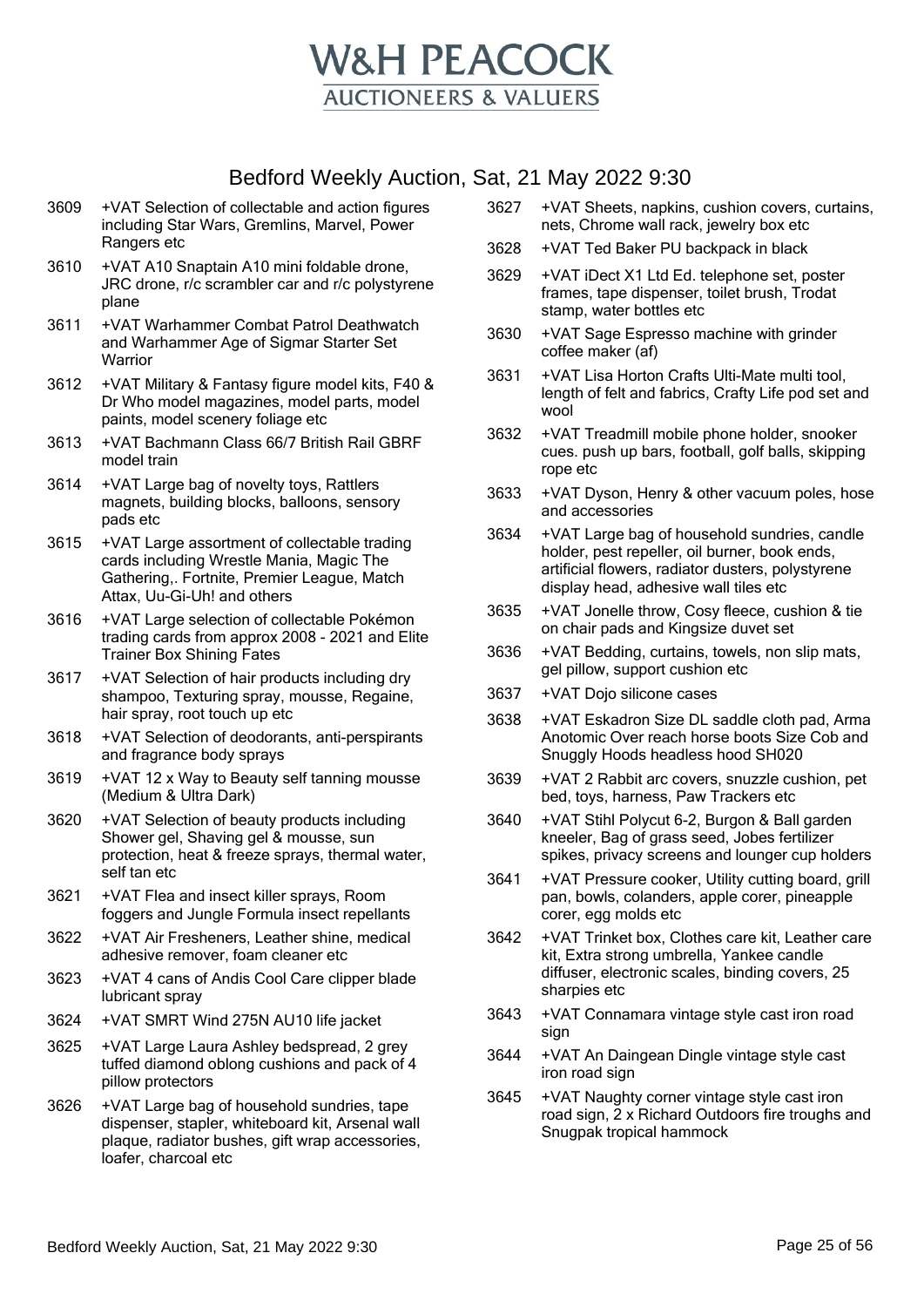

- 3646 +VAT ResMed, F&P & Philips facial breathing assist masks, back posture corrector, single use syringes, Gluco Rx Nexus blood glucose monitor, right angle feeding set etc
- 3647 +VAT 2 wooden table lamps, Ikea Tagarp floor lamp, Qazqa spot light, night lights, torch, light up display unit etc
- 3648 +VAT Davina set of 2 3kg dumbbells
- 3649 +VAT Seago 275N life jacket and Crewsaver (used) life jacket
- 3650 +VAT 10 x Sunroad digital fishing barometers, small fold up stool, fishing tripod and Tactical belt
- 3651 +VAT 2 single duvet cover sets & mattress protector, Soild cozy knitted throw, Velvet lined ring top curtains 45"x72" and matching cushion
- 3652 +VAT Double M&S duvet set, ironing board cover, cushion covers, Coral fleece heated pad, hand towel, prayer mat, microfiber dusters etc
- 3653 +VAT 2 intelligent hula hoops, Resistance exerciser, boxing gloves, goal keeper gloves, training ladder and Running phone holder vest
- 3654 +VAT Self seal large postal bags, Plastic storage bags, tote bags, pencil case etc
- 3655 +VAT Nike divers bag, Puma drawstring bag, Karrimor backpack, foldaway shopping bag, pencil case etc
- 3656 +VAT Medela & Tommee Tippee breast pumps, Bambino Mio potty, Mama Tens maternity kit, baby blankets, Roll of pink wallpaper, bedding etc
- 3657 +VAT Passenger Nomadic Sherpa lined changing robe in black and Vango Planet 100 Volcano single sleeping bag
- 3658 +VAT 11 packs of Weedol pathclear weed killer, 3 water butt connector kits, block paving brush, 2 broom heads, 10mm bird deterrent spikes and Cordomatic retractable clothes line
- 3659 +VAT 2 Tilly style light shades, LED running head torch, LED ceiling lamp, Solar emergency light, Night light etc
- 3660 +VAT Large bag of household sundries, picture frames, labels, brush set, charcoal sketching set, golden rose, soap box set, space saving hangers etc
- 3661 +VAT Large bag of household sundries, picture frames, canvas picture, wicker basket, radiator brushes, dried flowers, self adhesive paper etc
- 3662 +VAT Single duvet set, door mat, throw, blanket, non slip mat, microwave hottie, hot water bottles, radiator brush etc
- 3663 +VAT Single size blue up armchair, 25 DVD cases, Polar Bear ornament, 2 mirrors, drawer divider, envelopes, dry erase markers etc
- 3664 +VAT Brassica fertilizer, Blanket week solution, Mini strimmer, spade, bird feeder, Root bags, garden gloves, pop up net, hose pipe etc
- 3665 +VAT Pifco traveller iron, Diffuser, Sass & Belle plant pot, Faber-Castell pastel pencils, magnifying balls, Extendable walking stick, refuse sacks etc
- 3666 +VAT Frying pan, meat claws, Chocolate fountain, electric corkscrew, salad dressing maker, corner plate rack, tea pot, utensils etc
- 3667 +VAT Daniel James wok, glass tea pot, Easy kebab, cocktail set, cake knives, Stasher food store bags, leaf dishes, egg cups etc
- 3668 +VAT Ceiling light fitment and shade, 2 brass lanterns, string & rope lighting and Solar garden light posts
- 3669 +VAT Holister Ostomy barrier ring, Philips facial mask, Pro II Foot & Ankle support, face masks, Provox Vega, Castaway, tubular gauze, injury supports and compression garments etc
- 3670 +VAT Kombat Saxon holdall, Patagonia backpack, tote and other storage bags
- 3671 +VAT Dyson, Henry & other vacuum replacement parts and dust bags
- 3672 +VAT Head tennis balls, 2 x 2kg hand weights, resistance bands, Callaway yellow & pink golf balls, knee pads etc
- 3673 +VAT Selection of wool, string, sewing patterns, felt, fabric and craft accessories
- 3674 +VAT Ladies towelling robe Size 16-18, door mat, single duvet set, Super soft throw, towels, chair covers and place mats
- 3675 +VAT Double duvet set, Elviros contour memory foam cervical pillow, strip blinds, hot water bottle and pillowcases
- 3676 +VAT A4 display books, display rack, window film, transfer tape, USB fan, Heavy duty tape dispenser, Spectrum Noir brush markers, Acrylic paint markers, money box etc
- 3677 +VAT Paco Pod baby accessory bag, John Lewis lamb skin buggy liner, Squishimal cat, Tommee Tippee and other feeding bottles, Nana's Manners knife & fork etc
- 3678 +VAT GS Equestrian 5'6" turn out rug, Le Mieux Cob harness, girth, saddle rack and oval wash brush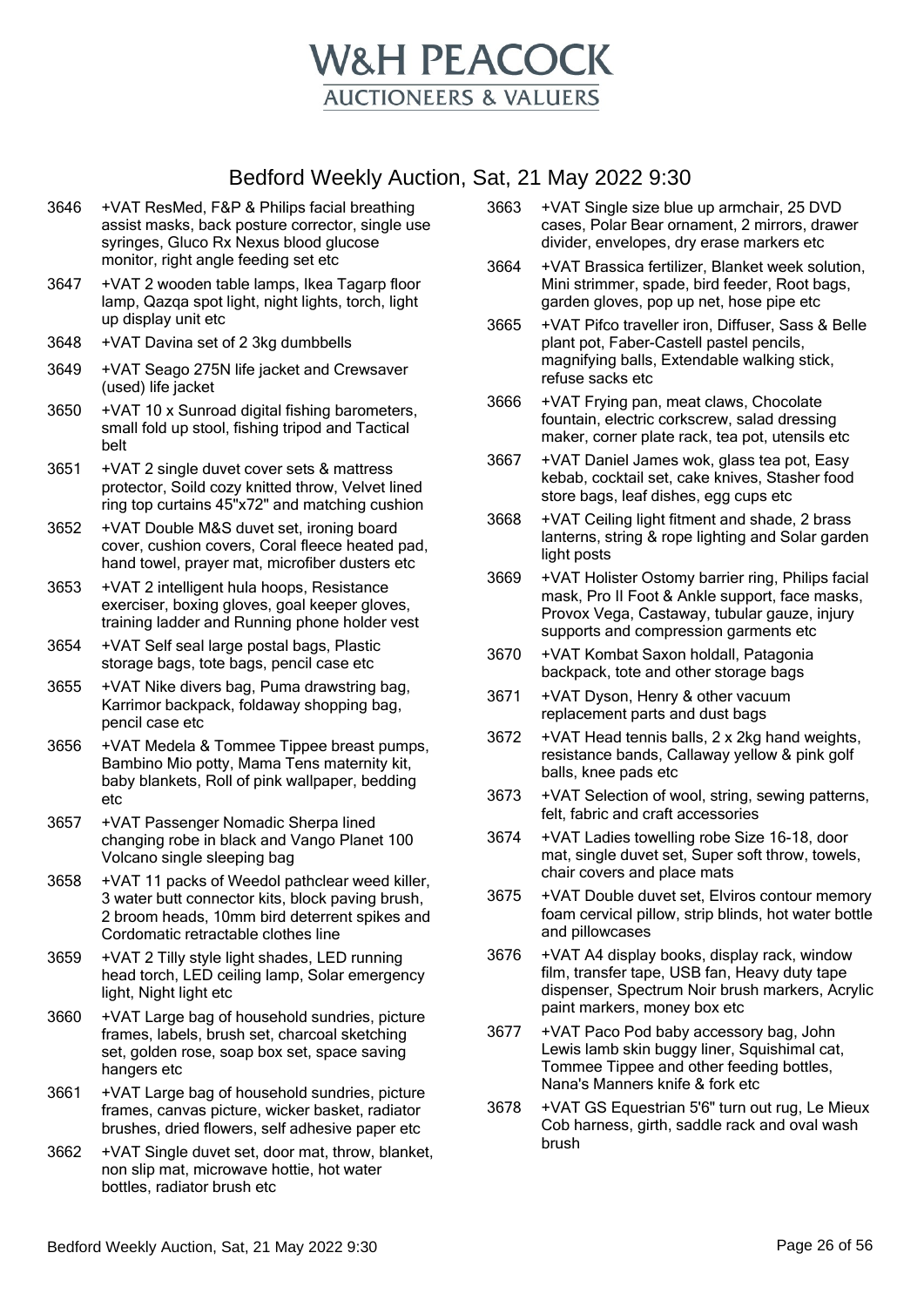

- 3679 +VAT Interactive cat toys, Hugo & Hudson dog coat, harness, leads, collars, toys, Automatic fish feeder etc
- 3680 +VAT Spear & Jackson 5l Pressure sprayer, Gardena 30m flex hose pipe and Brabantia rotary spike
- 3681 +VAT 10 Rich Taste thermos flasks
- 3682 +VAT Leather care kit, Electric wax melter, refuse sacks, coat hangers, pull along trolley etc
- 3683 +VAT Espresso coffee machine cleaner, coffee filters, baking trays, knife block, cocktails shaker, Samsung water filter, meat claws and molds
- 3684 +VAT Joerns Oxford multi colour support sling
- 3685 +VAT 2 First Aid kits, Terumo syringes, absorbency pads, ankle strap and sharpie box
- 3686 +VAT BBQ grill parts, Slug & Snail killer, bird box, Solar gnome ornament, refuse sacks, telescopic lance spray, moth trap, outdoor covers etc
- 3687 +VAT McKinley trekking sticks, Alpkit camping chair, NGT brew kit bag, Shooting ear defenders and camouflage storage bag
- 3688 +VAT Large bag of household sundries, credit card security wallet, water bottles, nano tape, watch storage cases, mini vacuum, tape connectors, fruit netting etc
- 3689 +VAT Selection of assorted stationery, craft accessories including coloured paper, glue guns, notebooks, calculators, knitting needles, zips etc
- 3690 +VAT Selection of scented candles, diffusers, fragrance sand and wax melts
- 3691 +VAT Large bag of assorted household sundries
- 3692 +VAT Kitchen accessories including water bottles, tea towels, French press, chocolate molds, cutlery, whisky stones, digital spoon scales, cookie cutters etc
- 3693 +VAT Fabric conditioner, Air freshener, Odour remover, washing up liquid, drain cleaner, stain remover, bed bug traps, shoe polish, coffee maker cleaner and other household products
- 3694 +VAT Large quantity of shoe polish, Ant bait stations and Ant killer liquid
- 3695 +VAT Art Deco Style Govancroft ceramic vase with green glaze
- 3696 +VAT Small box containing Royal Albert teapot, vases, water bottle, stained glass, coasters, glasses etc
- 3697 +VAT White vinegar, stain remover, leather cleaner, mould spray and household products
- 3698 +VAT Baby Bio Orchid food and Baby Bio Orchid drip feeds
- 3699 +VAT Lawn feed, Weed killer, Bug spray, Plant feeds including Bonsai, herb, Orchid etc, rooting powder and artificial grass cleaner
- 3700 +VAT Shoe shine, Silvo, leather cleaner, cistern blocks, paints, disinfectant etc
- 3701 +VAT Large bag of assorted household sundries, soup mugs, hose adapters, tea towels, Zippo lighter, security card wallets, corkscrews, etc
- 3702 +VAT Large assortment of stationary and craft products including notebooks, calculators, record cards, pens, pencils, stickers, wool, glue etc
- 3703 +VAT Shires horse Dutch gag bit, pet leads, toys, coats, shampoo, id tags etc
- 3704 +VAT Health products including peak flow meter, thermometer, Urinalysis strips, swaps, syringes, face masks, tourni-key, pill boxes and more
- 3705 +VAT Foreo Issa 2 Silicone tonic toothbrush
- 3706 +VAT Scented candles, wax melts, tea lights and incense
- 3707 +VAT Basking Lamp, 3D lamp, string lights, light bulbs etc
- 3708 +VAT 9kg ruck weight
- 3709 +VAT Scott Camerson by Titleist golf putting head, golf balls & gloves, swimming caps & goggles, skipping ropes and sports accessories
- 3710 +VAT Scented candles including Yankee, La Jolie Muse, Aromatherapy etc
- 3711 +VAT Gill MT011 harness rescue knive, Topeak survival gear box and Wolf head torch
- 3712 +VAT Glass vases, ceramic planter, tea jar, Teapot infuser and picture frame
- 3713 +VAT Fishing accessories including Rod fixed buzz bars, carp hook extractors, weights, line, floats, Stick Mix liquid, kettle, gas stove etc
- 3714 +VAT Fan heater, Bean fan and 8 portable heaters
- 3715 +VAT Progress Mini food processor and Personal blender
- 3716 +VAT 2 x Ice hair dryer sets and Ice oval curling tongs
- 3717 +VAT Revlon copper glide hair straighteners, 2 hot air stylers and splint straight hair styler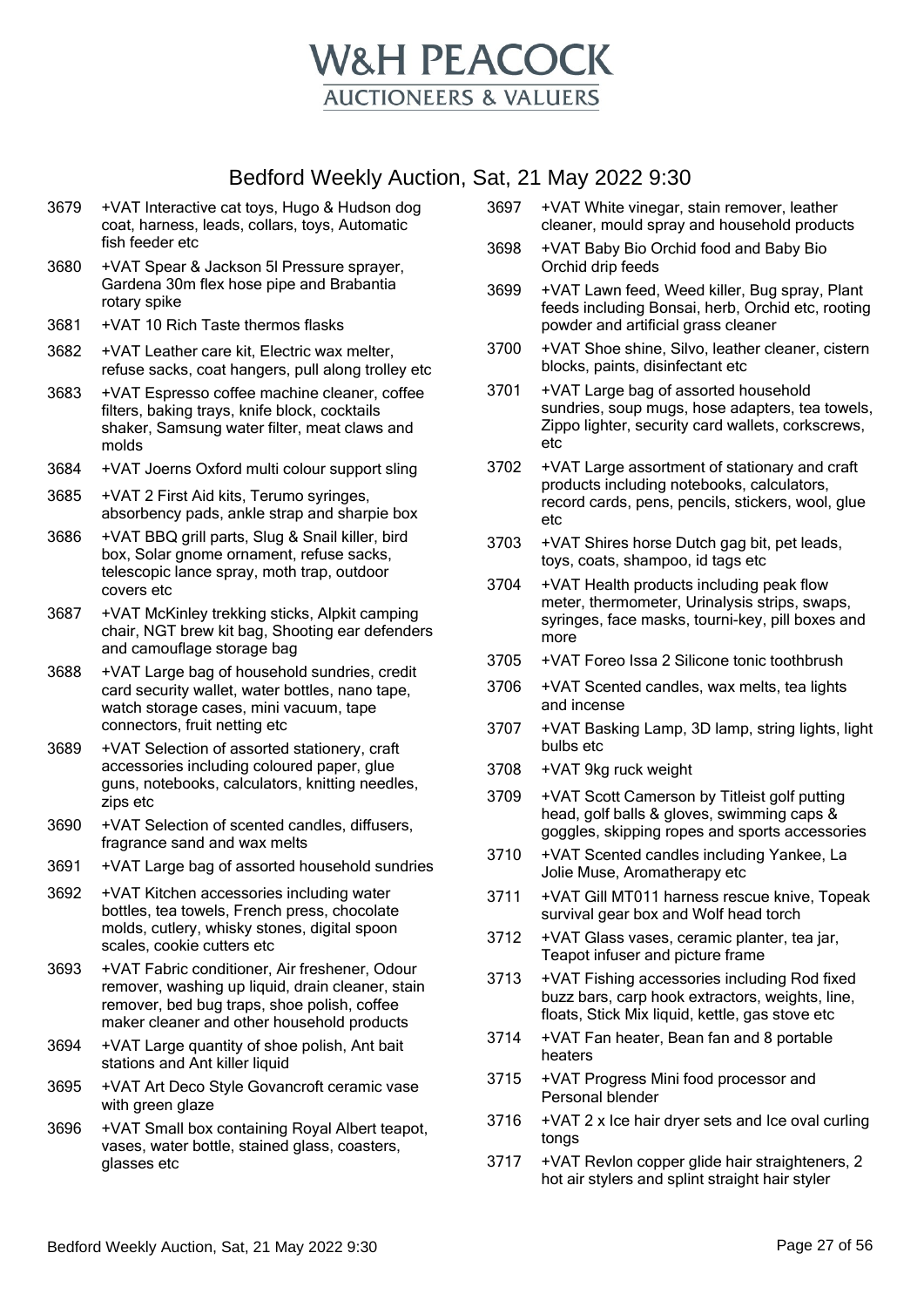

- 3718 +VAT Outre human hair blend 360 frontal lace wig
- 3719 +VAT 2 handheld steamers and massage pillow
- 3720 +VAT Philips Sonicare, Omron blood pressure monitor, nail drill, Nail lamp and Remington men's shaver set
- 3721 +VAT GHD Platinum + smart styler and GHD Gold advanced hair styler (used)
- 3722 +VAT Hyperice Vyper Go portable vibrating roller (sealed)
- 3723 +VAT Large bag of assorted toiletries including serums, balms, essential oils, hair products, body wash, moisturizers, lotions etc
- 3724 +VAT Selection of Pixi beauty products including Glow Tonic, Retinol Tonic etc
- 3725 +VAT Large bag of assorted toiletries including hair products, self tanner, sun protection, moisturizer, fragrance, balm, sanitizer etc
- 3726 +VAT Large bag of branded toiletries including Kerastase, L'Oreal, Christopher Robin, Garnier, Elizabeth Arden, Sanctuary and more
- 3727 +VAT Bath bombs, fragrance soaps and sponge
- 3728 +VAT Selection of various length & colour wigs and extensions
- 3729 +VAT 2 x Eve Lom Deluxe Rescue Ritual Gift Sets
- 3730 +VAT 3 x Eve Lom cleanser / creme 200ml
- 3731 +VAT Oral B Pro 3 3500 gift edition toothbrush set, 3 x Oral B Pro Expert toothbrushes and Dr Dent LED Light treatment whitening kit
- 3732 +VAT Braun TempleSwipe thermometer, Gillette 4 in 1 Styler, Skin tag removal kits, Beard trimmer, manicure sets, derma rollers etc
- 3733 +VAT Estee Lauder Firm & Glow skincare delights gift set
- 3734 +VAT Liz Earle ' Your Daily Routine' gift set, Fresh, Mega Essentials & Heathcote & Ivory gift sets
- 3735 +VAT Vieve 'The Edit' makeup brush set
- 3736 +VAT Pro A690 makeup machine, GHD oval dressing brush, Remington hair styler and 2 silk eye masks
- 3737 +VAT Large bag of beauty products including false eyelashes, false nails, hair decorations, contact lens containers, sanitary ware, cotton pads etc
- 3738 +VAT Large bag of toiletries including essential oils, body wash, hair products, balms. moisturizers, cleaner etc
- 3739 +VAT Large bag of toiletries including body wash, hair products, serums, oils, lotions, moisturizers, pre shave etc
- 3740 +VAT Selection of branded toiletries including Pixi, L'Oreal, Redken, Garnier, bareMinerals, Sanctuary, Aesop and others
- 3741 +VAT Large bag of assorted toiletries including self tanner, sun protection, laser aftercare, body wash, moisturizer, hair products, lotions, balms etc
- 3742 +VAT 5 x Eve Lom cleanser / creme 200ml and cleansing cloth
- 3743 +VAT Selection of branded toiletries including Pixi, Garnier, Toni & Guy, Kerastase, No. 7, Sanctuary, Neal's Yard, L'Oreal and others
- 3744 +VAT Diptyque 3 x 70g scented candles
- 3745 +VAT 3 x Diptyque Philosykos hand and body Lotion 200ml
- 3746 +VAT Large bag of toiletries including hair products, body wash, moisturizer, oils, balms etc
- 3747 +VAT 3 x Eve Lom cleanser creme 200ml
- 3748 +VAT Bath bombs, muscle soak, fragrance soaps and baby wipes
- 3749 +VAT Large assortment of cosmetics including Mark, technic, Fenty, NYX, tarte, Maybelline etc
- 3750 +VAT Selection of branded toiletries including Umberto, Laura Mercier, Christophe Robin, Revolution, Emma Hardie, No. 7 and others
- 3751 +VAT Large bag of toiletries including muscle soak, body wash, tan accelerator, deodorant, hair products, essential oils, balms, lotions etc
- 3752 +VAT Large bag of assorted toiletries including body wash, lubricant, antiseptic cream, cleanser, hair products, oils, balms, moisturizers etc
- 3753 +VAT Selection of Pixi beauty tonics
- 3754 +VAT Selection of the The Ordinary beauty products
- 3755 +VAT Large bag of toiletries including deodorant, lubricant, hair products, cleanser, oils, balms, moisturizers et c
- 3756 +VAT Bag containing face & feet masks, inhalers, lip balms, beauty products sachets etc
- 3757 +VAT Himalayan bath salts, body lotion, scented candle, bath bombs and fragrance soaps
- 3758 +VAT 2 x Eve Lom Cleanser creme 200ml
- 3759 +VAT 3 x Eve Lom Cleanser creme 200ml
- 3760 +VAT Eve Lom Deluxe rescue ritual gift set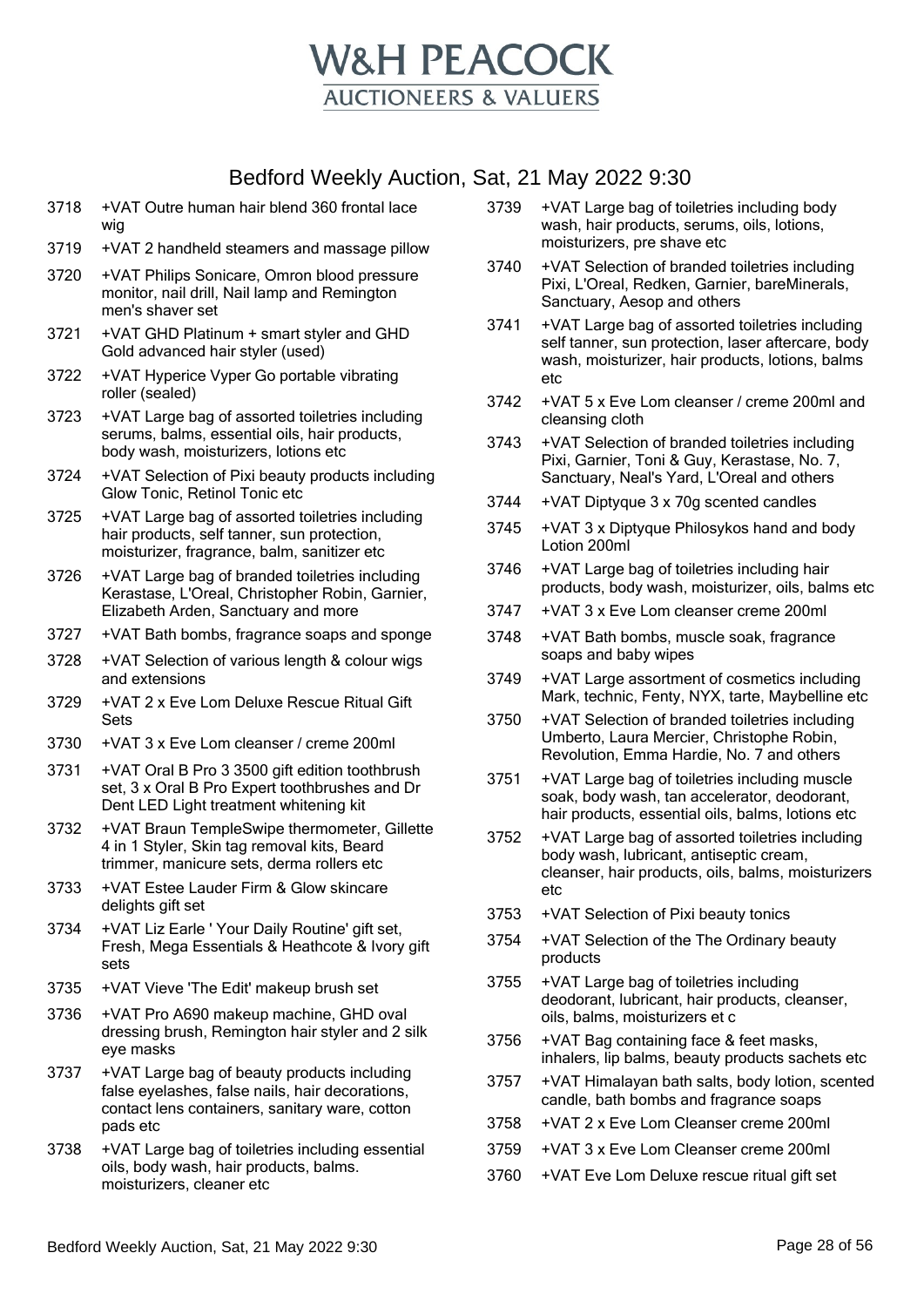

- 3761 +VAT Pallet containing adult mixed clothing
- 3762 +VAT Bag containing Zara, Bershka and Stradivarius clothing
- 3763 +VAT Bag containing denim wear including Stradivarius, Wranglers, Fat Face etc
- 3764 +VAT Bag containing sportswear, including Nike, Fabletics, Gym King, Sweaty Betty etc
- 3765 +VAT Bag containing tops and trousers from Ralph Lauren, Pretty Green and Carhartt
- 3766 +VAT Bag containing dresses and top from Monsoon, Boohoo, Urban Outfitters and Mango
- 3767 +VAT Bag containing jackets and tops from Nasty Gal, Karen Millen, Principles and Crew Clothing Company
- 3768 +VAT Bag containing suits and coats from River Island, White Icy, The North Face, etc
- 3769 +VAT Gucci ophidia wallet with box
- 3770 +VAT Monsoon ladies ellen lace dress in blue size 12 (hanging)
- 3771 +VAT Selection of Pretty Little Thing clothing in various styles
- 3772 +VAT Selection of Pretty Little Thing clothing in various styles
- 3773 +VAT Selection of Pretty Little Thing clothing in various styles
- 3774 +VAT Selection of Pretty Little Thing clothing in various styles
- 3775 Pallet containing mixed baby clothing ages 3 and under
- 3776 Large selection of children's sportswear to include Adidas, Nike, Hype, etc
- 3777 Large selection of children's Next clothing in various styles
- 3778 Selection of children's designer clothing to include Stone Island, Kenzo, Ralph Lauren, Lacoste and The North Face
- 3779 Selection of children's clothing to include COS, Supedry, Salt Rock, DKNY, Levis, Fat Face, Boden and Mini Mals
- 3780 Selection of baby clothing to include Boden, Blade & Rose, JoJo Maman Bebe, Mori, Frugi, Joules, Toby Tiger, Little Green Radicals and Brora
- 3781 Selection of children's accessories to include gloves, socks, underwear, etc
- 3782 Selection of baby accessories to include bibs, socks, blankets, etc
- 3783 Pallet containing mixed children's clothing ages 4+
- 3784 +VAT Pallet containing mixed ladies and men's clothing
- 3785 +VAT Selection of Zara and Bershka clothing in various styles
- 3786 +VAT Selection of denim wear to include Misspap, GRaw, New Look, etc
- 3787 +VAT Selection of sportswear to include Puma, Nike, Fabletics, etc
- 3788 +VAT Selection of Missguided clothing in various styles
- 3789 +VAT Selection of Pretty Little Thing clothing in various styles
- 3790 +VAT Selection of BooHoo clothing in various styles
- 3791 +VAT Selection of clothing to include Jack Wills, French Connection, Phase Eight, Monsoon and Whistles
- 3792 +VAT Selection of Hush clothing in various styles
- 3793 +VAT Selection of clothing to include Nobody's Child, Glamorous, ASOS Design, Liquorice Topshop and Oh Polly
- 3794 +VAT Selection of clothing to include Hugo Boss, Crew Clothing Company, Timberland, Jigsaw and Urban Outfitters
- 3795 +VAT Selection of mixed ladies and men's underwear
- 3796 +VAT Valentino small over the shoulder handbag in black with dust bag
- 3797 +VAT Gerard Darel round belt in navy size T2
- 3798 +VAT Maverick & Co large backpack in black with box and dust bag
- 3799 +VAT Farfield Original borg jacket in blue / cream size medium (hanging)
- 3800 +VAT Pallet containing mixed ladies and men's clothing
- 3801 +VAT Selection of Zara, Pull & Bear, Bershka and Stradivarius clothing in various styles
- 3802 +VAT Selection of denim wear to include Sosandar, BooHoo, H&M, etc
- 3803 +VAT Selection of sportswear to include Nike, Under Armour, Adidas, etc
- 3804 +VAT Selection of Nasty Gal clothing in various styles
- 3805 +VAT Selection of BooHoo clothing in various styles
- 3806 +VAT Selection of Shein clothing in various styles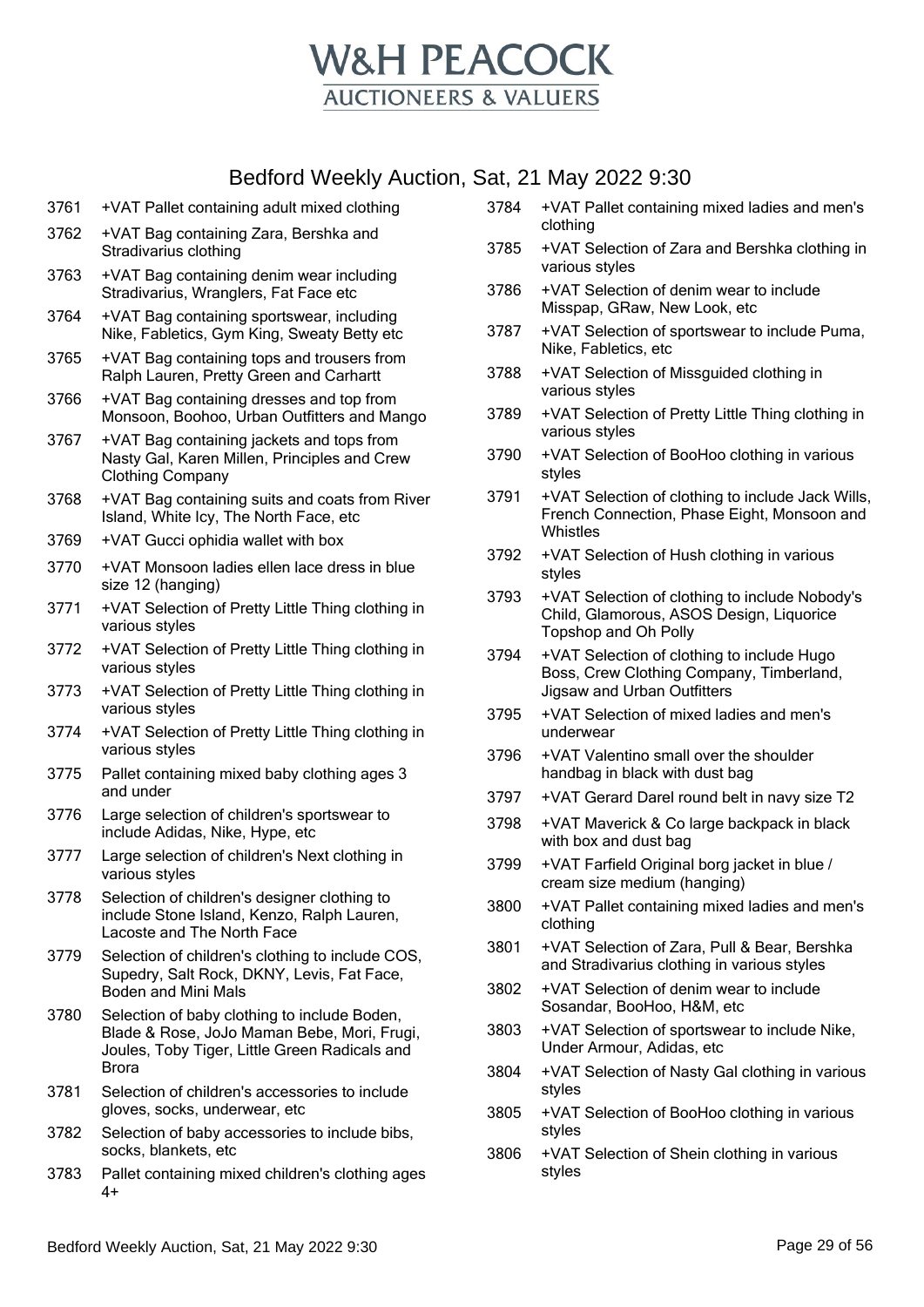

- 3807 +VAT Selection of White Stuff clothing in various styles
- 3808 +VAT Selection of clothing to include Capsule & Other Stories, Arket, Pretty Lavish, River Island, ASOS Design and Never Fully Dressed
- 3809 +VAT Selection of clothing to include Stockholm Atelier & Other Stories, Molly O'Halloran, Reiss, Fat Face, Disney X Cath Kidston, Boden, Hollister and Urban Outfitters
- 3810 +VAT Selection of clothing to include Popped London, All Saints, Carhartt, Hugo Boss, Gant, Pretty Green, Lacoste, The North Face and Fat Face
- 3811 +VAT Tommy Hilfiger bumbag in black
- 3812 +VAT Elizabeth Scarlett London conservation collection oil green velvet pouch 20x30cm 100% cotton velvet with dust bag
- 3813 +VAT Pallet containing mixed ladies and men's clothing
- 3814 +VAT Selection of Zara, Stradivarius, Pull & Bear, Bershka and Massimo Dutti, etc
- 3815 +VAT Selection of denim wear to include Ed Hardy, Weekday, River Island, etc
- 3816 +VAT Selection of sportswear to include Adidas, Hype, Umbro, etc
- 3817 +VAT Selection of Days for Girls panty liner sets various colours and styles
- 3818 +VAT Large selection of Pretty Little Thing clothing in various styles
- 3819 +VAT Selection of mixed ladies and men's underwear
- 3820 +VAT Selection of clothing to include Atelier & Other Stories, Boden, Fred & Elsie and House of Cb
- 3821 +VAT Selection of clothing to include Roman and Sea Salt Cornwall
- 3822 +VAT Selection of clothing to include Trendyol, Oh Polly, Club London, River Island, Blue Vanilla, Yumi
- 3823 +VAT Selection of handbags, purses, bags, etc
- 3824 +VAT Selection of clothing to include Mama Established, Twisted Wunder, Free People, Joules and Oasis
- 3825 +VAT Selection of clothing to include Paul & Shark, Levi, Guess, Marvoti, Pretty Green and Boden
- 3826 +VAT Lighthouse ladies beachcomber jacket in orange size 12 (hanging)
- 3827 +VAT Gnocchi Jeans puffer jacket in black size large (hanging)
- 3828 +VAT Palace "Direct Gold " t-shirt in black size large (hanging)
- 3829 +VAT DKNY all over logo handbag in black with dust bag (signs of use)
- 3830 +VAT 2 Zara handbags in red and blue with dust bags
- 3831 +VAT Pearl bedazzled ball clutch bag
- 3832 +VAT Ted Baker textured bobble matinnne purse in blush with box
- 3833 +VAT Pallet containing mixed ladies and men's clothing
- 3834 +VAT Selection of Zara, Stradivarius and Pull & Bear clothing in various styles
- 3835 +VAT Selection of sportswear to include Nike, Adidas, Puma, etc
- 3836 +VAT Selection of Lazuli Label sportswear in various styles
- 3837 +VAT Selection of clothing to include Boohoo, Coast, Misspap, ISawItFirst and Phase Eight
- 3838 +VAT Selection of clothing to include Monkl, Seasalt, Pink Vanilla, Monsoon and Anthropologie
- 3839 +VAT Selection of clothing to include Next Premium genuine leather jacket size large and House of Cavani waistcoat size 42R
- 3840 +VAT Selection of Oh Polly clothing in various styles
- 3841 +VAT DSquared2 skater jeans in distressed paint splatter design size 48 (hanging)
- 3842 +VAT Marc Jacobs the tote bag handbag in black with dust bag
- 3843 +VAT Michael Kors mini handbag in brown
- 3844 +VAT Peter Hahn Uta Raasch ladies blouse in black size 12 (hanging)
- 3845 +VAT Bellami ladies floral lace wedding dress with tiara size 22 (hanging)
- 3846 +VAT Lane Forty Five over jacket in orange with box (bagged)
- 3847 +VAT Pallet containing mixed ladies and men's clothing
- 3848 +VAT Selection of Zara and Stradivarius clothing in various styles
- 3849 +VAT Selection of Zara and Pull & Bear clothing in various styles
- 3850 +VAT Selection of Zara and Pull & Bear clothing in various styles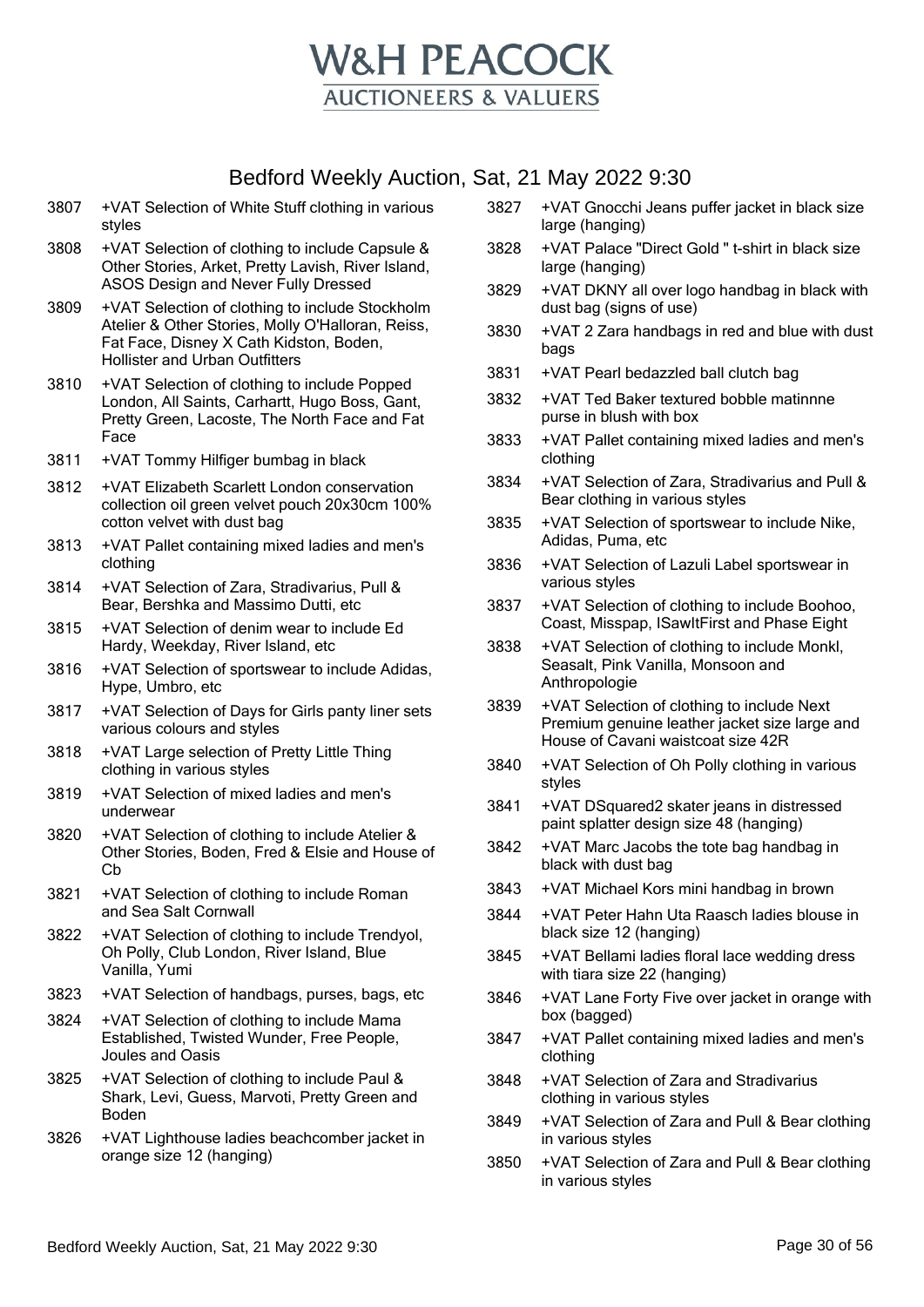

- 3851 +VAT Selection of denim wear to include River Island, Monkl, Pretty Little Thing, etc
- 3852 +VAT Selection of denim wear to include Superdry, Bershka, H&M Divided, etc
- 3853 +VAT Selection of sportswear to include Hollister, Nike, Adidas, etc
- 3854 +VAT Selection of Salt Rock clothing in various styles
- 3855 +VAT 2 Billionaire Boy's Club t-shirts in black both size medium
- 3856 +VAT Selection of clothing to include River Island, Elsie & Fred, Maje, Expired Girl and Live
- 3857 +VAT Selection of clothing to include Monsoon, Aurelie, SeaSalt, Lox+Ley, Boden, Fig Leaves and Jigsaw
- 3858 +VAT Selection of clothing to include Oliver Bonas, SeaSalt, White Icy, Aurelie, Missguided and Cashmere Jigsaw
- 3859 +VAT Selection of clothing to include G-Star Raw, Hugo Boss, SeaSalt, Isobaa, Enyce, Pretty Green and Crew Clothing Company
- 3860 +VAT Selection of mixed paired socks
- 3861 +VAT Selection of hats in various styles
- 3862 +VAT Selection of Shein clothing in various styles
- 3863 +VAT Selection of bags, handbags, wallets, etc
- 3864 +VAT Amiri men's distressed jeans in black size 36 (hanging)
- 3865 +VAT The British Museum floral print scarf
- 3866 +VAT Kenzo K-Tiger windbreaker jacket in blue black size medium (hanging)
- 3867 +VAT Pretty Boy Ugly World dice hoodie in black size XL (hanging)
- 3868 +VAT Telfar small cream shopping bag with dust bag
- 3869 +VAT 4 x Bianco Evento soft cream wedding veils
- 3870 +VAT Pallet containing mixed ladies and men's clothing
- 3871 +VAT Selection of Zara, Bershka, Pull & Bear and Stradivarius clothing in various styles
- 3872 +VAT Selection of denim wear to include Weekday, BooHoo, BDG, etc
- 3873 +VAT Bag containing selection of sportswear, including Reebok, Venum/UFC, Mountain Warehouse etc
- 3874 +VAT Selection of clothing to include Roman, Coast, Uniqlo and Figleaves
- 3875 +VAT Selection of clothing to include NastGal, Goddiva, Nazz, Club London and Bella/and/Blue
- 3876 +VAT Selection of clothing to include Tommy Hilfiger, Fred Perry ,G-Star Raw and **Craighoppers**
- 3877 +VAT Selection of clothing to include Levi, Club London, Iimvclothing, Collusion, Free People, Seventy + Mochi and Vera & Lucy
- 3878 +VAT Selection of clothing to include Oh Polly, Monsoon, Oasis, Guess and Club London
- 3879 +VAT Selection of BooHoo clothing in various styles
- 3880 +VAT Selection of Missguided clothing in various styles
- 3881 +VAT Selection of Unique clothing in various styles
- 3882 +VAT Tommy Hilfiger Tommy Jeans mom jean with embroidered detail size 28/30 (hanging)
- 3883 +VAT Bolongaro Trevor t-shirt and joggers both size XL
- 3884 +VAT H&M x Simone Rocha ladies sheer puff sleeve crop blouse size medium (bagged)
- 3885 +VAT Joseph Ribkoff ladies blouse in navy size 10 (hanging)
- 3886 +VAT Dolce & Gabbana patchwork skirt in brown size 26/40 some signs of wear (hanging)
- 3887 +VAT Pallet containing mixed ladies and men's clothing
- 3888 +VAT Selection of Zara, Stradivarius, Pull & Bear and Bershka clothing in various styles
- 3889 +VAT Selection of denim wear to include Carhart, Kangroo Poo, Pretty Little Thing, etc
- 3890 +VAT Selection of Nike sportswear in various styles
- 3891 +VAT Selection of sportswear to include Nike, Puma, Adanola, etc
- 3892 +VAT Selection of clothing to include Weird Fish, Huf, Crew Clothing Company, Mountain Warehouse, Chaps and True Religion
- 3893 +VAT Selection of Karen Millen clothing in various styles
- 3894 +VAT Selection of clothing to include Weird Fish, Superdry, Hush, Harris Tweed, White Stuff, Oliver Bonas and Roman
- 3895 +VAT Selection of clothing to include Scamp & Dude, M&S, Vesper, Warehouse, Chelsea Peers, H&M and Oasis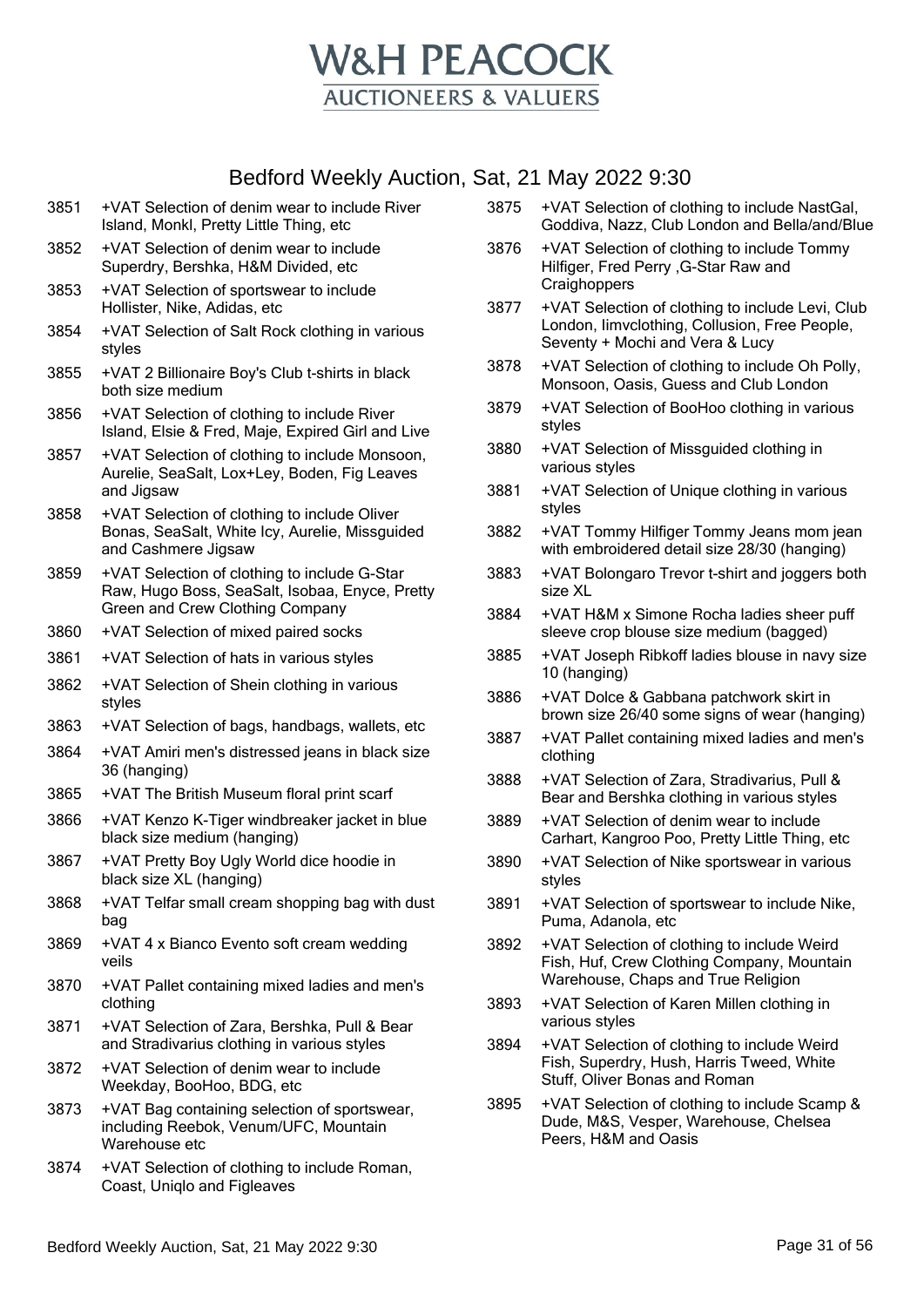

- 3897 +VAT Selection of mixed ladies and men's underwear
- 3898 +VAT Selection of various accessories to include scarfs, gloves, belts, etc
- 3899 +VAT Selection of Shein clothing in various styles
- 3900 +VAT Selection of bags, handbags, wallets, etc
- 3901 +VAT 3 pairs of Pavers shoes size 3, 7 and 10
- 3902 +VAT Dr Martens Blaire sandals size 5
- 3903 +VAT Wills Vegan Store Oxford Brogues size EU 39
- 3904 +VAT Ugg Adirondack Boot III womens boots size 8
- 3905 +VAT Nike Dunk Low Retro White Black Panda (2021) size 9 (used)
- 3906 +VAT Keen Clearwater CNX sandals size 8.5
- 3907 +VAT Bag of loose sandals and slippers to include Hugo Boss, Emporio Armani and Adidas
- 3908 +VAT Vans TNT Advanced Prot size 11 and a pair of Adidas Runfalcon 2.0 size 9.5
- 3909 +VAT Bag of loose ladies shoes to include boots and heels
- 3910 +VAT Hobbs London Flo Ballerina size 8
- 3911 +VAT Bag of loose boots and ankle boots
- 3912 +VAT Bag of loose shoes to include trainers (some showing signs of use)
- 3913 +VAT Bag of loose shoes to include trainers by Asics, New Balance and Calvin Klein
- 3914 +VAT Bag of loose shoes to include heels and flats
- 3915 +VAT Bag of loose used shoes (6 pairs)
- 3916 Bag of loose childrens shoes (approx 9 pairs, one used)
- 3917 +VAT Bag of loose shoes (1 showing signs of use)
- 3918 +VAT Stella McCartney Eclypse Monogram trainers (used, size unknown)
- 3919 Jordan 1 Mid White Black Gym Red childrens trainers size 6 (used)
- 3920 +VAT Nike Joyride CC3 Setter size 6 (incomplete box)
- 3921 Burberry childrens trainers size EU 32 (used)
- 3922 +VAT Karen Millen Premium leather back strap detail fuschia heels size 6
- 3923 +VAT Hi-Tec Bandera Lite waterproof womens boots size 8
- 3924 +VAT Hi-Tec Bandera Lite waterproof womens boots size 8
- 3925 +VAT Hugo Boss Saturn Low trainers size 9
- 3926 +VAT 3 pairs of Pavers shoes sizes 5, 6 and 7
- 3927 +VAT 3 pairs of Pavers shoes sizes 5, 6 and 6
- 3928 +VAT Ted Baker London leather cardholder wallet in black with box
- 3929 +VAT 2 Ted Baker London small handbags in pink and white
- 3930 +VAT Ted Baker London ladies short star chemise in navy size 8 (hanging)
- 3931 +VAT Ted Baker London ladies denim mini skirt in midnight size 1 (hanging)
- 3932 +VAT Ted Baker London ladies stitch interest sleeveless knit jumper in white size 4 (hanging)
- 3933 +VAT Nadine Merabi ladies sequin jumpsuit in white size medium with box
- 3934 +VAT Karen Millen ladies leather extreme shoulder dress in cream size 12 (hanging)
- 3935 +VAT Kenzo k-tiger embroidered sweatshirt in green size XL (hanging)
- 3936 +VAT Ted Baker London men's 3 piece suit in light blue size Jacket 38R & trousers 32R with garment bag (bagged)
- 3937 +VAT Wrap London ladies washed denim dress size 20 (hanging)
- 3938 +VAT Pallet containing mixed adult and children's clothing
- 3939 +VAT Pallet containing mixed linen items
- 3940 +VAT Nvlty London paint splatter puffer jacket, size small (hanging)
- 3941 +VAT Michael Kors black lightweight quilted jacket, size medium (hanging)
- 3942 +VAT Jack Orton tweed jacket, used condition, size large (hanging)
- 3943 +VAT Superdry Sports puffer jacket, size XL (hanging)
- 3944 +VAT Hugo Boss wool jacket in black with white flecks, size 44
- 3945 +VAT Snoozzy weighted blanket and two covers (and Snoozzy owl) for child's bed, size 36in x 48in, 5lb weight
- 3946 +VAT Map of the World duvet cover for double bed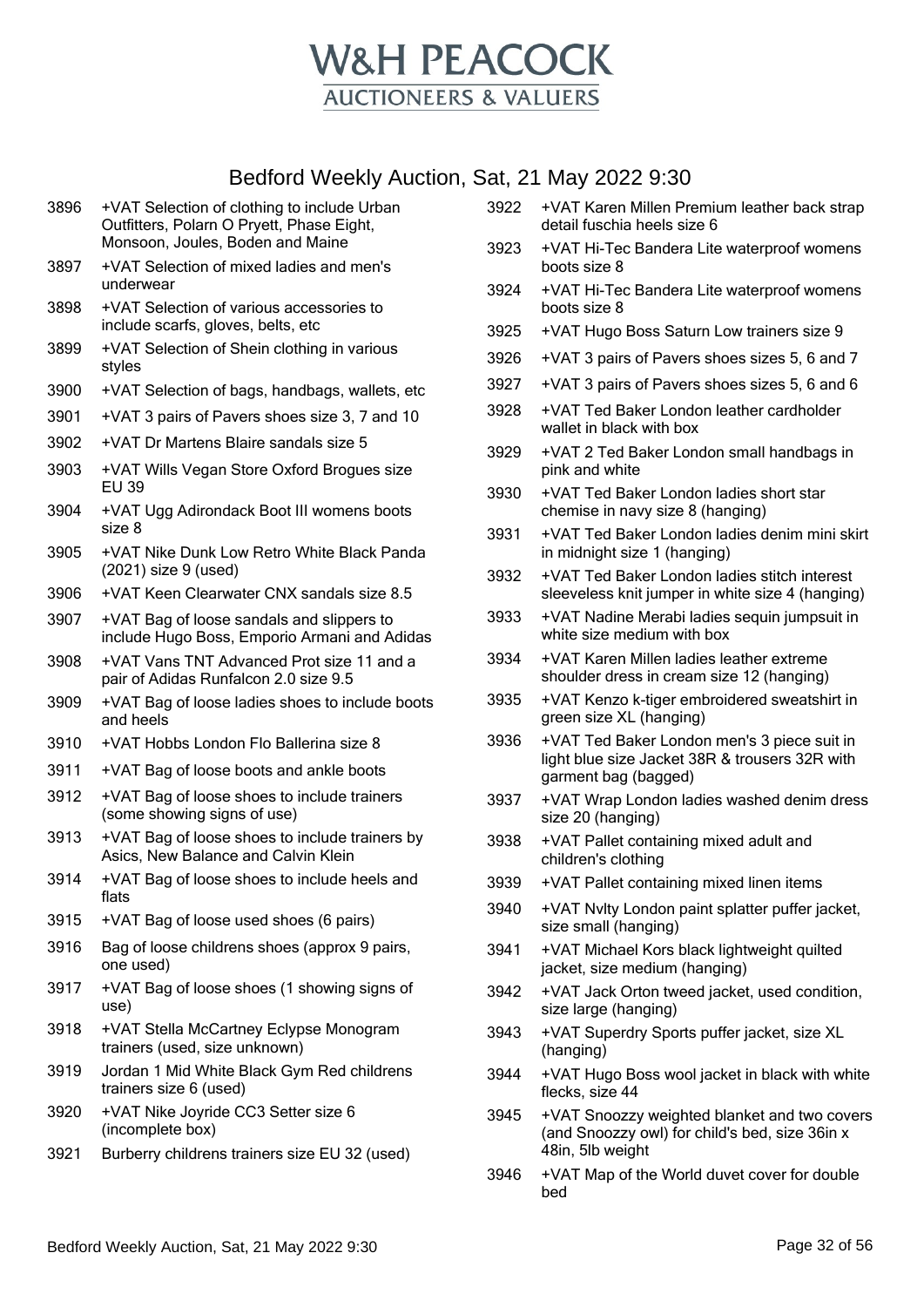

- 3947 +VAT Indy travel bag (tan with Atlantic ocean flightpath interior)
- 3948 +VAT Carsicko logo denim jeans and jacket (jacket size medium, jeans size 30) (bagged)
- 3949 +VAT Bag containing 9 pairs of Pretty Little Thing red joggers, all size small
- 3950 +VAT Bag containing six Mint Velvet summer hats in two styles
- 3951 +VAT Bag containing two Mint Velvet ivory embroidered woven jumpers, both size small and a Mint Velvet light pink slash neck poncho
- 3952 +VAT Bag containing five Kassidy pink tiered boho maxi dresses, various sizes ranging from 8 -16
- 3953 +VAT Bag containing pair of Hebeos gowns (bridal/eveningwear), no sizes showing on clothing
- 3954 +VAT Bag containing 9 On Lock sweatshirts, tshirts and hoodie (various sizes and styles)
- 3955 +VAT Bolangaro Trevor Five Biker jacket in black, burgundy and navy, size small
- 3956 +VAT Bolangaro Trevor temple coat and trousers, coat size small, trousers size 32 (bagged)
- 3957 +VAT Bolangaro Trevor floral satin navy waistcoat and trousers (waistcoat size 38, trousers size 32)
- 3958 +VAT Bolangaro Trevor dark blue coat, size medium
- 3959 +VAT Bolangaro Trevor black belted coat, size medium
- 3966 +VAT Selection of branded toiletries including Revolution, Elizabeth Arden, AHC, Wella, Kiehl's, Garner and more
- 3967 +VAT Christophe Robin purifying scrubs and regenerating masks
- 3968 +VAT Selection of Lancome lotions, creams and lipsticks
- 3969 +VAT Selection of branded toiletries including Pixi, Kerastase, UD, L'Oreal, Ash Beauty, Paul Mitchell and others
- 3970 +VAT Elemis beauty products including Pro-Collagen Marine creams, Apricot & Lavender toners, cleansing oil etc
- 3971 +VAT Large bag of assorted toiletries including hair products, toothpaste, body wash, moisturizers, lotions, oils, sun protection etc
- 3972 +VAT Large bag of beauty accessories including false eyelashes, nails, men's & ladies sanitary ware, makeup bags, nail brush, face cloths etc
- 3973 +VAT Large bag of toiletries including cologne, sun protection, cleanser, self tan, hair products, serums, balms, oils etc
- 3974 +VAT 3 x Eve Lom cleanser creme 200ml
- 3975 +VAT 4 x Eve Lom Gel Balm cleanser 100ml
- 3976 +VAT Selection of branded toiletries including Garnier, L'Oreal, TRESemme, Revolution and others
- 3977 +VAT Large bag of toiletries including hair products, moisturizers, deodorants, shower gel, lubricant etc
- 3978 +VAT Bath bombs, fragrance soaps, bath salts, wet wipes etc
- 3979 +VAT Face & Feet masks, lip balms, collagen, fragrance samples, condoms etc
- 3980 +VAT Selection of branded toiletries including Neom, Kerastase, Revolution, L'Oreal, Doterra, Caudalie and others
- 3981 +VAT Christophe Robin cleansing purifying scrubs and regenerating masks
- 3982 +VAT Bag containing beauty accessories including hair brushes, hair clips & decorations, false eyelashes, false nails, sanitary ware etc
- 3983 +VAT Wax pot, Cnaier spin facial brush, beard brushes & grooming kits, derma rollers, rechargeable travel toothbrush case, Ice globe, tweezers, nail files etc
- 3984 +VAT Large assortment of cosmetics including W7, Rimmel, benefit, Kiko, Max Factor, Maybelline and others
- 3985 +VAT Large bag of toiletries including self tan, lotions, moisturizers, hair products etc
- 3986 +VAT Large bag of assorted toiletries including hair products, body lotion, moisturizers, oils etc
- 3987 +VAT Selection of branded toiletries including Urban Decay, No. 7, Younique, Garnier, L'Oreal, Keys, Liz Earle and more
- 3988 +VAT 2 x Eve Lom Deluxe Rescue Ritual gift sets
- 3989 +VAT Large bag of assorted toiletries
- 3990 +VAT 4 x Eve Lom cleaner cream 200ml
- 3991 +VAT Selection of branded toiletries including L'oreal, Korres, Elizabeth Arden, Pixi, Garnier and others
- 3992 +VAT Bath bombs, fragrance soaps, wet wipes and bath salts
- 3993 +VAT Large bag of beauty accessories including false nails, false eyelashes, sanitary ware, face & feet masks, cotton pads, lip balms etc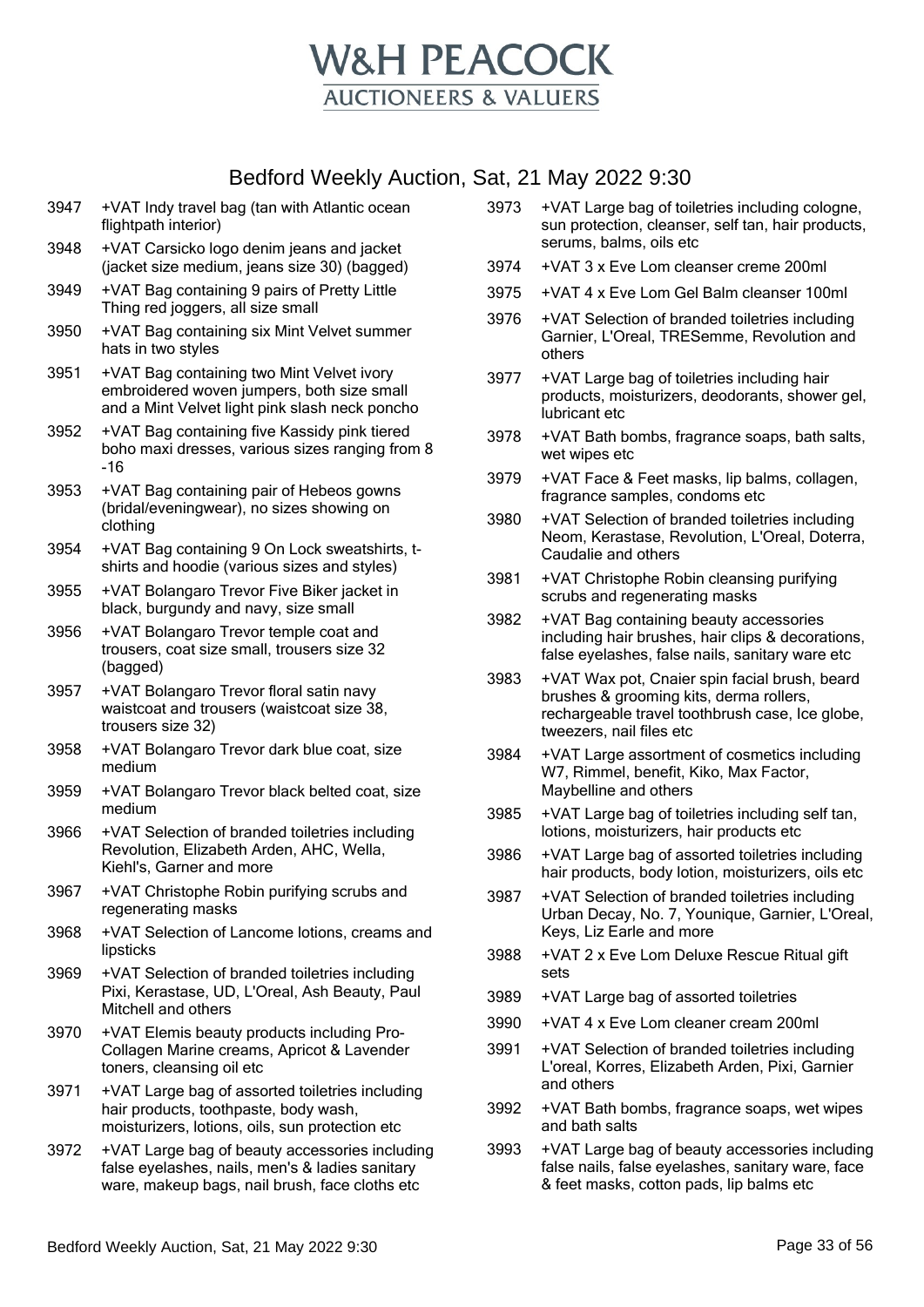

- 3994 +VAT 4 x Eve Lom cleanser creams
- 3995 +VAT Selection of branded toiletries including Arbonne, Acti-Labs, Elizabeth Arden, Caudalie, Christophe Robin and others
- 3996 +VAT 3 x Eve Lom 200 ml cleanser creams and 1 x Eve Lom 100 ml cleaner cream
- 3997 +VAT Selection of branded toiletries comprising Elemis, Emma Hardie, REN, The Ordinary and YSL
- 3998 +VAT Selection of Tropic beauty products
- 3999 +VAT Selection of Ash Beauty facial oils and clay masks
- 4001 BU51 JJZ (2001) Damon Challenger American Motor Home, 4 berth, on Chevrolet Workhorse chassis with two electrically operated slide outs, 6500cc diesel, MOT to 3rd May 2023, 29,950 kilometres from new. Large folder of handbooks for the vehicle and fittings. 4 berth (double bed and sofa bed) Shower, WC, wash hand basin Gas oven & hob, sink, American fridge/freezer (12v/240v or gas) American microwave The vehicle has 5 seat belts so can legally carry 5 people Gas central heating (not currently functioning); Two Halogen electric heaters; Cab air conditioning; Two fitted TV's; Low energy lighting; Reversing camera; Ladder to roof; Extensive exterior storage; Electric extension cables; Gas powered generator; 60 litre Propane gas tank for generator, cooking and Fridge/Freezer; Towbar bracket (not ball); Electric step and electric wing mirrors (neither currently functioning); Leisure batteries (not connected); 200 litre clean water tank; Waste water tank; Sewage tank; External shower fitment; Barbeque Also a large folder of handbooks for the vehicle and fittings
- 4002 (2013) BMW ZR Drive 18I M sport convertible in black, petrol 1997cc, first registered 13/05/2013registration plate SL13 UDS, showing 66075 miles, Mot until 28/12/2022, five former keepers, V5, handbook and key, some receipts, HPi checked
- 4003 (2006) Vauxhall Vivaro 2900 CDTi SWB panel van in white, diesel 1870cc, first registered 29/09/2006 registration plate FN56 VHW, mileage unknown, Mot until 11/08/2022, three former keepers, V5, handbook and key, HPi checked, vendor states new head cambelt, comes with various receipts and paperwork showing work done
- 4021 +VAT Paselec E-Pas Technology electric bike with charger
- 4022 Bianchi green and yellow racing cycle
- 4023 Grey and purple childs bike
- 4024 Light grey BMX
- 4025 2 small childs bikes in black
- 4026 Kscycling white mountain bike
- 4027 Vintage fold up blue bike
- 4028 Amacco suspension mountain bike
- 4029 Silver Reebok ladies bike
- 4030 Green Dawes ladies bikes
- 4031 +VAT Jetson Beam electric scooter
- 4032 Green and silver Conor ladies bike
- 4033 Pink Raleigh Misty ladies bike
- 4034 +VAT Boxed electric scooter
- 4035 Vintage Butcher's style bike
- 4036 Silver foldup bike
- 4037 Blue foldup bike
- 4038 White Cross gents mountain bike
- 4039 +VAT Lombardo electric bike with battery and charger
- 4040 +VAT Pink and black girsl mountain bike
- 4041 +VAT Jetson Bolt electric scooter with charger
- 4042 Multi coloured BMX
- 4043 Trek red and black mountain bike
- 4044 Raleigh Arena racing cycle
- 4045 TrakAttack gents mountain bike
- 4046 Silver and green ladies bike
- 4047 Emelle green girls bike
- 4048 Ammaco red boys mountain bike
- 4049 Green, black and white gents mountain bike
- 4050 Python black and green kids mountain bike
- 4051 Pro-Motive childs mountain bike
- 4052 Black Claude Butler town bike
- 4053 +VAT 35 brown high-backed dining chairs in very worn condition with lightweight black covers
- 4054 Stihl HS60AV petrol powered hedge cutter
- 4055 +VAT Stihl HS45 boxed petrol powered hedge cutter
- 4056 +VAT Stihl HS45 boxed petrol powered hedge cutter
- 4057 Stihl MS230 petrol powered chainsaw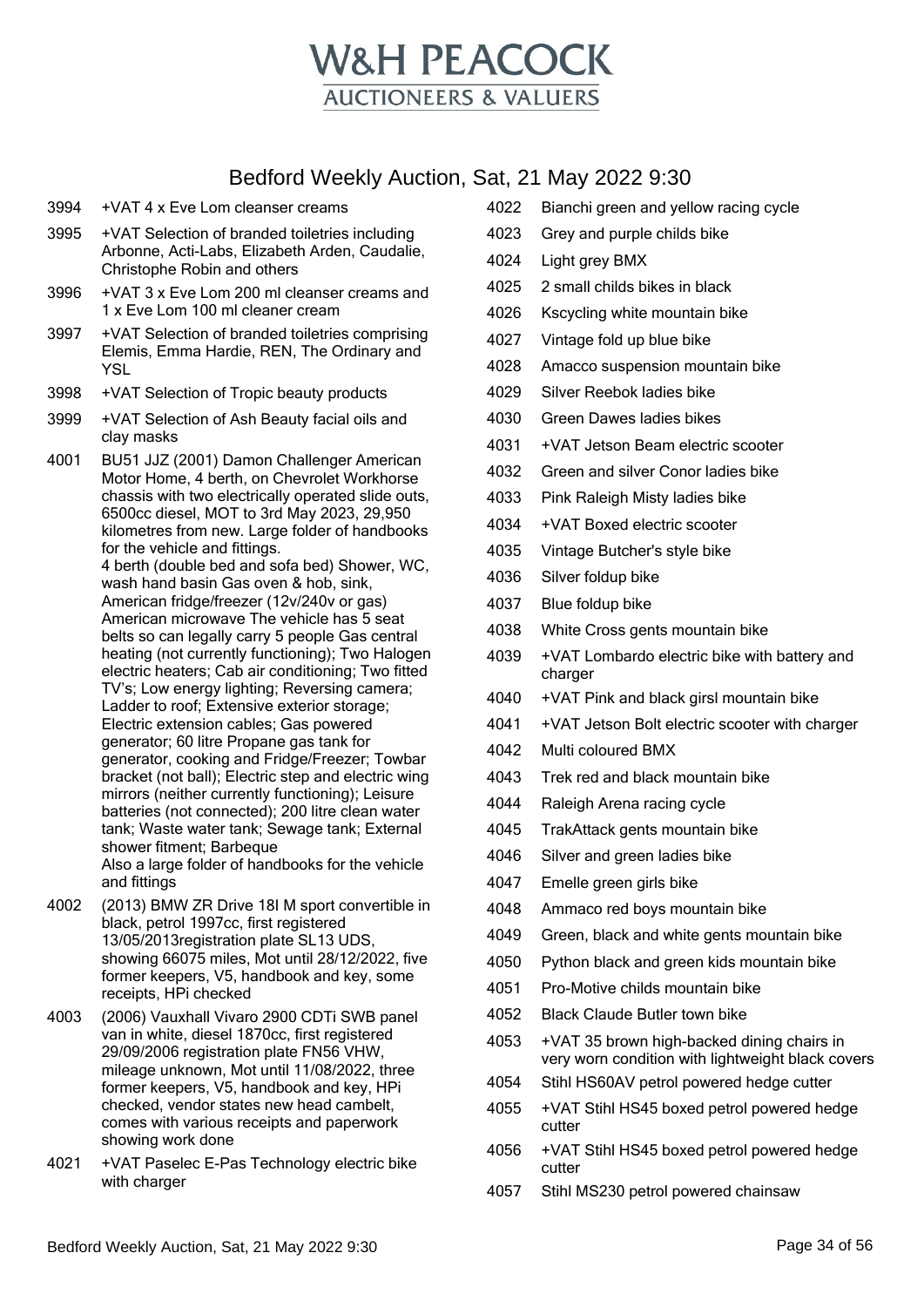

|              | Dedibid Weekly Auction, Sat, 21 May 2022 9.30                         |      |                                                                            |
|--------------|-----------------------------------------------------------------------|------|----------------------------------------------------------------------------|
| 4058         | +VAT Stihl HSA86 battery powered hedge                                | 4089 | Titan electric chainsaw with oil                                           |
| 4059         | cutter, no battery or charger<br>Stihl FS66 petrol powered strimmer   | 4090 | +VAT Quantity of bamboo canes, and artificial<br>flower trellis, fence net |
| 4060         | *Withdrawn*                                                           | 4091 | Mini cordless battery powered chainsaw                                     |
| 4061         | Electric boxed hedge trimmer                                          | 4092 | Petrol powered long reach lopper                                           |
| 4062         | Long reach battery powered hedge cutter, no                           | 4093 | +VAT 2 grow houses                                                         |
|              | battery or charger                                                    | 4094 | +VAT 4 packs of drainage gulleys                                           |
| 4063         | McCullough petrol powered chainsaw                                    | 4095 | +VAT 3 Hawksmoor spades                                                    |
| 4064         | 2 Bosch electric strimmers                                            | 4096 | +VAT 3 Hawksmoor spades                                                    |
| 4065         | Kawasaki petrol powered strimmer                                      | 4097 | +VAT Silverline sledgehammer, root cutter, and                             |
| 4066         | Sovereign petrol powered bentshaft strimmer                           |      | long rake                                                                  |
| 4067         | +VAT Hawksmoor battery powered chainsaw, 1<br>battery, no charger     | 4098 | +VAT 2 Roughneck splitting balls and a<br>sledgehammer                     |
| 4068         | +VAT Hawksmoor petrol powered chainsaw                                | 4099 | +VAT Hawksmoor post hole rammer, fork, and<br>pair of shears               |
| 4069         | +VAT Hawksmoor petrol multi tool, boxed                               | 4100 | +VAT Fiskers long reach lopper                                             |
| 4070         | +VAT Hawksmoor petrol multi tool, boxed                               | 4101 | +VAT 2 Hawksmoor round edge spades                                         |
| 4071         | Red Mountfield petrol powered leaf blower                             | 4102 | +VAT Bowl of artificial roses                                              |
| 4072         | *Withdrawn*                                                           | 4103 | +VAT Quantity of joist hangers and light duty                              |
| 4073         | Makita 12.5ins disc cutter                                            |      | straps                                                                     |
| 4074         | Foldup table, 2 cobblers lasts, and small<br>quantity of garden tools | 4104 | +VAT Heavy duty rubber matting and doormat                                 |
| 4075         | Large quantity of assorted garden tools inc.                          | 4105 | +VAT Boxed Giraffe Tools hose reel                                         |
|              | watering cans, rakes, hoes, pitch forks, saws                         | 4106 | Reel of mesh                                                               |
| 4076         | etc.<br>Small quantity of tools, inc. camping gas bottles,            | 4107 | Assortment of beer making equipment inc. kegs,                             |
|              | hose reel, spirit levels, fork, etc.                                  | 4108 | keg on stand, coil, bottles, etc.<br>Pond filter box                       |
| 4077         | 56 plastic chicken feeders                                            | 4109 | Grey electric hedge cutter                                                 |
| 4078         | Small quantity of garden tools and empty hose                         | 4110 | <b>Traffic light</b>                                                       |
|              | reel                                                                  | 4111 | 2 foldup garden chairs and small foldup table                              |
| 4079         | Ryobi petrol powered leaf blower                                      | 4112 | Large demi john                                                            |
| 4080<br>4081 | Coopers electric leaf blower                                          | 4113 | Wheel clamp, caravan stabiliser and mirrors                                |
|              | +VAT Boxed Hawksmoor petrol powered brush<br>cutter                   | 4114 | +VAT Post shoes and post spikes                                            |
| 4082         | Worx edging stimmer with 1 battery and charger                        | 4115 | +VAT Bag of fish food                                                      |
| 4083         | +VAT Webb electric leaf blower                                        | 4116 | +VAT Quantity of items to inc. wooden brackets,                            |
| 4084         | Flymo electric strimmer                                               |      | gate latches, metal gate furniture, angles etc.                            |
| 4085         | Ryobi petrol powered strimmer                                         | 4117 | +VAT 2 mats, 2 packs of bulbs, and lawn feed                               |
| 4086         | Grey Ryobi petrol powered strimmer                                    | 4118 | +VAT Box of glass plates and Weller glass<br>soldering kit                 |
| 4087         | Ryobi multi tool with hedge cutter and strimmer<br>attachment         | 4119 | +VAT 4 assorted lights                                                     |
| 4088         | +VAT Hawksmoor electric chainsaw with                                 | 4120 | +VAT 2 patio heater floor stands and cowling                               |
|              | detached blade                                                        | 4121 | +VAT 3 boxes of LED string lights and birch<br>branch light                |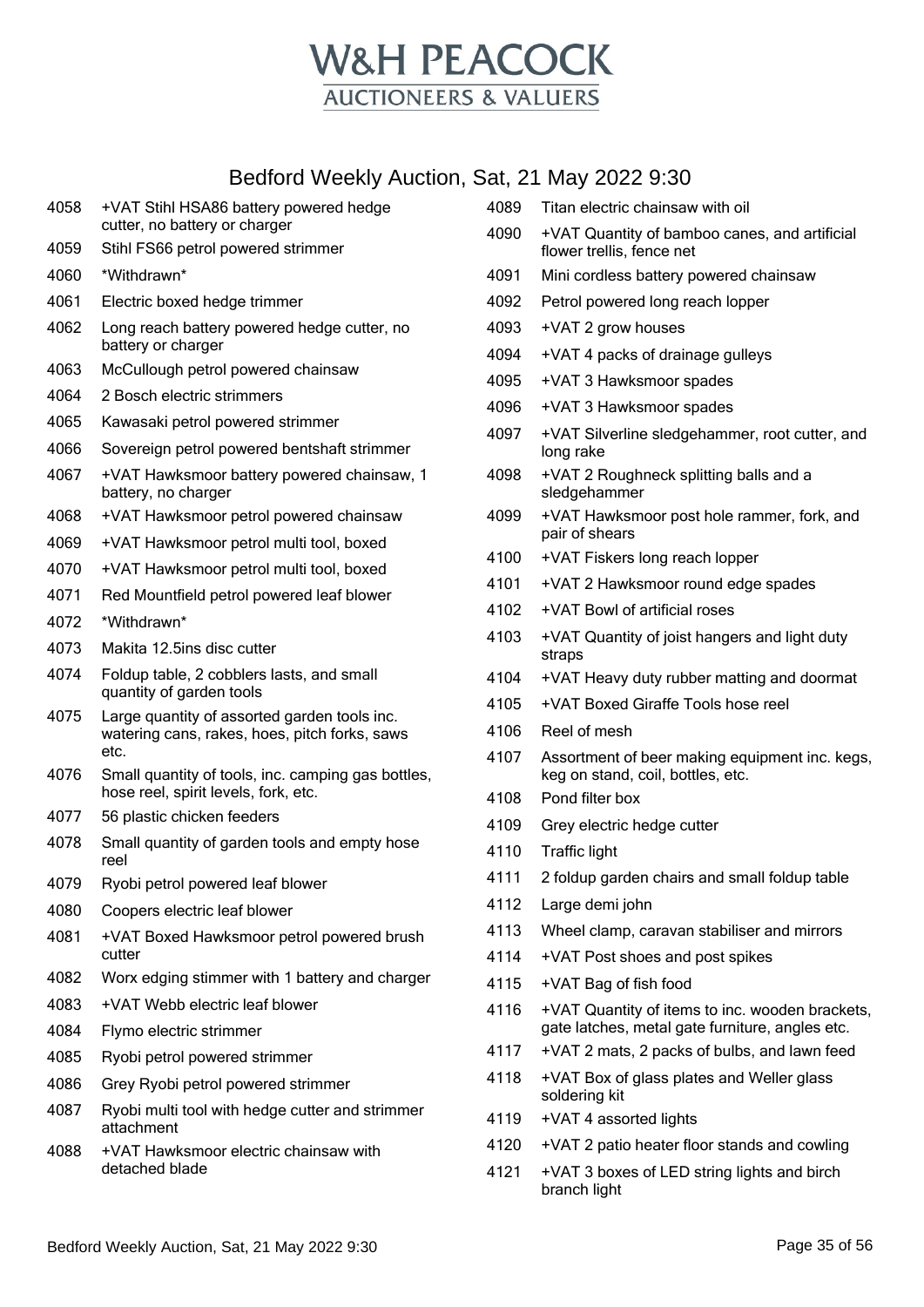

| 4122 | +VAT 2 green jerry cans                                                                 | 4156         |
|------|-----------------------------------------------------------------------------------------|--------------|
| 4123 | 2 bike wheels and pump                                                                  | 4157         |
| 4124 | +VAT 3 boxed Alligator saws                                                             | 4158         |
| 4125 | Boxed garden border and tub of weed killer                                              | 4159         |
| 4126 | Boxed e-scooter                                                                         | 4160         |
| 4127 | +VAT 3 brown boxed garden sprayers and 3<br>Ronseal garden sprayers                     | 4161<br>4162 |
| 4128 | 4 vintage fuel cans                                                                     | 4163         |
| 4129 | +VAT Damp proof membrane, weed control<br>fabric, etc.                                  |              |
| 4130 | +VAT Composter and water butt                                                           | 4164         |
| 4131 | Tall water butt on stand                                                                | 4165         |
| 4132 | +VAT Box of burning logs                                                                | 4166         |
| 4133 | +VAT Galvanized rubbish bin                                                             | 4167         |
| 4134 | +VAT Gardenline smoker BBQ                                                              | 4168         |
| 4135 | Gardenline smoker BBQ                                                                   | 4169         |
| 4136 | Gardenline smoker BBQ                                                                   | 4170         |
| 4137 | +VAT Small 3 piece patio set comprising glass<br>top coffee table and 2 chairs          | 4171         |
| 4138 | 2 wooden folding chairs                                                                 | 4172         |
| 4139 | 4 wooden slatted folding garden chairs                                                  | 4173         |
| 4140 | Rattan round garden table                                                               | 4174         |
| 4141 | Cantilever parasol base                                                                 |              |
| 4142 | +VAT Round metal tile top garden table and 2<br>swivel chairs                           | 4175<br>4176 |
| 4143 | Boxed Bali Lay-Z spa                                                                    | 4177         |
| 4144 | +VAT Rattan garden set comprising 3 seater<br>sofa with canopy, 3 chairs and side table | 4178         |
| 4145 | +VAT Rattan garden set comprising 3 seater<br>sofa with canopy, 3 chairs and side table | 4179<br>4180 |
| 4146 | +VAT Lifetime flatpack folding garden bench                                             | 4181         |
| 4147 | +VAT Cantilever parasol, no base stand                                                  | 4182         |
| 4148 | +VAT 2 rattan side tables                                                               | 4183         |
| 4149 | +VAT Box containing flat pack chair parts                                               | 4184         |
| 4150 | +VAT Small rattan bench seat with cushion                                               | 4185         |
| 4151 | +VAT Boxed flat pack BBQ (parts only)                                                   | 4186         |
| 4152 | +VAT Rattan single hanging edge style chair                                             | 4187         |
| 4153 | +VAT Rattan single hanging edge style chair                                             | 4188         |
| 4154 | +VAT Boxed wooden garden storage cabinet in<br>flat pack form                           |              |
| 4155 | +VAT Gardena hose reel and hose                                                         | 4189         |

|      | $u_i$ , $L$ i ividy $LULL$ J.JU                                                                                     |
|------|---------------------------------------------------------------------------------------------------------------------|
| 4156 | +VAT Gardena hose reel and hose                                                                                     |
| 4157 | +VAT Boxed Garden hose reel and hose                                                                                |
| 4158 | +VAT Boxed Garden hose reel and hose                                                                                |
| 4159 | +VAT Boxed Garden hose reel and hose                                                                                |
| 4160 | +VAT Boxed Garden hose reel and hose                                                                                |
| 4161 | +VAT Boxed Garden hose reel and hose                                                                                |
| 4162 | +VAT Boxed Garden hose reel and hose                                                                                |
| 4163 | +VAT Pallet of assorted items incl. folding rack,<br>mats, parasol base, snooker cue, display racks,<br>chain, etc. |
| 4164 | +VAT Lay-Z-Spa pump                                                                                                 |
| 4165 | +VAT Mesh garden recliner                                                                                           |
| 4166 | Vintage Hot Rod childs pedal car                                                                                    |
| 4167 | +VAT Large black double section BBQ                                                                                 |
| 4168 | Small bird table                                                                                                    |
| 4169 | Small bird table                                                                                                    |
| 4170 | +VAT Square glass top garden table with 3<br>stools and 1 chair                                                     |
| 4171 | Large folding dog cage                                                                                              |
| 4172 | Argo large heat pump                                                                                                |
| 4173 | Argo small heat pump                                                                                                |
| 4174 | Large rectangular wooden garden table with<br>trunked legs and 2 benches with trunked base                          |
| 4175 | Assorted garden pots                                                                                                |
| 4176 | 4 3' fence panels                                                                                                   |
| 4177 | 2 wooden folding garden chairs                                                                                      |
| 4178 | 4 metal chair frames (no bases)                                                                                     |
| 4179 | 4 assorted deck chairs                                                                                              |
| 4180 | <b>Butlers sink</b>                                                                                                 |
| 4181 | +VAT Flat pack arbour                                                                                               |
| 4182 | 2 small wooden planters on legs                                                                                     |
| 4183 | 2 large wooden planters                                                                                             |
| 4184 | 2 small wooden planters                                                                                             |
| 4185 | 2 large wooden planters on legs                                                                                     |
| 4186 | +VAT Keter grey and black storage box                                                                               |
| 4187 | +VAT Keter grey and black storage box                                                                               |
| 4188 | +VAT Pallet containing plastic pipe, mesh,<br>wooden panels, speed hump, aerial brackets,<br>etc.                   |
| 4189 | +VAT Flat pack canopy                                                                                               |
|      |                                                                                                                     |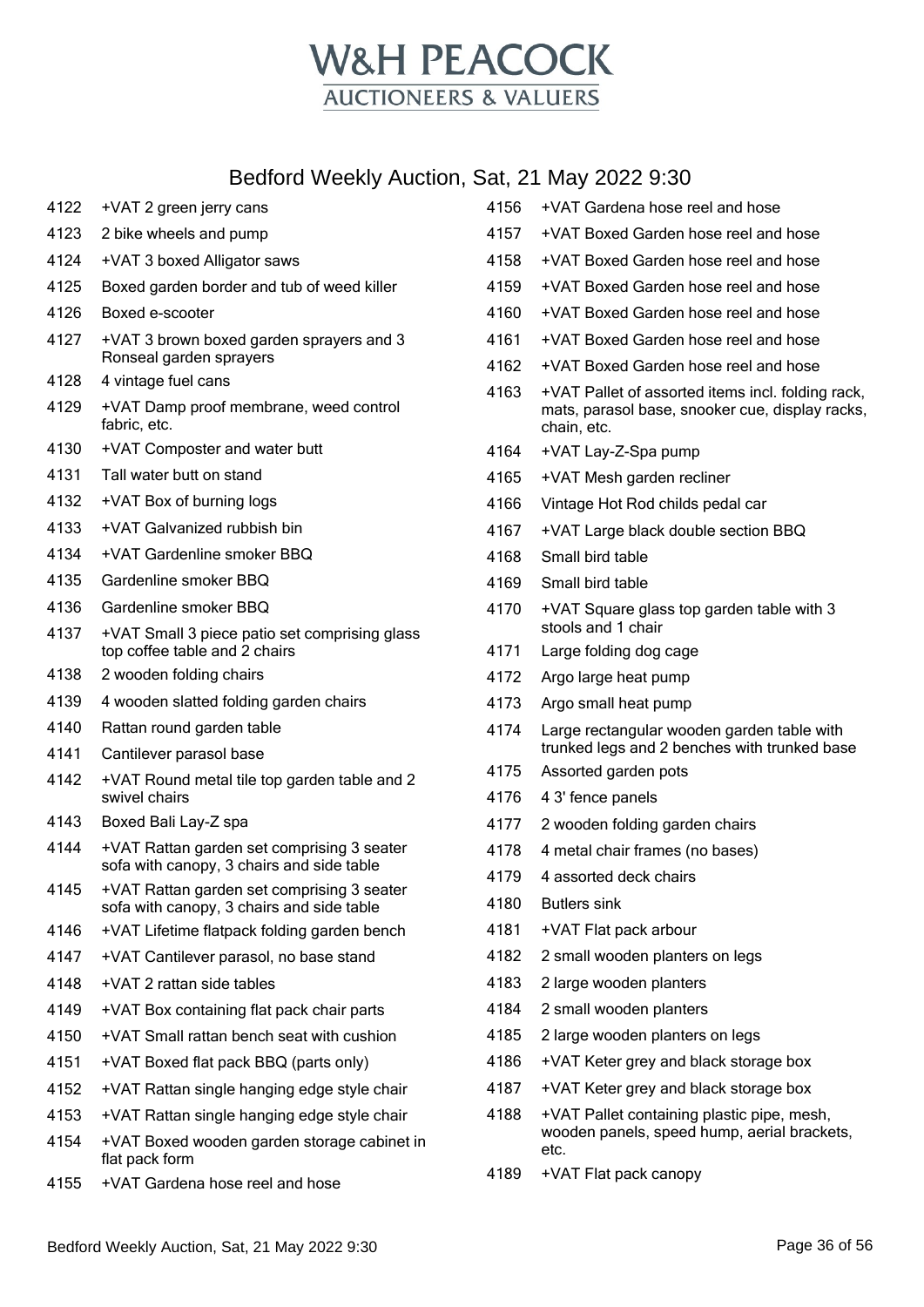

| 4190 | Pallet of terracotta coloured garden edging                                | 4226 | Cast iron fireplace with tiled surround        |
|------|----------------------------------------------------------------------------|------|------------------------------------------------|
| 4191 | 2 large flag poles                                                         | 4227 | 2 small garden statues of ladies               |
| 4192 | Large metal parts rack with seven small<br>galvanised bins                 | 4228 | Large concrete garden statue of a lady         |
| 4193 | Kawasaki stand up jet ski, no engine                                       | 4229 | Small bird bath and extra plinth               |
| 4194 | Checker plate pick up back box                                             | 4230 | Smoker barbeque                                |
| 4195 | Pair of metal garden gates                                                 | 4231 | +VAT Flatpack tent                             |
| 4196 | Metal framed workshop bench with vice                                      | 4232 | Large stack of blue carpet tiles               |
| 4197 | Pallet of planked timber                                                   | 4233 | +VAT Box containing flat pack shed parts       |
| 4198 | Half pallet of breeze blocks                                               | 4234 | +VAT Bagged gazebo                             |
| 4199 | Flat pack shed                                                             | 4235 | +VAT Boxed plum children's activity set        |
| 4200 | Pallet of battened timber                                                  | 4236 | +VAT Coleman pop up shelter                    |
| 4201 | +VAT Assorted metal shelving in various states                             | 4237 | +VAT Coleman pop up shelter                    |
| 4202 | +VAT Steel scaffold tower with boards                                      | 4238 | +VAT Bagged spa                                |
| 4203 | Large pallet of assorted size rough sawn timber                            | 4239 | +VAT Intex inflatable paddle board             |
| 4204 | 4 pieces of stone on pallet                                                | 4240 | Airbed and a sleeping bag                      |
| 4205 | 5 large pieces and 2 small pieces of stone on                              | 4241 | 2 tennis net posts                             |
|      | pallet                                                                     | 4242 | Small set of clubs and golf bag                |
| 4206 | 3 large pieces of stone on pallet                                          | 4243 | +VAT Small sleeping bag and blow up mattress   |
| 4207 | +VAT Brearley metal guillotine                                             | 4244 | +VAT 2 garden parasols, no bottom poles        |
| 4208 | +VAT Metal working bench with double ended                                 | 4245 | Flatpack boxed gazebo                          |
|      | bench grinder                                                              | 4246 | Leifheit fold out washing line                 |
| 4209 | +VAT Small metal working bench                                             | 4247 | 2 golf jackets                                 |
| 4210 | 3 metal gates                                                              | 4248 | +VAT Flatpack storage cabinet                  |
| 4211 | 9 wooden posts                                                             | 4249 | +VAT 3 assorted golf clubs                     |
| 4212 | Large pallet of planked timber                                             | 4250 | Halfords cool box                              |
| 4213 | Large pallet of long lengths of timber                                     | 4251 | +VAT Regatta outdoor tent and a small 6 person |
| 4214 | Large pallet of various lengths and sizes of<br>timber                     | 4252 | tent<br>+VAT 10 person core equipment tent     |
| 4215 | Large twin axle flat bed galvanized base trailer                           | 4253 | +VAT Easy glide 3 wheeled golf trolley         |
|      | with beaver tail and tilting mechanism                                     | 4254 | +VAT Yamaha snow buggy                         |
| 4216 | Large dumpy bag of wood off cuts                                           | 4255 | +VAT 2 grey reclining chairs                   |
| 4217 | 2 small trestles, pallet of garden tools,<br>galvanized bin and water butt | 4256 | +VAT Blue garden reclining chair               |
| 4218 | Small pallet of various pieces of wood                                     | 4257 | Multi position extending ladder                |
| 4221 | +VAT 2 artificial bay trees                                                | 4258 | Vehicle rear step                              |
| 4222 | 4 assorted blue glazed pots                                                | 4259 | Large metal fire chimney                       |
| 4223 | +VAT Wooden half barrel planter                                            | 4260 | Cast iron metal fire surround with tiles       |
| 4224 | +VAT Wooden half barrel planter                                            | 4261 | Cast iron metal fire surround with tiles       |
| 4225 | Wooden bird table                                                          | 4262 | Small double section aluminium ladder          |
|      |                                                                            |      |                                                |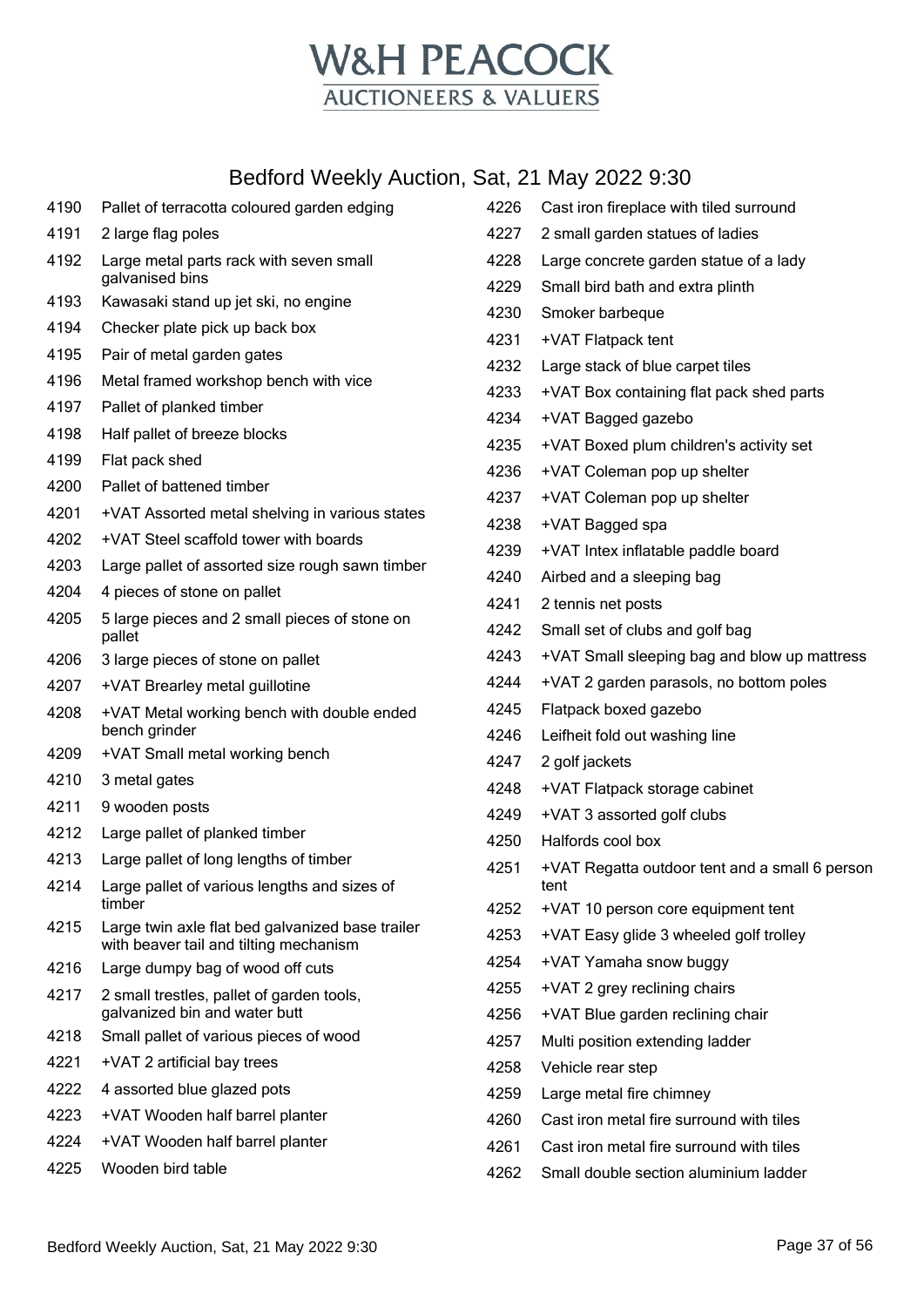

- Double section aluminium ladder and a 7 tread aluminium step ladder White 2 panel internal door and a glazed internal door
- 5 part glazed white internal doors
- Large roll of rubber
- +VAT 4 white uPVC glazed windows
- 2 pieces of King Span insulation board
- Centre pivot low profile roof light
- +VAT Quantity of metal sheets
- +VAT Solar panel
- +VAT 4 assorted radiators in various conditions
- +VAT Large quantity of chrome wardrobe rail
- +VAT Boxed traditional towel radiator
- +VAT Tall chrome towel radiator
- +VAT Black modern design radiator
- +VAT 2 white modern design radiators
- +VAT 2 corner shower trays
- Large Honda F800 petrol powered rotovator
- Red petrol powered rotary mower, no grass box
- Castle Garden red petrol powered rotary mower, no grass box
- Hayter Harrier green petrol powered rotary mower with grass box
- Handy push mower with grass box
- Flymo easy glide electric mower
- Honda silver petrol powered rotary mower with grass box
- Mountfield laser petrol powered rotary mower with grass box
- McCulloch yellow petrol powered rotary mower with grass box
- Green petrol powered rotary mower with grass box
- +VAT Mountfield silver petrol powered rotary mower with grass box
- RoughCut petrol powered rotary mower, no grass box
- Honda petrol powered rotary mower, no grass box
- +VAT Mountfield red petrol powered rotary mower, with grass box
- Green Qualcast petrol powered rotary mower with grass box
- +VAT Hawksmoor petrol powered rotary mower with grass box
- Wilco red petrol powered rotary mower with grass box
- +VAT Mountfield red petrol powered rotary mower with grass box
- Red Mountfield petrol powered rotary mower with grass box
- Flymo silver petrol powered rotary mower with grass box
- Small petrol powered rotovator
- Honda 425 HRB petrol powered rotary mower with grass box
- +VAT Makita battery powered mower, no battery or charger
- +VAT Hawksmoor petrol powered rotary mower with grass box
- +VAT Hawksmoor petrol powered rotary mower with grass box
- +VAT Hawksmoor petrol powered rotary mower with grass box
- +VAT Hawksmoor petrol powered rotary mower with grass box
- Battery powered garden mower with battery and charger, Ryobi strimmer, and mini tiller
- +VAT Hawksmoor petrol powered rotary mower with grass box
- Hayter Harrier green petrol powered rotary mower with grass box
- Red Sovereign petrol powered rotary mower no grass box
- Hayter Harrier petrol powered rotary mower with grass box
- Ferrex electric mower, no grass box
- Small petrol powered quadbike
- Galvanised wheelbarrow
- McCullough petrol powered rotary mower with grass box
- 4 packs of wooden flooring
- Pallet of various assorted tiles
- 9 slim high efficiency LED floodlights
- 8 slim high efficienct LED floodlights
- 8 slim high efficienct LED floodlights
- 7 slim high efficiency LED floodlights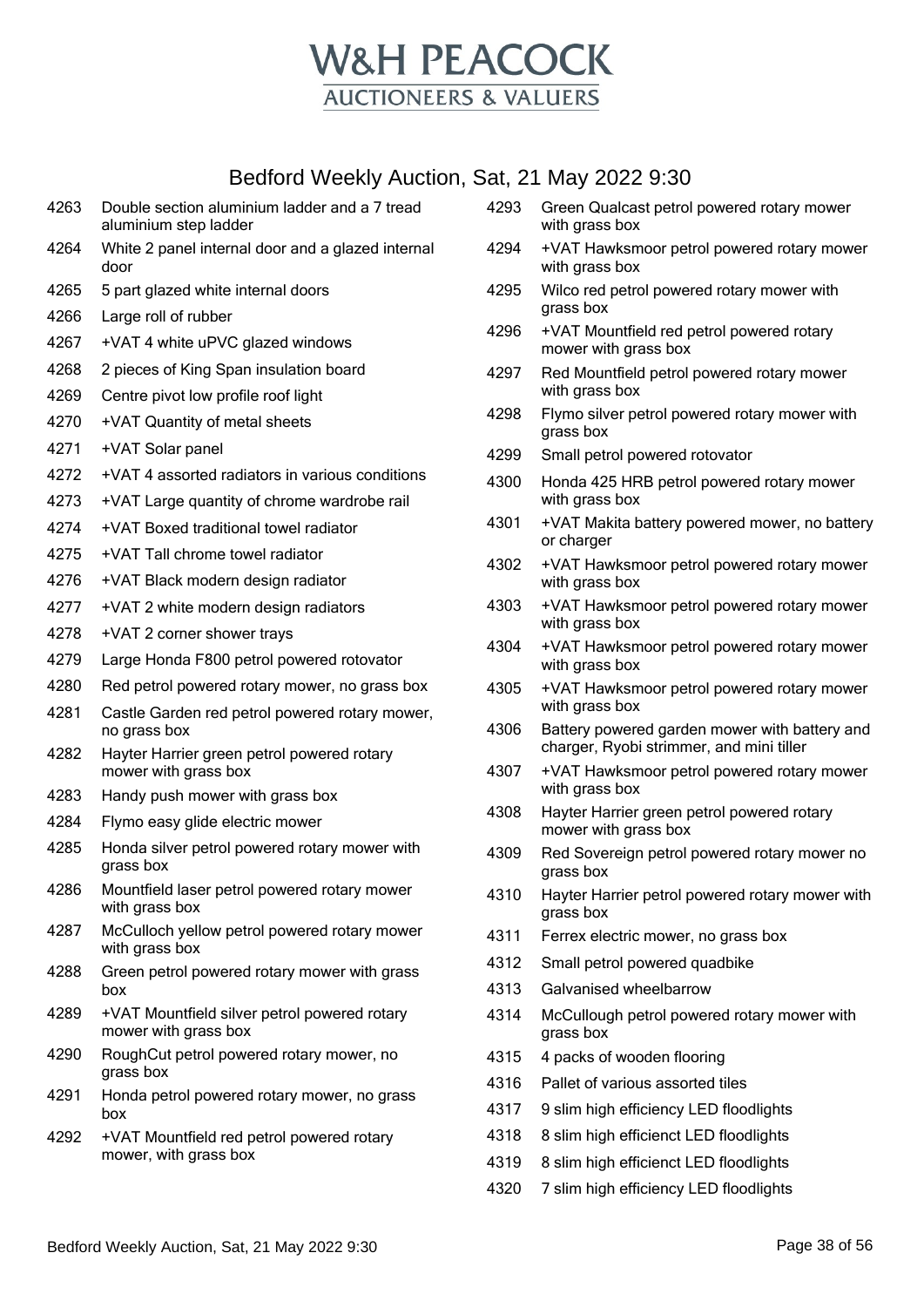

| 4321 | 7 slim high efficiency LED floodlights                                                 |
|------|----------------------------------------------------------------------------------------|
| 4322 | 7 slim high efficiency LED floodlights                                                 |
| 4323 | Five boxes of blue face masks, two boxes of<br>coveralls and two boxes of face shields |
| 4324 | +VAT Louisiana Grill Smoker cabinet                                                    |
| 4325 | Petrol powered go-kart                                                                 |
| 4326 | 3-wheeled large mobility scooter                                                       |
| 4327 | Quingo Air mobility scooter                                                            |
| 4328 | Quingo Air mobility scooter                                                            |
| 4329 | Three wheel blue mobility scooter                                                      |
| 4330 | +VAT 40 packs of 600x300 distressed Damask<br>grey wall tiles                          |
| 4331 | +VAT 40 packs of 600x300 distressed Damask<br>grey wall tiles                          |
| 4332 | +VAT 40 packs of 600x300 distressed Damask<br>grey wall tiles                          |
| 4333 | +VAT 40 packs of 600x300 distressed Damask<br>grey wall tiles                          |
| 4334 | +VAT 40 packs of 600x300 distressed Damask<br>grey wall tiles                          |
| 4335 | +VAT Pallet containing 48 boxes of 360x275<br>Grasmere slate matte wall tiles          |
| 4336 | +VAT Pallet containing 48 boxes of 360x275<br>Grasmere slate matte wall tiles          |
| 4337 | +VAT Pallet containing 48 boxes of 360x275<br>Grasmere slate matte wall tiles          |
| 4338 | +VAT Pallet of 40 boxes of 60x30 Ashlar warm<br>taupe textured tiles                   |
| 4339 | +VAT Pallet of 40 boxes of 60x30 Ashlar warm<br>taupe textured tiles                   |
| 4340 | +VAT Pallet of 40 boxes of 60x30 Ashlar warm<br>taupe textured tiles                   |
| 4341 | +VAT Pallet of 40 boxes of 60x30 Ashlar warm<br>taupe textured tiles                   |
| 4342 | +VAT Toilet pan and cistern (cracked top)                                              |
| 4343 | +VAT Small grey vanity unit with wash hand<br>basin                                    |
| 4344 | +VAT 14 packs of green and black refuse sacks                                          |
| 4345 | 2 electric shower units                                                                |
| 4346 | +VAT 2 Grohe single taps, and Grohe kitchen<br>mixer tap                               |
| 4347 | +VAT 3 boxed Ebb kitchen and bathtaps                                                  |
| 4348 | +VAT Chrome towel radiator                                                             |
| 4349 | +VAT Wooden loft ladder with hatch                                                     |

| 4350 | Boxed illuminated bathroom mirror                                         |
|------|---------------------------------------------------------------------------|
| 4351 | +VAT 2 shower rails                                                       |
| 4352 | +VAT Illuminated bathroom mirror                                          |
| 4353 | +VAT 11 rolls of asssorted cable                                          |
| 4354 | +VAT Single bowl stainless steel sink                                     |
| 4355 | +VAT Double bowl stainless steel sink                                     |
| 4356 | +VAT 1.5 bowl stainless steel sink                                        |
| 4357 | +VAT 2 singles bowl stainless steel sinks                                 |
| 4358 | +VAT 7 boxed ceiling centres                                              |
| 4359 | +VAT 5 bottles of hand sanitiser                                          |
| 4360 | Quantity of flatpack cardboard boxes                                      |
| 4361 | Large roll of bubblewrap                                                  |
| 4362 | Thin roll of bubblewrap                                                   |
| 4363 | +VAT 9 boxes of multi purpose cleaning wipes                              |
| 4364 | +VAT Large rectangular shower tray                                        |
| 4365 | +VAT Single bowl stainless steel sink                                     |
| 4366 | Vintage wash hand basin with taps                                         |
| 4367 | +VAT Single bowl stainless steel sink                                     |
| 4368 | +VAT Single bowl stainless steel sink                                     |
| 4369 | Single bowl stainless steel sink                                          |
| 4370 | +VAT 8 white toilet seats                                                 |
| 4372 | 5 boxed ceiling lights                                                    |
| 4373 | Box of spotlights                                                         |
| 4374 | 600x800 radiator                                                          |
| 4375 | +VAT 2 stacks of cardboard boxes                                          |
| 4376 | Hardwood 2-part stable door                                               |
| 4377 | 11 rolls of loft insulation                                               |
| 4378 | 11 rolls of loft insulation                                               |
| 4379 | +VAT Pallet containing soya flour, blinds, vinyl,<br>and other material   |
| 4380 | +VAT Box containing filters                                               |
| 4381 | Pallet containing printers, and ink cartridges,<br>and phones             |
| 4382 | +VAT 6 brown tub chairs with cushions and 3<br>dark wood pub-style tables |
| 4383 | +VAT Quantity of metal kitchen pullout wire units                         |
| 4384 | Lime wash finish open bookcase                                            |
| 4385 | 2 ash-effect lateral drawer cabinets                                      |
| 4386 | 2 maple-effect lateral filing drawers                                     |
|      |                                                                           |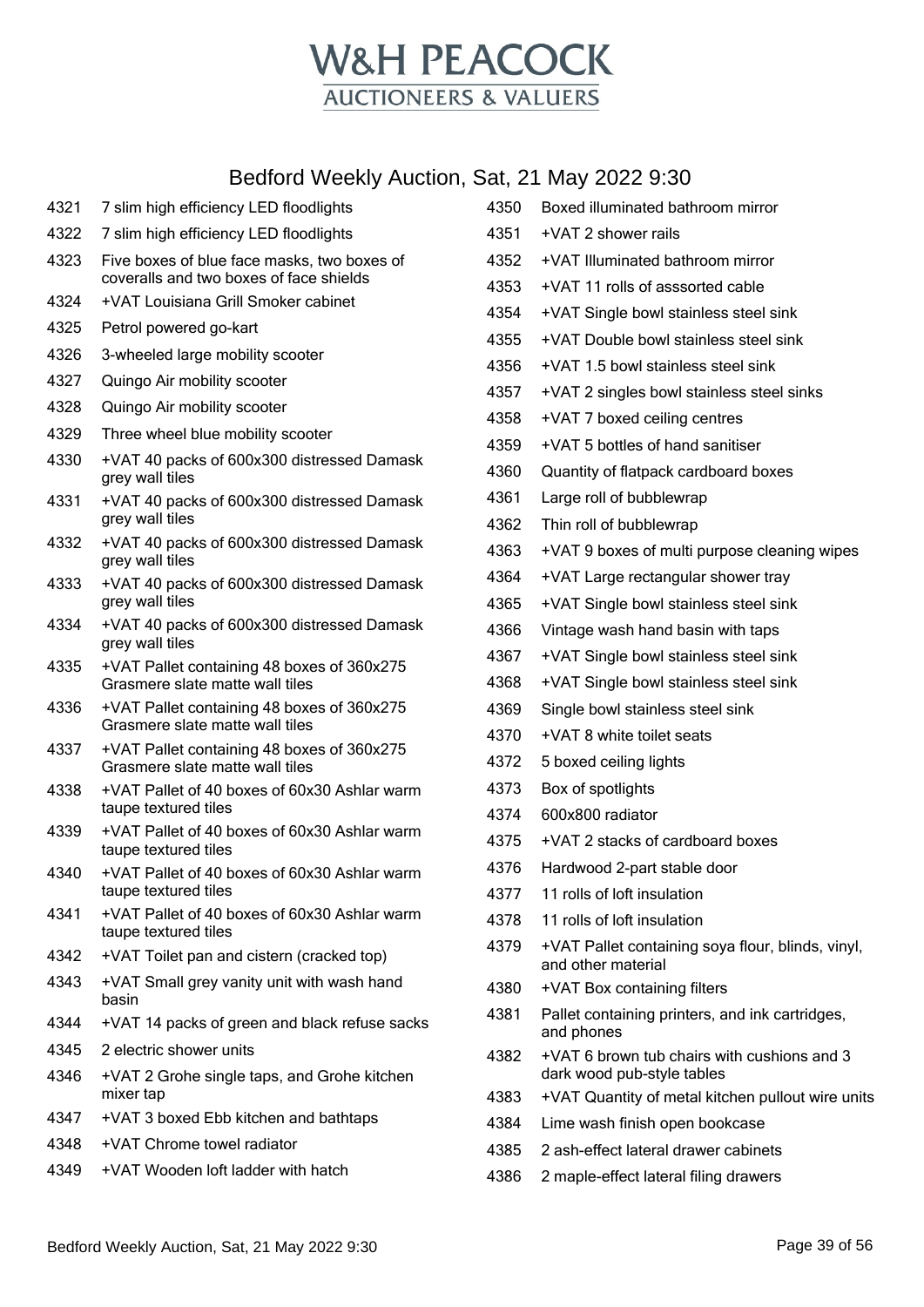

- +VAT 2 white bar stools
- Ash-effect wave-fronted office desk with 3 drawer pedestal and 2 small shelving units
- Pedestal fan
- Bisley 2 door metal stationery cupboard
- Bisley 2 door metal stationery cupboard
- Fold up plastic table
- +VAT 8 cream leather topped wooden framed barstools
- Wooden oak effect office desk with 2 drawer pedestal and a 2 door cabinet
- Wooden black slide framed chair
- Grey metal multi drawer filing cabinet
- Grey metal multi drawer filing cabinet
- Black multi drawer metal filing cabinet
- Black chrome based bar stools
- Black chrome based bar stools
- 2 black chrome based bar stools
- Black high back executive style swivel armchair (Broken arm)
- +VAT White glass topped rise and fall desk
- +VAT 8 boxes of document enclosed wallets
- +VAT Black and blue swivel armchair
- +VAT Quantity of display stands
- +VAT 12 packs of white sticky labels
- +VAT Wooden rise and fall desk
- +VAT Projector screen
- Flipchart board
- +VAT 6 pasting tables
- +VAT 2 display rack boxes with a display rack
- Small SIP welder
- Petrol powered water pump
- Petrol powered motor
- Trolley jack
- Luna dust extractor
- Large floor fan
- Site transformer box
- Two site lights
- Sealey petrol powered generator
- Cebora welder
- +VAT Two wheeled burgundy trolley
- Bell wacker plate
- Stephill generator
- Small blue sack truck
- Vintage sack barrow
- Red petrol powered generator
- Fly press
- Pack of rubber tiles
- Large pallet containing extension cables, ratchet straps, decorating items, diamond blades, small trolley, hard hats etc
- +VAT Van armour guard storage box
- Four 110v transformers and some 110v leads
- Scrapers complete with handles and squeegee heads
- +VAT Four assorted vacuum cleaners
- Two transformers, 110v cables and a box of assorted plugs
- Large pallet of wall tiles and tile adhesive
- +VAT Creeper board, motorbike wheel, bike wheel, a frame, some hoses and some lights
- +VAT Large pallet box containing various items to include extractor fans, hoses, filters, silicone, cleaning products, hinges etc
- +VAT Large pallet containing wallpaper, sealant, brackets, electrical items, flush valves, light etc
- +VAT Pallet containing various car parts and accessories plus bike parts
- Roller stand
- Lister vintage diesel engine
- +VAT Small circular saw
- Elektra Beckum table saw
- Numatic vacuum cleaner
- Electric mini mixer
- Two boxes of hard hats and two bags of hard hats
- Umf Ruhla milling machine
- Industrial Isuzu diesel van pack jet washer, 300psi, low work hours on clock (150 hrs), very long hydraulic wind/rewind hose, large water tank on rear and anti-freeze tank.electric start with key.
- Dust extraction unit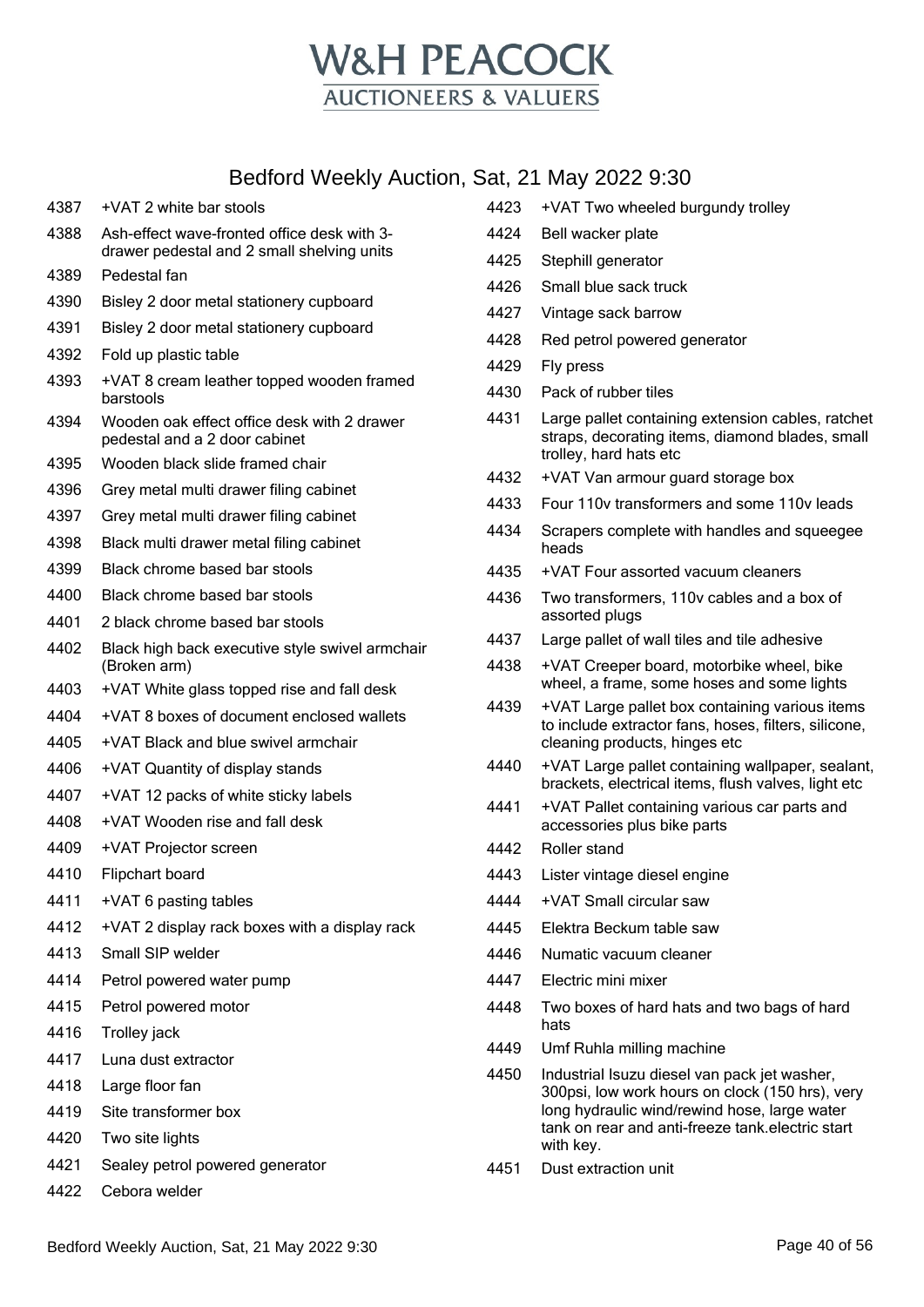

- Bench saw
- Three Makita display stands
- Green dehumidifier
- Green dehumidifier
- Green dehumidifier
- Arcotherm space heater
- Four tyres size 225/45/17
- +VAT Four Jaguar alloy wheels and tyres size 245/40/18
- Four Audi alloy wheels and a steel wheel and tyre
- Two Ford wheels and a space saver wheel and tyre
- +VAT Alloy wheel and tyre
- +VAT Large alloy wheel
- Small sack truck
- Four Mitsubishi steel wheels
- +VAT Quantity of patio heater parts
- Two stacks of road cones
- +VAT Poly tank
- +VAT Quantity of wall starter packs
- +VAT Half a pallet of fire extinguishers
- Large metal parts rack with various assorted parts
- Two pallets of empty Makita tool cases
- Two pallets of empty Makita tool cases
- Two pallets of empty Makita tool cases
- +VAT PAllet of assorted laminate and vinyl flooring
- Two workbenches
- +VAT Quantity of decorating items and paint to include rollers, filler, roller sleeves, buckets etc
- Hole punch and binding machine
- Four thermal transfer blocks
- Five boxes of contour safety glasses
- +VAT Quantity on items to include lifting blocks, bearings, welding helmet, clamp etc
- Makita electric plane, no battery or charger
- +VAT Large stainless steel vessel
- Parkside table saw
- Boxed Bosch router
- Box of assorted hinges, chocolate blocks, air conditioning recharger, small extension cable and various tools Crate containing battery tools and batteries and a hoist Makita reciprocating saw, no battery or charger Boxed Ultimate Speed car charger Box of assorted drill bits +VAT Four long wood bits Snap-on air gun Bosch battery drill with two batteries and charger Metal tin containing woodworking vice, cables and files Box containing Silver Line safety goggles 110v DeWalt circular saw Parkside belt sander and a Bosch 110v electric plane Makita jigsaw Titan multi-tool Small quantity of Honda motorcycle fairings Three boxes of assorted items to include ratchet straps, bike seat, furniture feet, brick light, string etc Firefly Pyxis solar power pack Six assorted boxes containing silicone, mortar tone, brackets, paint mixing pots, metal brackets, chuck etc Four boxes of various items including grinding discs, gate hinges, flashing light, plumbing items etc Box containing 110v transformer, leads and a light
- +VAT Keter folding work table
- Boxed Makita DLS 713Z battery powered chop saw, no battery or charger
- Large reel of electric cable
- 2 toolboxes containing circular saw, screwdrivers, planes, saws, drill bits, etc.
- +VAT 10 green boxes of assorted screws
- 3 boxes of disposable ear plugs and 4 paint stirrers
- +VAT Approx. 28 boxes of various screws
- Scorpion saw, Hitachi 110v circular saw and smoke machine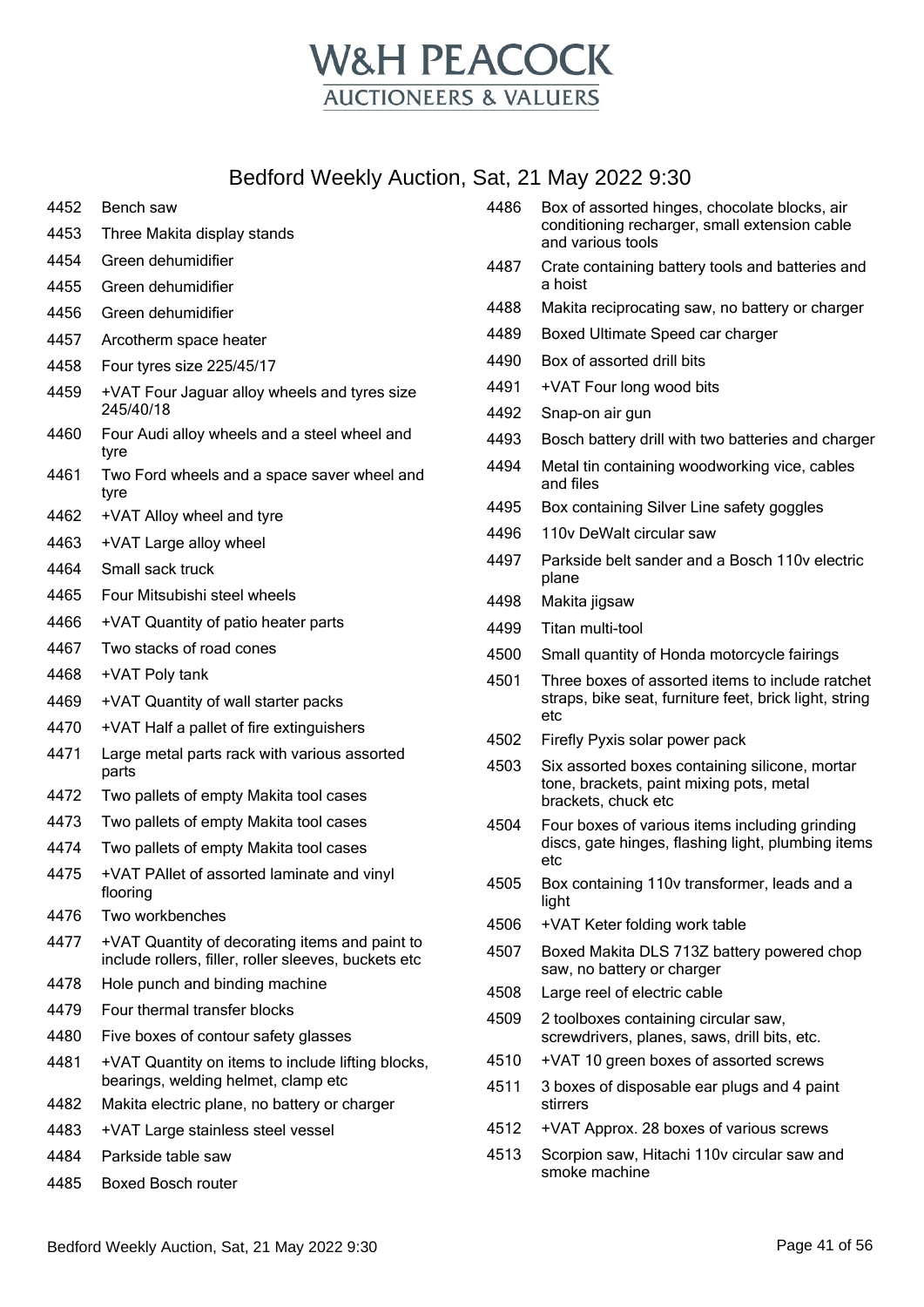

- Plastic toolbox containing various tools incl. screwdrivers, pliers, files, etc.
- Hitachi 110v jigsaw
- Makita 110v reciprocating saw
- Worx 240v reciprocating saw
- Pack of work gloves
- Fall Arrest block
- 2 boxes of used lorry straps
- +VAT Large box of grey shelf brackets
- Large under bay containing wallpaper stripper, fixings, spirit level, saws, sanders, etc.
- Plastic crate containing car parts, springs, motorbike frame and 2 boxes of nuts and bolts
- +VAT 2 large boxes of Reisser wood screws
- Blue punch and fixings
- +VAT 7 boxes of push in insulating connectors and nuts
- 2 orange lorry straps
- LED flood light
- Laser level
- 2 boxes of ear defenders
- 3.5 tubs of multipurpose detergent
- Small plastic box containing tow ball, trailer reflectors and plug
- +VAT DeWalt 12v battery drill with 2 batteries and charger
- +VAT 2 Makita battery drills with no batteries or charger
- +VAT Makita 110v reciprocating saw
- 3 vintage steering wheels
- +VAT Bag of silicon sealant
- +VAT 2 boxes containing screws, strimmer head, fixings and other tools
- +VAT 1/4 under bay of car cleaning chemicals and other chemicals
- +VAT 2 large alley blocks and steel tubing
- Red bench saw
- DeWalt 110v chop saw
- +VAT Black + Decker battery drill
- 2 vintage railway lamps and Erbauer work light
- +VAT 2 small linbins of bolts and washers
- Band saw
- +VAT 2 crates of assorted silicon
- Small power performance pillar drill
- +VAT Large cardboard box of silicon and silicon guns
- +VAT Roll of rubber matting
- 4 boxes of assorted electrical switches, sockets, TV aerial points, etc.
- +VAT 5 boxes of various car parts incl. horns, lights, filters, light covers, etc.
- Seven boxes of car parts and accessories including mirrors, cables, trailer parts etc
- Two Stanley saw horses
- Bag of diving gear: wetsuit, sleeping bag etc. £40-60
- +VAT Half an underbay of assorted items to include work lights, silicone, bungee straps
- +VAT Box containing RCD fused spur units
- +VAT Quantity of items including torque wrench, battery, tyre inflator, two fold up shovels, sabre saw, small vice, sash clamp etc
- +VAT Box containing various quick draw karabiner style clips
- +VAT Makita double battery charger with two batteries
- +VAT Three boxes of DeWalt brad nails
- +VAT Battery for an electric bike
- +VAT Pack of 100 Irwin utility knife blades
- Box containing utility knife blades and Stanley knife blades
- DeWalt battery drill with one battery and charger
- DeWalt battery drill with one battery and charger
- Box containing Vernier height gauge, self centring four drawer chuck, milling cutters, toolmakers grinding vice and various other engineering parts
- Box containing a Makita DRT50 battery powered router, no battery or charger
- Small Hilka safe with key
- +VAT Makita cordless circular saw complete with one battery and charger
- Paslode impulse IM350-90 CT nail gun with two batteries and charger
- Paslode Impulse IM65 F16 nail gun with one battery, charger and cartridges
- +VAT Three 18v Black and Decker drills, no batteries or charger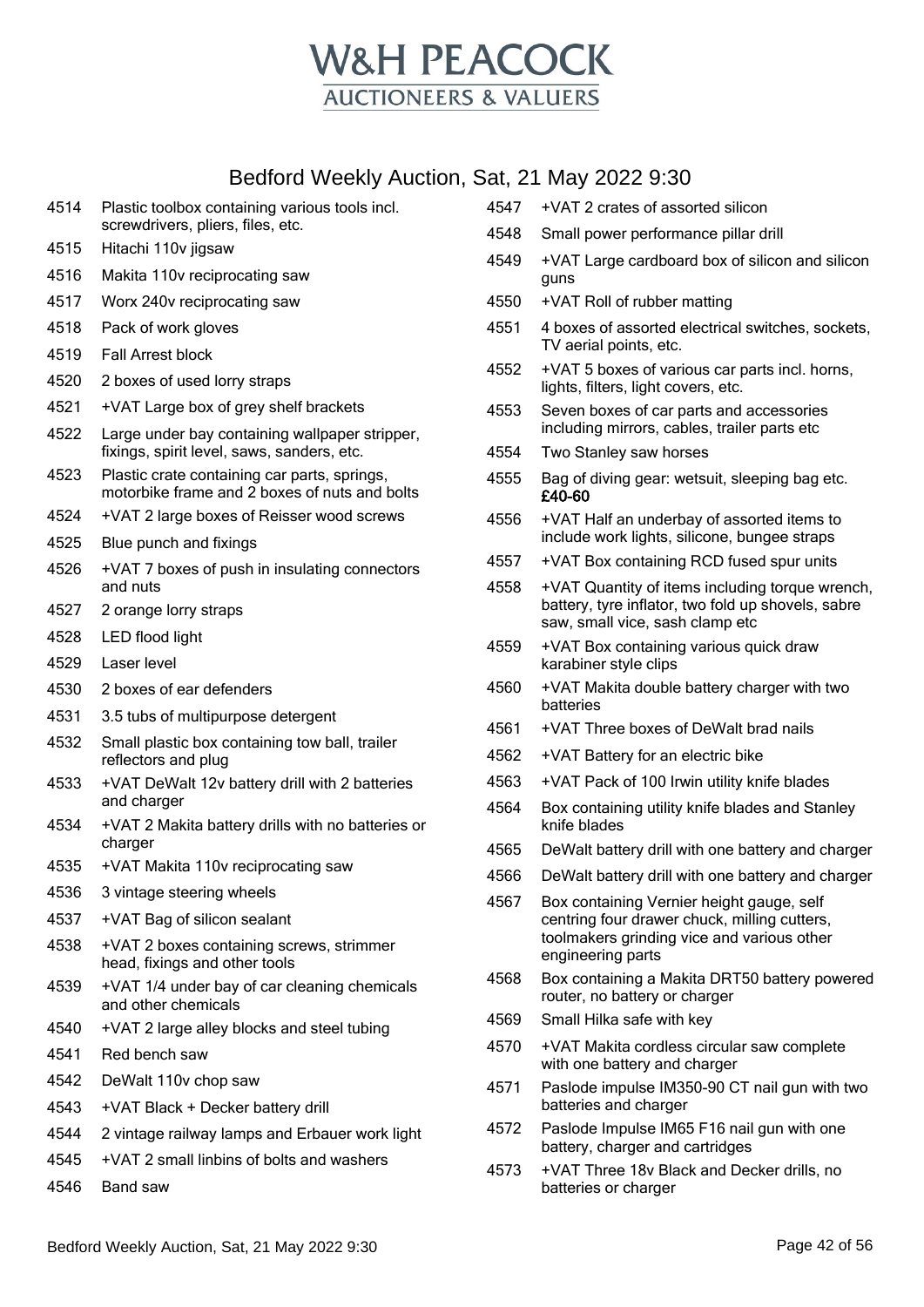

- 4574 Large quantity of Vernier calipers and micrometers including a Skoda live centre with various ends
- 4575 +VAT LED ceiling light
- 4576 +VAT Einhell boxed battery drill with one battery and charger
- 4579 +VAT Two DeWalt toolbags and a screw box
- 4580 +VAT Two dental sterilising racks
- 4581 +VAT DeWalt double section toolbox
- 4582 Two VW headlights
- 4583 Flat-form trolley
- 4584 Two vintage fuel cans and two railway lights
- 4585 Three vintage fuel cans
- 4586 Flashing light
- 4587 Bosch battery drill with three batteries and charger
- 4588 Bosch battery powered jigsaw with two batteries and charger
- 4589 Inflatable mattress
- 4590 +VAT LED lighting panel
- 4591 +VAT Deicer, WD40, ant-static foam cleaner, turtle wax etc
- 4592 +VAT Underbay containing frost blockers, cleaning clothes, litter pickers, wiper blades etc
- 4593 +VAT Megaclean chemical pack and sink mixer tap
- 4594 Pipe bender
- 4595 +VAT Quantity of Universal wall starter kits
- 4596 Hozelock electric pressure washer, no lance
- 4597 Karcher K5.80 electric pressure washer
- 4598 Karcher K6.91 electric pressure washer
- 4599 Small Karcher K2 electric pressure washer
- 4600 Bucket of floats, box containing plaster paint mixeing paddles, and large box of silicon
- 4601 +VAT 2 x 6kh bag of Bostik Natural patio grout
- 4602 +VAT Furniture legs, rope, wheels, Exit signs, brackets and hardware
- 4603 +VAT Router bit set, Bosch drill bit set, Log splitter, rubbing brick, screwdriver sets, Hex key sets, tool bags etc
- 4604 +VAT Vice, Bosch drill & other drill bits, 12" U Gauge Manometer, cable access kit, Torque wrench kit and other tooling
- 4605 +VAT Yale Essential Alarm kit, Dummy Siren, Fire turn bell alarm, Decoy cameras and panic alarm
- 4606 +VAT Extension leads, Heat & Carbon alarms, Smoke alarm, timers, door bell, switches and electrical items
- 4607 +VAT Bench vice, lock splitters, wrecking bar, crimping tool, heavy duty stapler, digital multimeter and other tooling
- 4608 +VAT Stanley Bailey No. 4 1/2 wood plane
- 4609 +VAT TVRs, Fernox TF1 Sigma filter, shower heads, hose, plumbing fixings and accessories
- 4610 +VAT Brad nails, dowels, springs, bolts and assorted fixings
- 4611 +VAT Picture frame, brackets, lawn mower blades & pully, tooling handles, Babolat wire, Spigot rings and various hardware
- 4612 +VAT 10 packs of Earthmover Bow 100mm
- 4613 +VAT Sealants, Silicone, Adhesives, Caulk etc
- 4614 +VAT Rodent bait, mouse trap, Gaffer tape, abrasive discs, mini rollers, paint brushes, fire blanket, sanding pads, insulation strips etc
- 4615 +VAT Yale night latch, cabinet handles, window & door handles, hingers, Combination key hide locks, Dorma kit etc
- 4616 +VAT Quantity of 3 in 1 multi purpose oils, No More Nails strips, Araldite and Instant Bond contact adhesives
- 4617 +VAT Selection of furniture, metal, wood and other paints, Roof seal etc
- 4618 +VAT Polycell crack free ceilings, Cuprinol decking stain, Clear varnish, wood, wall & ceiling paints etc
- 4619 +VAT Scratch cover, woodworm killer, Epoxy putty, silicone, 3 in 1 oil, Araldite, glue, furniture touch up, polyfilla etc
- 4620 +VAT Large assortment of fixings including cable clips, screws, bolts, brackets, split pins etc
- 4621 +VAT Plumbing accessories including taps, radiator valves, hose, push fit, aquarium sealer etc
- 4622 +VAT Electrical products including switches, thermostats, breakers, timers, window & door alarms etc
- 4623 +VAT Stihl oil, furniture paints, silicone sealants, Adhesives, grease etc
- 4624 +VAT Large bag of assorted hardware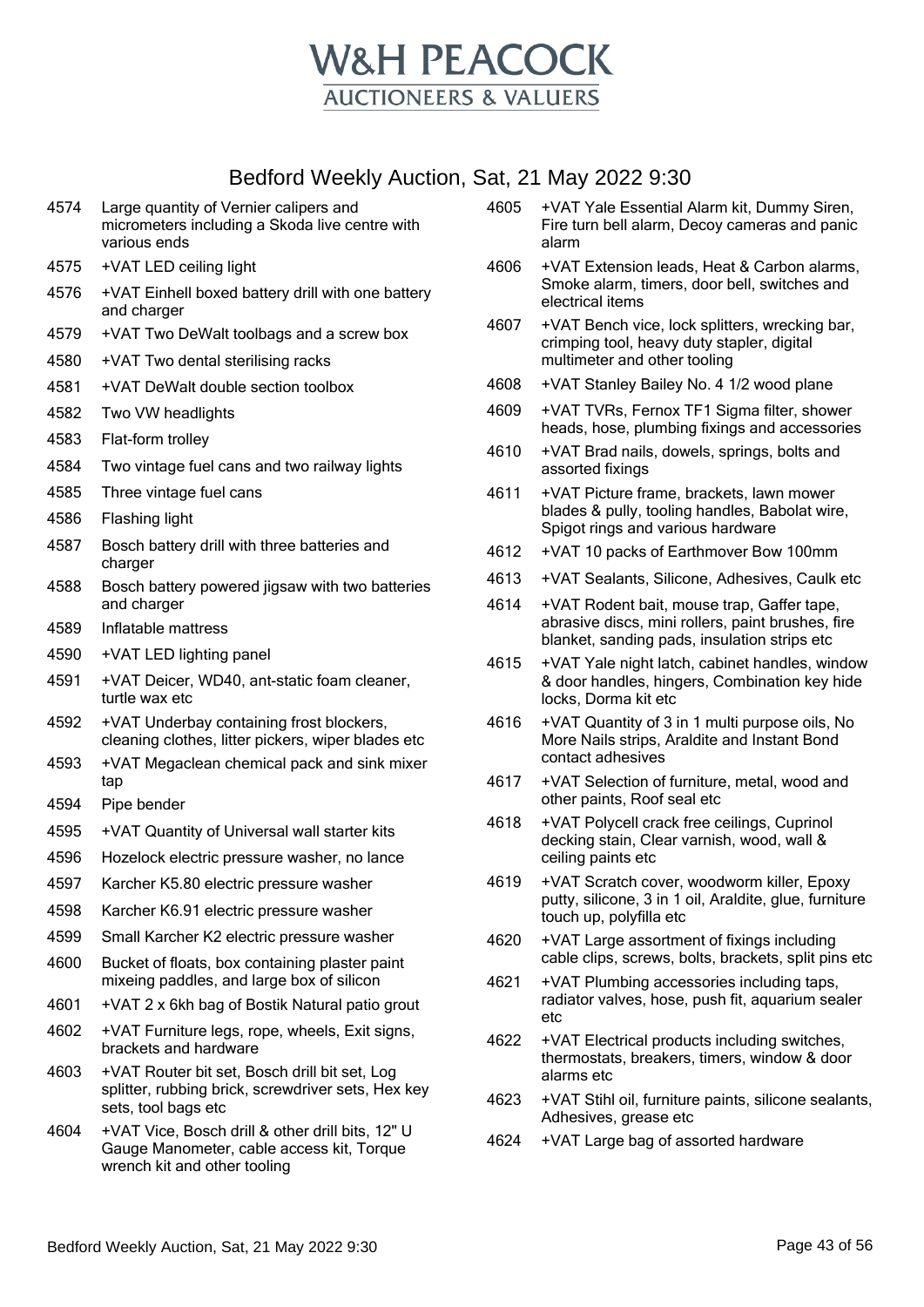

- +VAT Tape measures, Stanley staples, multi tool blades, vice, strimmer wire, adhesive tapes, sanding pads, cutting discs etc
- +VAT Padlocks, hinges, door handles, key safe boxes, door chains etc
- +VAT Pliers, wrench, cable strippers, drill chucks, screwdrivers, drill bits, digital caliper, wood planer blades, log splitter and other assorted tooling
- +VAT Co2 welding cable, Ratchet wrench, charger & 2 batteries and LED sensor light
- +VAT Bag of ThermoMelt brown Dorus
- 2 boxes of various tools and toolbelts
- +VAT Half underbay containing hinges, brackets, pipe guides, hooks, etc.
- +VAT 3 tubs of Silka fast fix jointing compound and dry wall adhesive
- +VAT Box containing electrical switches, sockets, light bulbs, clips etc.
- +VAT Box containing bolts, nails, file, plumbing parts etc.
- Box containing saw, files, drill bits, hole saws, Bosch battery charger etc.
- Wabasto diesel heater exhaust
- 4 pricing guns
- +VAT 4 tubs of 5W40 fully synthetic motor oil
- Box containing downlights, camera bags, etc.
- Box of assorted bulbs
- +VAT Approx. 30 warm white LED candle bulbs
- +VAT Bag of mini USB satnav car chargers
- Box of door numbers
- +VAT Box of hi-vis vests
- +VAT Small Michelin foot pump
- Nails and box containing safety goggles, safety mask, hole saw, snips etc.
- +VAT 3 boxes of Paslode nails
- Small yellow electric pressure washer
- +VAT Grohe Cosmopolitan tap
- Titan hot air stripper
- +VAT Silverline multi function rotary tool
- +VAT 12 tubs of fire proof joint sealant
- +VAT Box containing trolley jack, drills, high intensity light, sprays etc.
- Makita battery drill with one battery and charger
- +VAT 2 plastic boxes and metal toolbox of various blades, chisels, clamps, etc.
- Bay of various bagged items inc. clamps, clips, brackets, spray guns, furniture items etc.
- Boxed electric wall hung fire
- +VAT Phillips air purifier
- +VAT Boxed Meaco portable air conditioning unit
- +VAT Toolmaster foldup sack truck
- +VAT Large quantity of cable ties and other ties
- Small Karcher 411A electric pressure washer, no lance
- Gainsborough electric shower, boxed
- +VAT Small woodworking vice
- +VAT Karcher window vac
- Mattock with handle
- +VAT Mira Sport electric shower
- Small Draper electric bench saw and small box containing sounders
- Evolution 110V chopsaw
- +VAT 7 assorted boxes of various tools inc. spanners, punches, hammers, saws, files, pliers, etc.
- +VAT Box of various items inc,. tie down straps, Pure Path swing path trainer, rat traps etc.
- Large underbay of various car parts inc. brake discs, pads, cup holders, wheel trims, car mp3 players etc.
- Box of cable ties
- +VAT Large reel of speaker cable
- 2 boxes of heat shrink tubing
- 3 boxes containing milling table clamps, engineering Morse Taper drill bits, milling cutters and reamers
- 3 boxes containing micrometers, thread gauge, boring bars, ring tool tips and turning tools
- 3 boxes containing taps, dies and tap and die holders
- Wooden box containing drill, jig saw, light, sander, etc.
- 3 wooden boxes and wooden plane
- Bag of locks and bike locks
- +VAT Approx. 20 iPhone car chargers
- 110v extension cable and transformer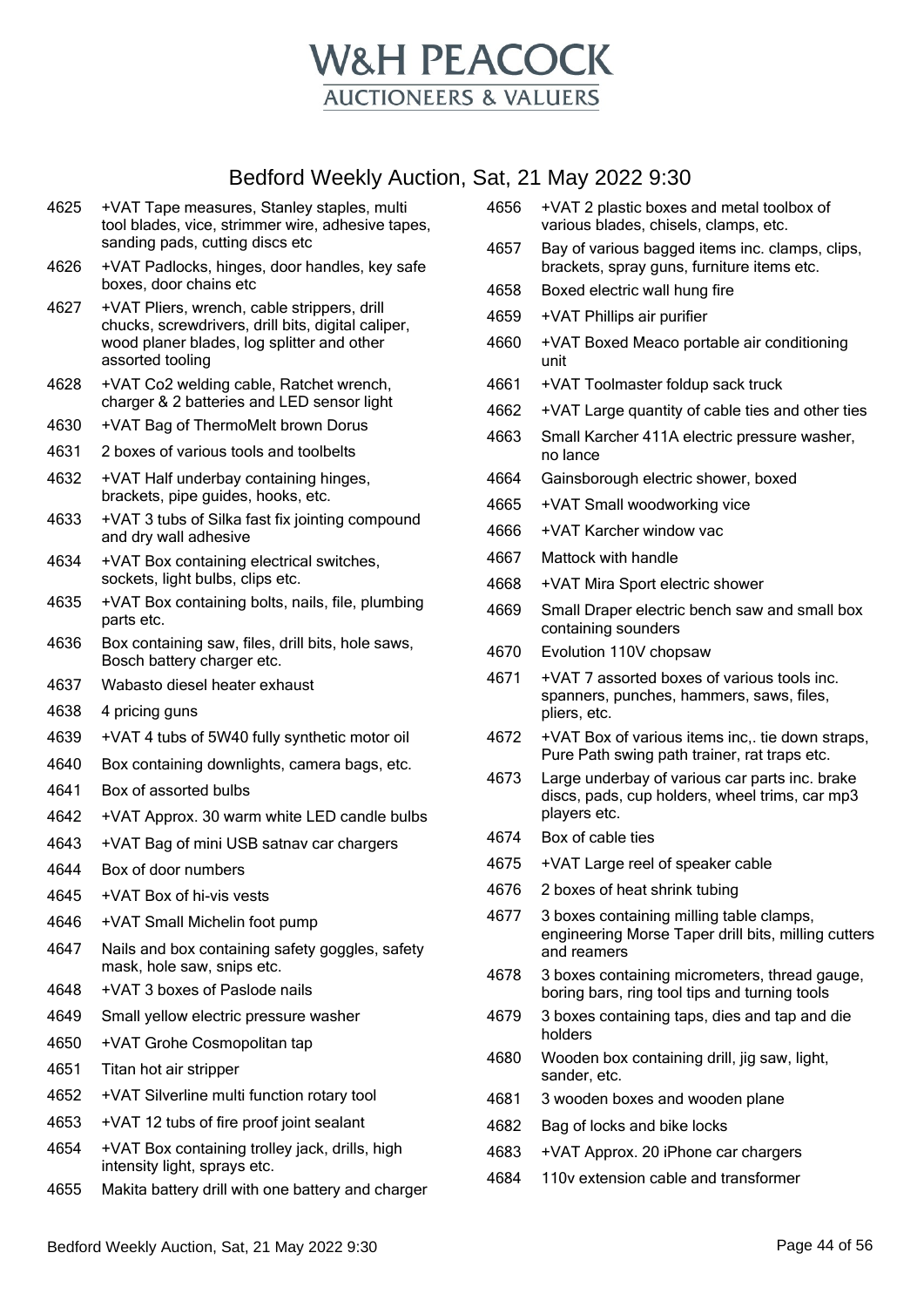

- +VAT Quantity of decking patio brushes Wooden box containing drill bits, mastic gun, nails, framing nails, etc.
- 2 boxed Damixa bath shower mixers
- Makita 110v 9.5" angle grinder
- +VAT Hilka chain block
- +VAT Swarfega motor oil, dust bin bags, etc.
- +VAT 5 boxes of Everbuild grip fill
- 5 galvanized buckets
- +VAT Approx. 15 multi tool bike repair kits
- +VAT Approx. 20 LED lights
- +VAT 7 rechargeable air pumps
- 8 assorted clamps
- +VAT Under bay containing wood glue, silicon, aluminium tape, masking tape, paintbrushes and wood preservative
- +VAT Under bay containing decorating items incl. lining paper, dust sheets, white spirit wood adhesive, etc.
- 2 boxed Transit Sachs shock absorbers
- 4 boxes of assorted car parts
- +VAT Under bay containing nuts, bolts, screws, washers, fixings, etc.
- +VAT Under bay containing nuts, bolts, screws, washers, fixings, etc.
- +VAT Under bay containing screws, brackets, handles, clamps, linbins, etc.
- +VAT Delonghi white oil-filled radiator
- +VAT Delonghi oil-filled radiator
- +VAT Delonghi oil-filled radiator
- +VAT Grey Delonghi oil-filled radiator
- +VAT Boxed oil filled radiator
- Boxed electric fire
- Half under bay containing fixings, bolts, screws, brackets, handles, straps, etc.
- +VAT Boxed Winix air purifier
- +VAT Boxed Winix air purifier
- Dyson Air Blade
- +VAT Box containing AG8 batteries
- Box containing small ceramic heater
- +VAT 15 boxes of antibacterial spray and wipes
- +VAT 2 Tavistock toilet seats

| <b></b> | $     -$                                                     |
|---------|--------------------------------------------------------------|
| 4718    | +VAT Boxed wall mounted electric fire                        |
| 4719    | +VAT Mini drier                                              |
| 4720    | +VAT Small boxed De Longhi oil filled radiator               |
| 4721    | +VAT Convector heater                                        |
| 4722    | +VAT 4 boxes of 'Documents Enclosed' labels                  |
| 4723    | +VAT Ducatti XXXL motorbike jacket                           |
| 4724    | +VAT 9 boxes of black rubble sacks                           |
| 4725    | +VAT 10 boxes of black rubble sacks                          |
| 4726    | 3 large boxes of hand sanitiser                              |
| 4727    | +VAT Quantity of insulation and thermal sheets               |
| 4728    | Bestway Lay-Z-Spa pump                                       |
| 4730    | Double aluminium extension ladder                            |
| 4731    | Air conditioning unit with pipes and remote<br>control       |
| 4732    | Air conditioning unit with pipes and remote<br>control       |
| 4733    | Air conditioning unit with pipes and remote<br>control       |
| 4999    | *Withdrawn*                                                  |
| 5001    | Brass finished and faux marble two tier console<br>table     |
| 5002    | Camera shaped table lamp                                     |
| 5003    | Modern weight driven long case clock                         |
| 5004    | +VAT Painted Brooke Bond Tea sign                            |
| 5005    | Painted rocking horse                                        |
| 5006    | Cabin cruiser pond boat                                      |
| 5007    | Ercol sideboard with three central drawers                   |
| 5008    | 3 x Victorian jewellery boxes                                |
| 5009    | 9 x pieces of floral patterned Suzie Cooper<br>crockery      |
| 5010    | Edwardian chest of two over two drawers                      |
| 5011    | Copper five piece fire companion set to include<br>the stand |
| 5012    | Enamelled Players double-sided sign                          |
| 5013    | Lyons Tea enamelled double-sided sign                        |
| 5014    | 2 x glazed pine display cases                                |
| 5016    | Glazed hanging display cabinet                               |
| 5017    | Pine two seater bench                                        |
| 5018    | Vintage lifebuoy                                             |
|         |                                                              |

Mahogany toilet mirror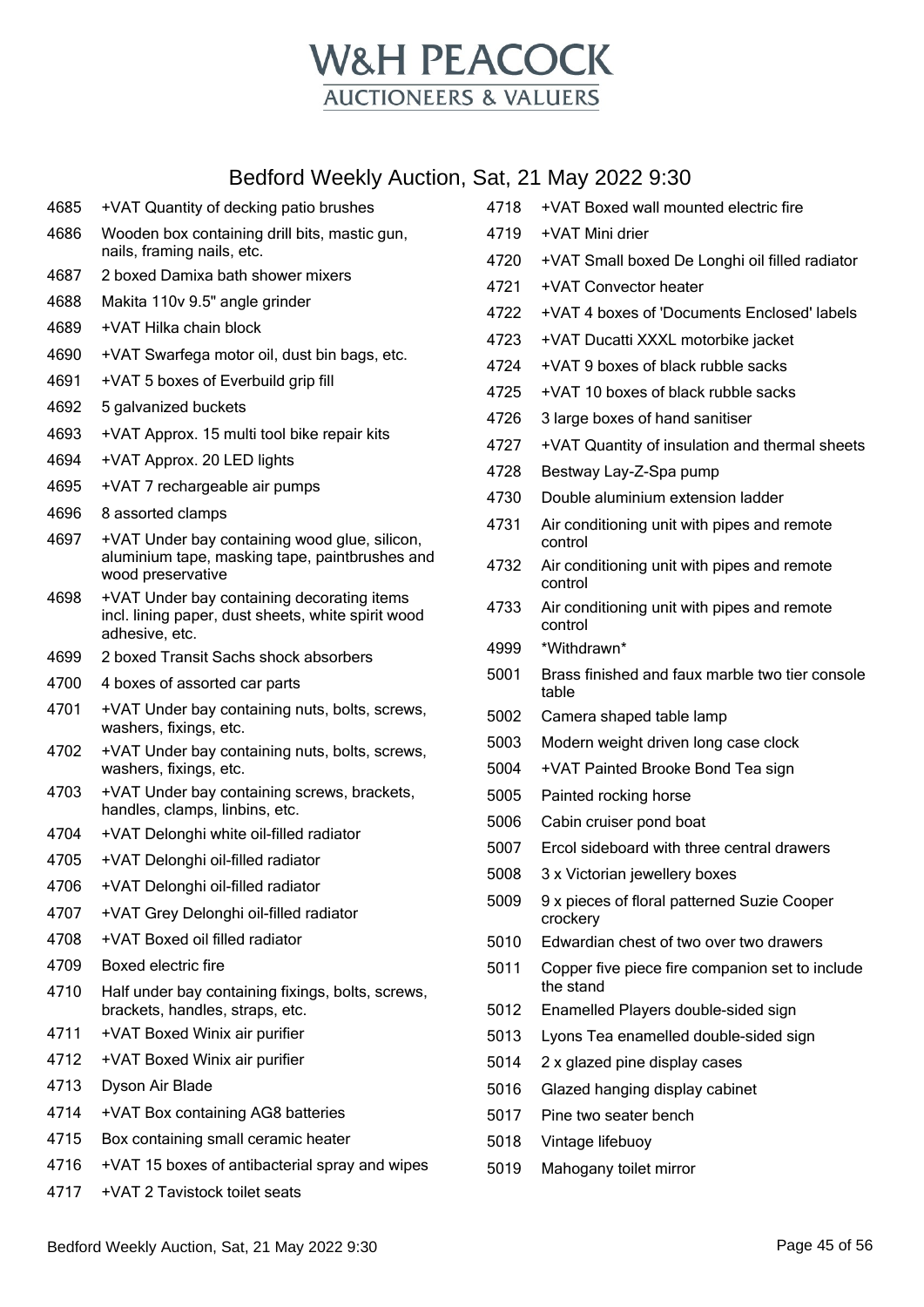

- Glazed coffee table with figures of the zodiac
- Pair of signed limited edition sailing prints by John Steven Dews
- Large Indian print with sacred cattle, gods and figures
- +VAT (7) Rectangular mirror in silver frame
- +VAT Grey fabric corner suite in two sections
- Pair of cream leather Himolla reclining armchairs
- Stressless style cream leather two seater sofa
- Coulson print of a Lancaster bomber plus a print of a Scottish military officer
- Modern palette knife oil on canvas city scape with cathedral and figures in foreground
- Limited edition abstract in red
- 2 x modern oils on canvas royal family figures
- Modern James Purdey & Sons shotgun advertising sign
- Oil on canvas harbour with boats
- Framed and glazed 1950's Ladybird children's wear advertising print
- French print of a chateau
- 6 x engravings of the Lake District, The Boyhood of Raleigh, cityscapes and coastal scenes
- Wall clock in oak case
- Framed portrait of a lady
- Watercolour children skipping
- Watercolour of tango dancers
- 4 x clown figures
- Rectangular bevelled mirror in pine frame
- Oleograph figures in barge plus an oil on board - sheep in meadow
- Framed and glazed photographic print of fighter planes
- +VAT 2 x oval mirrors in ebonised and gilt frames
- Peter Gladman oil on board mountains with woodland
- Oil on board ruined abbey, oak tree and figures in foreground
- Modern oil on board rural scene, stream and bridge, village in background
- Print by Tom Keating entitled 'The Dancing Class'
- 2 x framed and glazed prints female figures
- Watercolour horse and jockey, plus a print of a race horse entitled 'Aldaniti'
- Oil on card Venetian canal
- Oil on canvas cityscape with figures in gilt frame
- Watercolour of moorland
- Oil on board African scene with donkey and figure
- Wall clock in the shape of a drum
- Print after Charles Dickson entitled "The lower pool" (as found) and a modern watercolour of a shore scene
- 2 x modern wall hangings abstract figure plus a Marvel figure entitled Thanos
- Limited edition print flowers and butterflies
- Picture of pirates boarding a ship
- Mexican embroidered panel
- Engraving of a cathedral
- Limited edition prints of meadow flowers and farm buildings, pond with flowers and meadow
- Gouache seven panelled picture entitled 'Bunyans County' by A.J. Foster
- 2 x Helen Bradley prints figures in park
- Box containing a quantity of prints to include misty morning, cityscape, coastal scene plus mirrors
- Halifax Building Society double-sided advertising sign
- Grey painted pine multi-drawer chest
- 2 x glass jugs and 6 x drinking glasses
- 1950's toilet mirror
- Dome topped anniversary clock
- Dome topped mantle clock
- Gold painted French mantle clock
- Beech bookcase with glazed sliding doors
- 2 x painted plaster Dutch figures
- Spelter figure of a lady embodying French industry
- Four door contemporary drinks cabinet
- Tripod oak planter
- Anglepoise style desk lamp
- Brown glazed studio pottery lamp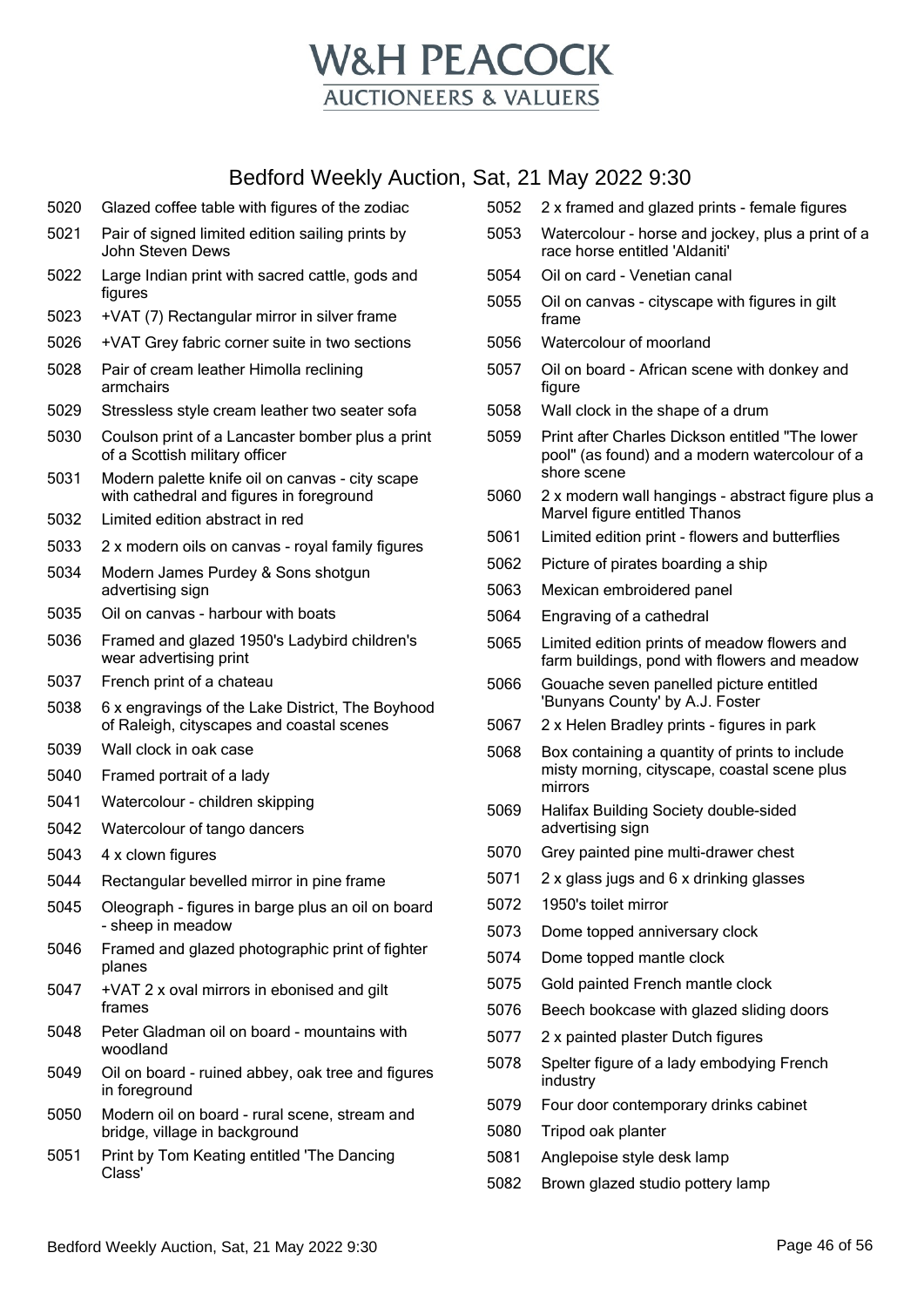

| 5083 | Metal meshwork storage cabinet with pine<br>surface                                                  |
|------|------------------------------------------------------------------------------------------------------|
| 5084 | Pair of stick back penny chairs                                                                      |
| 5085 | Brass oil lamp                                                                                       |
| 5086 | Circular tripod side table, plus a three tier corner<br>what-not stand                               |
| 5087 | Low slung hi-gloss coffee table                                                                      |
| 5088 | Box containing touch plates, Victorian and later<br>letter plates, door handles and a Victorian lock |
| 5089 | Pair of dark oak three drawer bedside cabinets                                                       |
| 5090 | Footstool with hinged lid and leopard print cover                                                    |
| 5091 | Walnut coffee table on cabriole supports                                                             |
| 5092 | +VAT Painted magic sign                                                                              |
| 5093 | Mahogany coal scuttle                                                                                |
| 5094 | +VAT Wooden model of a tank                                                                          |
| 5096 | Modern pine sideboard, two drawers over two<br>doors                                                 |
| 5097 | Ornate wall clock with Viking longboat finial                                                        |
| 5098 | 4 x Clarice Cliff bowls, jug and a vase                                                              |
| 5099 | Cream painted chest of four drawers                                                                  |
| 5100 | Mantle clock with Corinthian columns to the side                                                     |
| 5101 | Cast iron golfing themed doorstop                                                                    |
| 5102 | Beech display cabinet with drawers and<br>cupboard under                                             |
| 5103 | Alfred Cox for Heals dressing table with 3 panel<br>mirror plus chest of 4 drawers                   |
| 5104 | Decca wind up gramophone                                                                             |
| 5105 | Vintage desk fan                                                                                     |
| 5106 | Blue velvet footstool plus Lloyd Loom style chair                                                    |
| 5107 | G-Plan nest of 3 tables                                                                              |
| 5108 | Pair of Japanese vases                                                                               |
| 5109 | Pair of anniversary clocks                                                                           |
| 5111 | Pair of cream painted table lamps with shades                                                        |
| 5112 | Contemporary white painted chest of 4 drawers                                                        |
| 5113 | +VAT Bow back 4 seater sofa                                                                          |
| 5114 | Photographic print of Sean Connery                                                                   |
| 5115 | Armchair with exposed frame and grey fabric<br>cushions                                              |
| 5116 | Green painted coal scuttle                                                                           |
| 5117 | 1940s swivel office chair                                                                            |

Victorian button back nursing chair

- Brass table lamp plus pottery lamp with red fabric shade
- Industrial machinists swivel chair
- Georgian mahogany drop side table and 2 bergere bedroom chairs
- Oatmeal fabric armchair
- 2 frames plus artists paint box
- Inlaid nest of 3 tables
- Blue fabric button back armchair
- +VAT Eames style armchair with footstool
- +VAT Mirrored 2 drawer bedside cabinet
- Mrs. Beatons cook book
- Resin figure of rabbit
- Italian glass dining table with two retractable leaves \*Retailed by Heals and the original cost believed to be circa £4,000\*
- Dome top Smiths mantle clock
- Pair of cast iron dog door stops
- Figure of water buffalo plus owl
- Pine storage cabinet with drawers to the side
- Circular Egyptian copper tray
- Mirror in decorative gilt frame
- +VAT Fabric day bed
- Pair of chrome finish and faux crocodile skin barbers chairs
- Large wicker laundry basket
- +VAT Quantity of loose paintings and prints depicting rural and urban scenes, Natwest piggy bank advertising sign, Edwardian print, figures on boats plus constable print of the wheat fields
- Green canvas trunk
- Japanese embroidery, fan and 2 prints of geisha girls
- 2 vintage trunks
- Pair of pine 3 drawer bedside cabinets plus miniature storage cabinet
- Jewellery box with drawers under
- Pair of chrome and grey leather effect bar stools
- Pair of silver painted molded plastic swivel bar stools
- Oak low slung armchair
- Button back armchair on ball and claw supports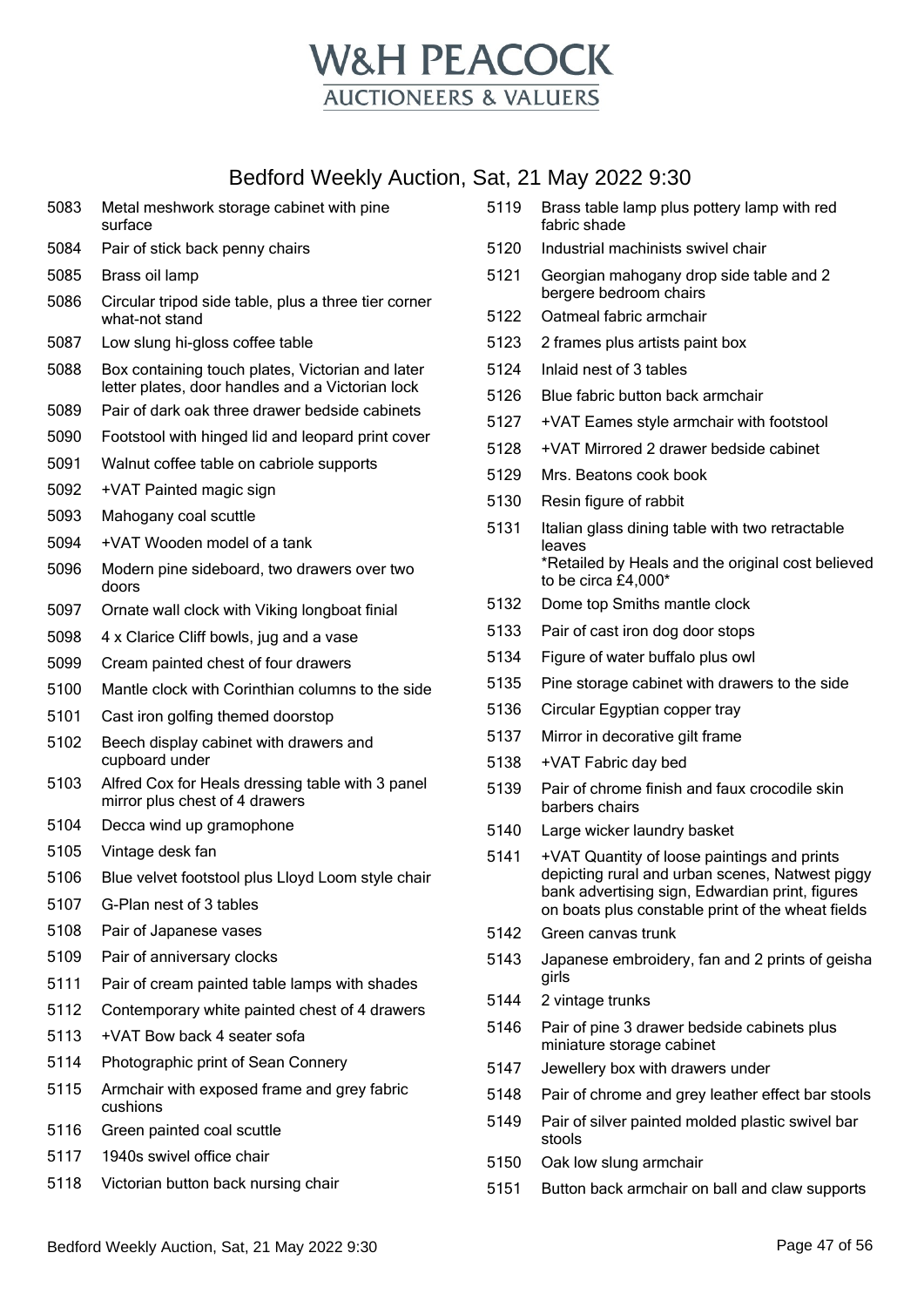

- +VAT Grey suede effect reclining armchair
- Pair of chrome and beech finished bar stools
- 7 Kardonia birthday card samplers
- Marble effect coffee table
- Vintage leather suitcase
- Floral patterned button back armchair
- 2 drawer shoe rack
- 5 oriental and floral patterned vases
- 2 folding beech book racks
- Walnut writing slope
- Oak cutlery canteen on raised supports
- Drop side 2 tiered tea trolley
- 3 table lamps with shades
- Reproduction serpentine fronted narrow chest of 4 drawers
- Metal adjustable table lamp
- Reproduction mahogany coffee table with drawer under
- Pair of prints depicting wine bottles
- Pine bureau with drawer and cupboard under
- Blue painted 2 drawer desk plus a sewing box
- Fisherman's creel plus landing nets, tackle etc
- G-plan extending dining table plus 6 chairs
- Ercol drop side table
- 2 trinket boxes
- 2 studio pottery vases plus a jug
- 2 blue and white floral patterned plant pots
- +VAT Cream leather effect 3 seater sofa (AF)
- Modern oil on canvas of fishing boats at anchor
- 4 stags antlers
- Painted child's desk plus chair
- 3 Carved beech dining chairs with embroidered seats £10-20
- Hanging Chinese brass censer
- Chinese brass temple dog
- Copper warming pan
- +VAT 2 beech penny chairs
- Oak desk with folding surface
- Boxed floor lamp Black leather effect swivel office chair Satin walnut dressing chest Edwardian mahogany side table plus a floral inlaid table Moulded glass fruit bowl Oak television stand Carnival glass clown, lady and animal figures plus quartz mantle clock G-plan fresco range long john sideboard Box containing porcelain and plastic dolls Box containing a Hummel table lamp plus 3 others Pair of Staffordshire dogs Chrome table with circular glazed surface Chrome table with circular glazed surface Chromed circular 2 tier table (AF) Pair of oils of church hall and village street 3 x decanters Oriental vase plus a lidded pot Pair of brass candlesticks, a door stop, ornamental horse cart, tortoise ashtray plus a figure of an infantry man Case containing shellac records Plastic model of a 2 masted sailing ship Fryer shaped decanter, hotel plate, lidded honey pots, ginger jar, glassware and general crockery Victorian writing slope Teak fold over trolley Beech stick back dining chair Porcelain doll Teak coffee table with magazine rack to the side +VAT Grey 2 seater sofa section (AF) +VAT 5 x moulded plastic stacking chairs +VAT Headboard, quantity of prints, furniture parts and cushions plus an ottoman Petite child's travelling typewriter Circular glazed coffee table In His Masters Voice windup gramophone
- Victorian mirror back sideboard
- Victorian painted brass 4ft bedstead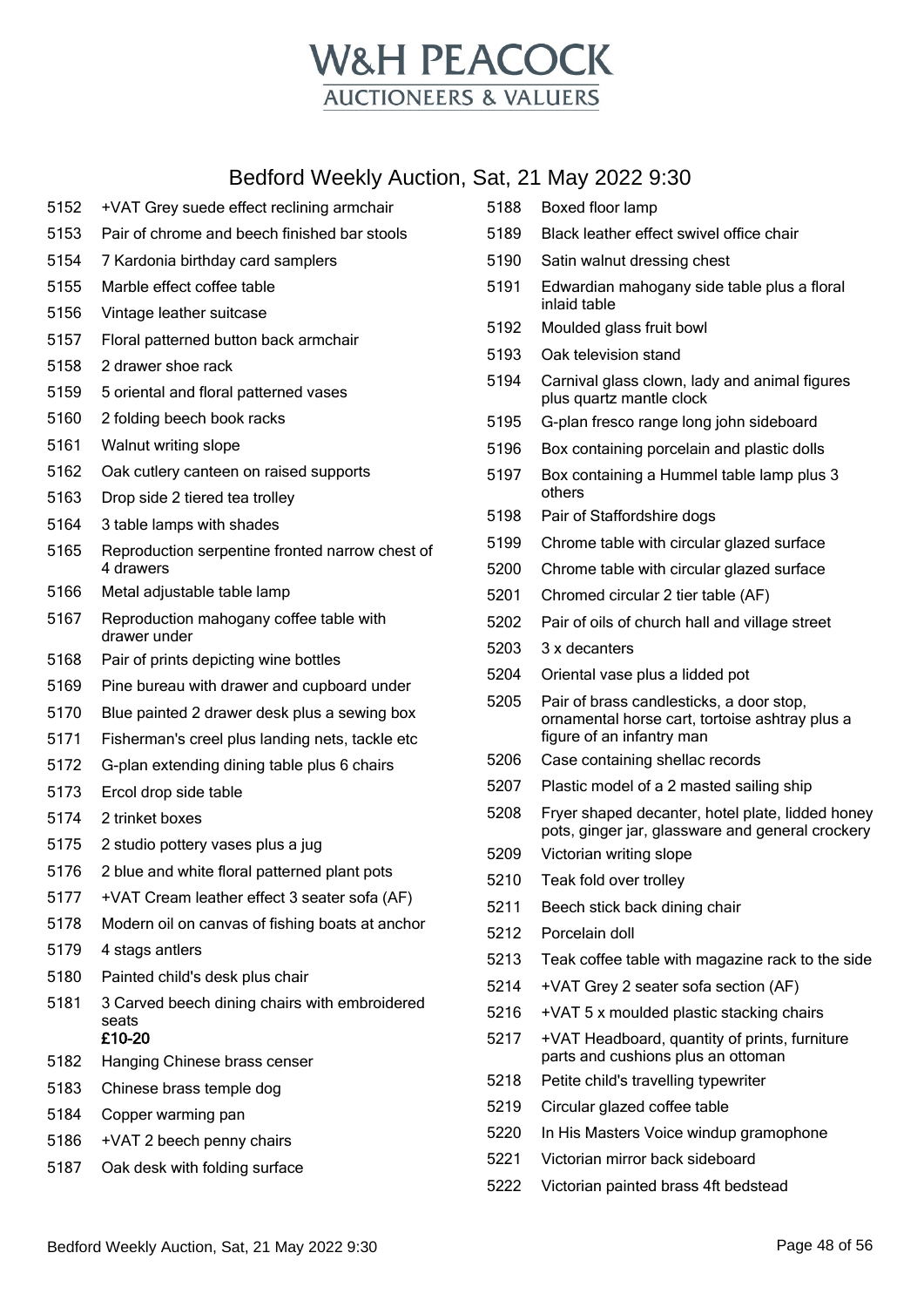

| 5223 | 6 x wheelback chairs, to include a single carver                                                                  |  |
|------|-------------------------------------------------------------------------------------------------------------------|--|
| 5224 | Cream painted single bedstead                                                                                     |  |
| 5225 | 4 x walking sticks                                                                                                |  |
| 5226 | Reproduction yew two drawer console table                                                                         |  |
| 5227 | Reproduction His Masters Voice wind up<br>gramophone with brass horn                                              |  |
| 5228 | Beech dining table with glazed insert plus 6 x<br>blue fabric chairs                                              |  |
| 5229 | Brass ornamental steam train plus a beer cart                                                                     |  |
| 5230 | Green painted two seater Chesterfield sofa                                                                        |  |
| 5231 | Grass work figure of a dog                                                                                        |  |
| 5232 | 2 x brass finished ceiling lights                                                                                 |  |
| 5233 | 3 metal adjustable floor lamps                                                                                    |  |
| 5234 | 4 x folding metal chairs                                                                                          |  |
| 5235 | Modern oil on canvas - figures at the Wailing<br>Wall                                                             |  |
| 5236 | Edwardian overmantle                                                                                              |  |
| 5237 | Canvas Bergen rucksack                                                                                            |  |
| 5238 | Canvas Bergen rucksack                                                                                            |  |
| 5239 | Box containing prints, mirrors and frames                                                                         |  |
| 5240 | +VAT Tresanti electric fire with surround                                                                         |  |
| 5241 | Large quantity of prints and watercolours to<br>include country church, the dancers, dolphins at<br>sea plus maps |  |
| 5242 | Edwardian double door gentleman's wardrobe<br>with drawer under                                                   |  |
| 5243 | Victorian walnut bow fronted chest of two over<br>three drawers                                                   |  |
| 5244 | Pair of bedroom chairs with Bergere seats                                                                         |  |
| 5245 | +VAT 2 x fluffy cushions                                                                                          |  |
| 5246 | G Plan astro table                                                                                                |  |
| 5247 | Amber resin urn plus two floral decorated vases                                                                   |  |
| 5248 | Oak serving tray, copper kettle plus pot and a<br>pot                                                             |  |
| 5249 | Pine military packing case                                                                                        |  |
| 5250 | +VAT Jali dining table                                                                                            |  |
| 5251 | Adjustable desk lamp                                                                                              |  |
| 5252 | Pair of Chinese prints on silk                                                                                    |  |
| 5253 | Collection of glass and onyx animals                                                                              |  |
| 5254 | +VAT Seven framed and glazed comical hunting<br>engravings                                                        |  |
| 5255 | Carved Indian side table with folding base                                                                        |  |

| 5256 | Dark wood blanket box                                                                                      |
|------|------------------------------------------------------------------------------------------------------------|
| 5257 | Mirrored coffee table                                                                                      |
| 5258 | 1950's pot cupboard plus a sewing box                                                                      |
| 5259 | Satin walnut dressing chest                                                                                |
| 5260 | Green painted dresser                                                                                      |
| 5261 | Three abstract canvas                                                                                      |
| 5262 | Cream painted double wardrobe                                                                              |
| 5263 | +VAT Chrome finished and glazed table lamp                                                                 |
| 5264 | +VAT Dark wood double door drinks cabinet                                                                  |
| 5265 | White painted wardrobe with mirrored door                                                                  |
| 5266 | Oak and pine roll top desk                                                                                 |
| 5267 | Grey fabric single bed base with storage under                                                             |
| 5268 | Boxed Z bed (as found)                                                                                     |
| 5269 | Metal console table with marble surface                                                                    |
| 5270 | Beech finished open storage unit                                                                           |
| 5271 | Mahogany effect glazed display cabinet with<br>cupboard under                                              |
| 5272 | Glazed pine bookcase with cupboard under                                                                   |
| 5273 | Two 1950s bevelled mirrors                                                                                 |
| 5274 | Quantity of Constable and other rural prints plus<br>an embroidery                                         |
| 5276 | Print of Harpur Square, Bedford                                                                            |
| 5277 | Two Arthur Delaney limited edition townscapes<br>with trams                                                |
| 5278 | Multi-panelled mirror                                                                                      |
| 5279 | Botero print with a large lady                                                                             |
| 5280 | Charles Prout (1783-1852),<br>A meandering river,<br>signed,<br>watercolour,<br>image 17 x 43 cm<br>£40-60 |
| 5281 | Oval bevelled mirror in oak frame                                                                          |
| 5282 | Nicholas Ferral limited edition print - hare in<br>meadow                                                  |
| 5283 | Oil on canvas of fishermen's huts with sea in<br>background                                                |
| 5284 | +VAT Floral patterned mat plus a quantity of<br>loose maps                                                 |
| 5285 | Pair of metal angel wings                                                                                  |
| 5286 | Bentwood part bedstead (a/f)                                                                               |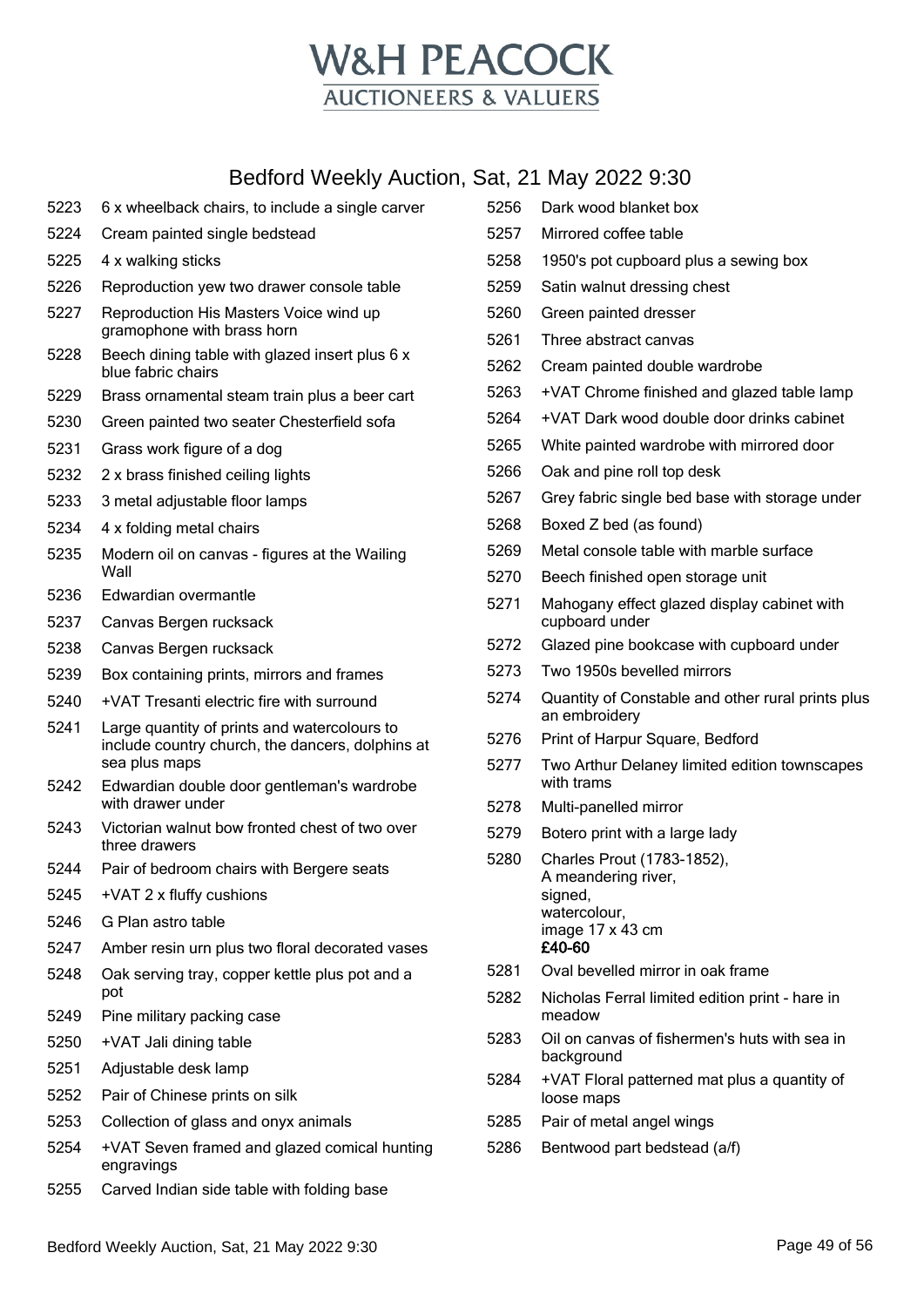

| 5287 | Oil on board of a sunflower, an abstract print,<br>plus a modern oil on canvas of a lake with | 5321 | Wall tapestry of a couple with falcons on<br>horseback                                          |
|------|-----------------------------------------------------------------------------------------------|------|-------------------------------------------------------------------------------------------------|
|      | cottage and trees (as found)                                                                  | 5322 | Floral octagonal mat with central medallion                                                     |
| 5288 | Two brass trays                                                                               | 5323 | +VAT Weeping willow tree with LED lights                                                        |
| 5289 | +VAT (4) Bevelled mirror                                                                      | 5324 | +VAT Weeping willow tree with LED lights                                                        |
| 5290 | +VAT (8) Michael Lynagh photographic print                                                    | 5325 | +VAT Olive green and beige carpet                                                               |
| 5291 | (5) Georgian banjo barometer                                                                  | 5326 | +VAT 3 boxes containing bed parts                                                               |
| 5292 | +VAT (1) Limited edition Indian wall hanging                                                  | 5327 | Brass single bedstead (AF)                                                                      |
| 5293 | +VAT (10) Circular bevelled mirror                                                            | 5328 | Floral carpet with red background and central                                                   |
| 5294 | Reproduction mahogany extending dining table<br>and 2 chairs                                  |      | medallion                                                                                       |
| 5295 | +VAT Two floral mats                                                                          | 5329 | +VAT 2 modern multi coloured mats                                                               |
| 5296 | +VAT Box containing chair parts                                                               | 5330 | Beech and pine 4ft bedstead (AF)                                                                |
| 5297 | Beech finished 2 drawer filing cabinet                                                        | 5331 | quantity of maps, constable prints and oil<br>paintings of winter scenes plus winter and costal |
| 5298 | Three fishing rod display stands                                                              |      | scenes                                                                                          |
| 5299 | 5ft mattress                                                                                  | 5332 | Oak finished wardrobe (AF)                                                                      |
| 5300 | 5ft mattress                                                                                  | 5333 | *Withdrawn*                                                                                     |
| 5301 | +VAT 4ft 6 John Lewis mattress                                                                | 5334 | Oak art deco style mirror                                                                       |
| 5302 | +VAT 4ft 6 John Lewis mattress                                                                | 5335 | Pair of spelter horses                                                                          |
| 5303 | +VAT 4ft 6 John Lewis mattress                                                                | 5336 | Circular table with beaten copper surface                                                       |
| 5304 | +VAT 5ft John Lewis mattress                                                                  | 5337 | Rectangular mirror in gilt frame                                                                |
| 5305 | +VAT 5ft John Lewis mattress                                                                  | 5338 | +VAT (10) Large rectangular mirror in black<br>painted frame                                    |
| 5306 | Glazed oak display cabinet with cupboard base                                                 | 5339 | Print on fabric depicting a peacock                                                             |
|      | under                                                                                         | 5340 | Harrison Ford blade runner advertising poster                                                   |
| 5307 | Collection of deeds boxes plus a pine box and a<br>wine rack                                  | 5341 | 2 adjustable floor lamps                                                                        |
| 5308 | Oak open book case                                                                            | 5342 | +VAT (9) Rectangular bevelled mirror                                                            |
| 5309 | Oak desk with drawers to the side                                                             | 5343 | 2 blue velvet kidney shaped sofas plus a                                                        |
| 5310 | Brother sewing machine                                                                        |      | matching footstool                                                                              |
| 5311 | Sofa bed chair                                                                                | 5344 | Rocking chair with floral patterned seat                                                        |
| 5312 | Brown leather-effect dining chair                                                             | 5345 | Over mantle in stained pine frame                                                               |
| 5313 | Pair of white painted pot cupboards                                                           | 5346 | Tripod adjustable spotlight                                                                     |
| 5314 | Woollen Afghan mat                                                                            | 5347 | Narrow dark wood chest of 5 drawers                                                             |
| 5315 | 4 locker cabinet                                                                              | 5348 | Book on Florica                                                                                 |
| 5316 | Metal double door stationary cupboard                                                         | 5349 | 6 volumes of Swinburne poems                                                                    |
| 5317 | Large double door stationary cupboard                                                         | 5350 | +VAT Rectangular mirror in gilt frame                                                           |
| 5318 | +VAT Large blue and cream carpet                                                              | 5351 | +VAT (3) Rectangular mirror in grey painted                                                     |
| 5319 | Large gold and cream floral patterned carpet                                                  |      | frame                                                                                           |
| 5320 | 2 pairs of pink velvet curtains                                                               | 5352 | Metal floor lamp with shade                                                                     |
|      |                                                                                               | 5353 | Pair of tripod wine tables with marble surfaces                                                 |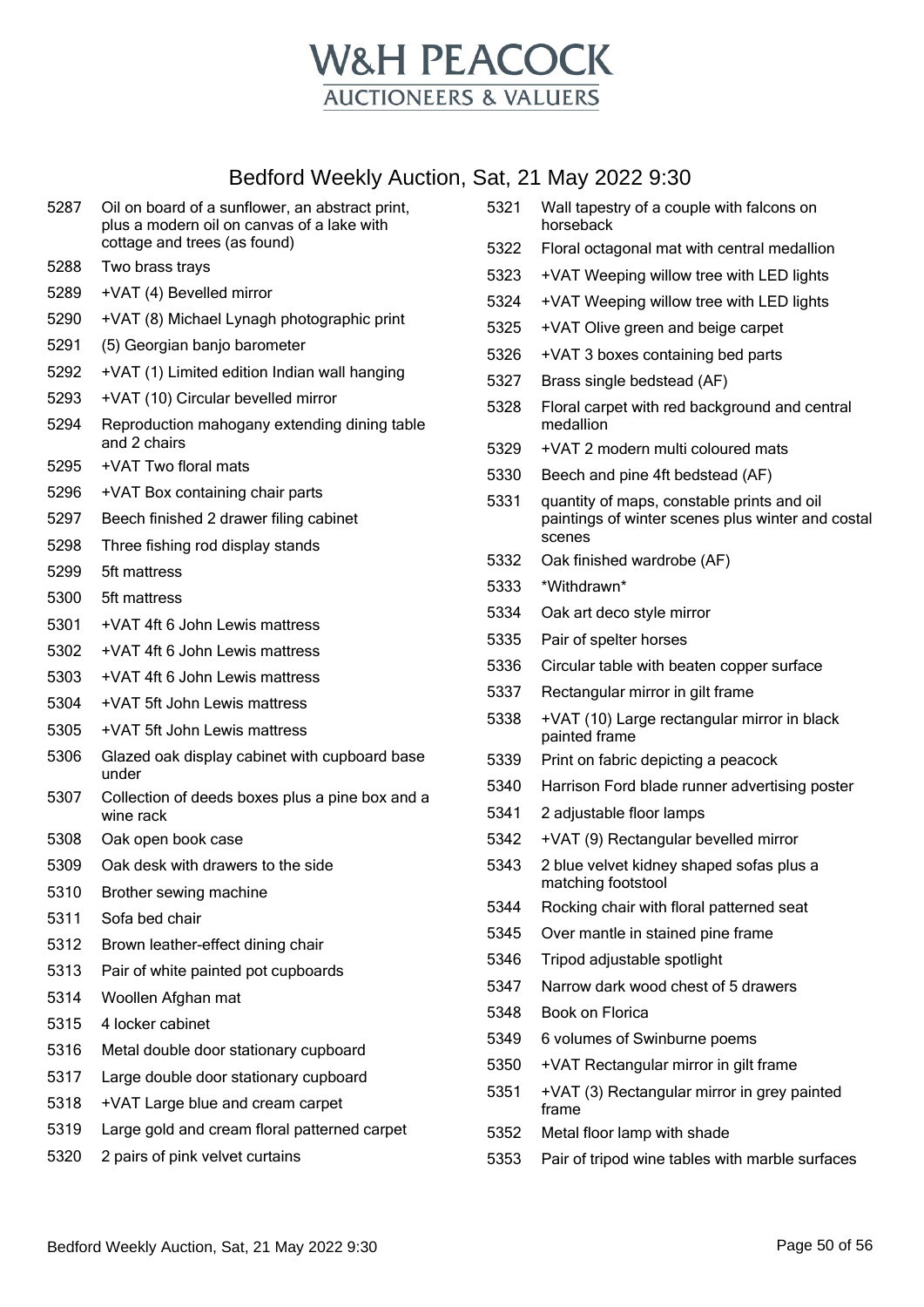

#### Bedford Weekly Auction, S

| 5354 | Floral patterned wash stand bowl, 2 pairs of<br>vases and 2 busts                                              |
|------|----------------------------------------------------------------------------------------------------------------|
| 5355 | Edwardian sideboard with carved panels                                                                         |
| 5356 | Floral and bird decorated vase                                                                                 |
| 5357 | Pair of lidded pots                                                                                            |
| 5358 | Pair of floral patterned lidded pots with temple<br>dog finials                                                |
| 5359 | Brass bon bon dish                                                                                             |
| 5360 | Brass and glazed nest of 3 tables                                                                              |
| 5361 | Coffee grinder                                                                                                 |
| 5362 | Edwardian octagonal side table with X shaped<br>stretcher                                                      |
| 5363 | 6 decanters plus a lidded jar                                                                                  |
| 5364 | Metal coat stand                                                                                               |
| 5366 | Octagonal bevelled mirror                                                                                      |
| 5367 | Modern quartz wall clock                                                                                       |
| 5368 | Book entitled 'Cathedrals, Abbeys and<br>Churches'                                                             |
| 5369 | Dark wood planter                                                                                              |
| 5370 | 2 volumes of Barrett's dictionaries                                                                            |
| 5371 | Pair of Mediterranean prints plus a constable<br>print - Flatford mill                                         |
| 5372 | Wall clock (AF)                                                                                                |
| 5373 | Vintage JK Holmes 1950's telescope with<br>original packing                                                    |
| 5374 | Mirror in silver painted frame                                                                                 |
| 5375 | Pair of costal prints                                                                                          |
| 5376 | +VAT Folding butlers tray, boxed (AF)                                                                          |
| 5377 | Mappin and Webb carriage clock (AF)                                                                            |
| 5378 | 2 quantity of coarse fishing rods in rod bags                                                                  |
| 5379 | 3 Peter Dunam water colours - Townscapes and<br>farm barns                                                     |
| 5380 | Quantity of steam train prints, botanical prints,<br>costal scenes, birds, maps and the planets                |
| 5381 | Quantity of prints and watercolours to include a<br>watercolour of a Turkish library, portrait and<br>seascape |
| 5382 | 3 modern oils - Paddle steamer, shipping in the<br>harbour plus still life with fruit and wine bottles         |
| 5383 | Box containing a quantity of floral patterned<br>crockery                                                      |
| 5384 | 2 boxes containing classic novels, Guinness box<br>of records, Bedford and Vauxhall magazines                  |
|      |                                                                                                                |

|      | iat, 21 May 2022 9:30                                                                                                                                                                       |
|------|---------------------------------------------------------------------------------------------------------------------------------------------------------------------------------------------|
| 5385 | Box containing shellac records, embroideries<br>and floral prints                                                                                                                           |
| 5386 | Box containing Noritake crockery                                                                                                                                                            |
| 5387 | Box containing Royal Albert silver crockery                                                                                                                                                 |
| 5388 | 2 rose patterned Edwardian vases                                                                                                                                                            |
| 5389 | Quantity of copper cooking vessels                                                                                                                                                          |
| 5390 | 3 boxes containing carved Scandinavian milk<br>jugs, nutcracker, ornamental animals, Hornsea<br>vases and posies                                                                            |
| 5391 | Box containing jigsaw puzzles                                                                                                                                                               |
| 5392 | Box containing Denby crockery, washstand jug,<br>glassware and crockery                                                                                                                     |
| 5393 | 3 bags containing gardening and music books<br>and magazines                                                                                                                                |
| 5394 | 3 boxes containing a quantity of Spode gold<br>rimmed crockery                                                                                                                              |
| 5396 | Box containing barometer, collectors plates and<br>ornaments                                                                                                                                |
| 5397 | Box containing air force magazines and coffee<br>table travel books                                                                                                                         |
| 5398 | 7 boxes containing books of knowledge, travel<br>guides, reference books, law and military books                                                                                            |
| 5399 | Box containing light fittings                                                                                                                                                               |
| 5400 | Box containing children's annuals                                                                                                                                                           |
| 5401 | Box containing meerkat toys                                                                                                                                                                 |
| 5402 | Gramophone in oak case                                                                                                                                                                      |
| 5403 | Painted bagatelle board                                                                                                                                                                     |
| 5404 | 7 x boxes containing dolls, figures, jigsaw<br>puzzles and games                                                                                                                            |
| 5405 | 3 x boxes containing a stoneware flagon, primus<br>stove, Royal Albert crockery, floral patterned<br>cups and saucers plus copper and brass to<br>include trays, candlesticks and ornaments |
| 5406 | Quantity of teacups and collectors plates                                                                                                                                                   |
| 5407 | 3 x boxes containing novels and reference<br>books                                                                                                                                          |
| 5408 | Box containing silver plate to include<br>candlesticks, trays and a tea service                                                                                                             |
| 5409 | Stack of model kits plus a box containing die<br>cast and other cars                                                                                                                        |
| 5411 | 5 x boxes containing vinyl records                                                                                                                                                          |
| 5412 | Box containing floral patterned vases, a tea<br>caddy, camera, crockery and china                                                                                                           |
| 5413 | Prints entitled 'Celebrities of the Army'                                                                                                                                                   |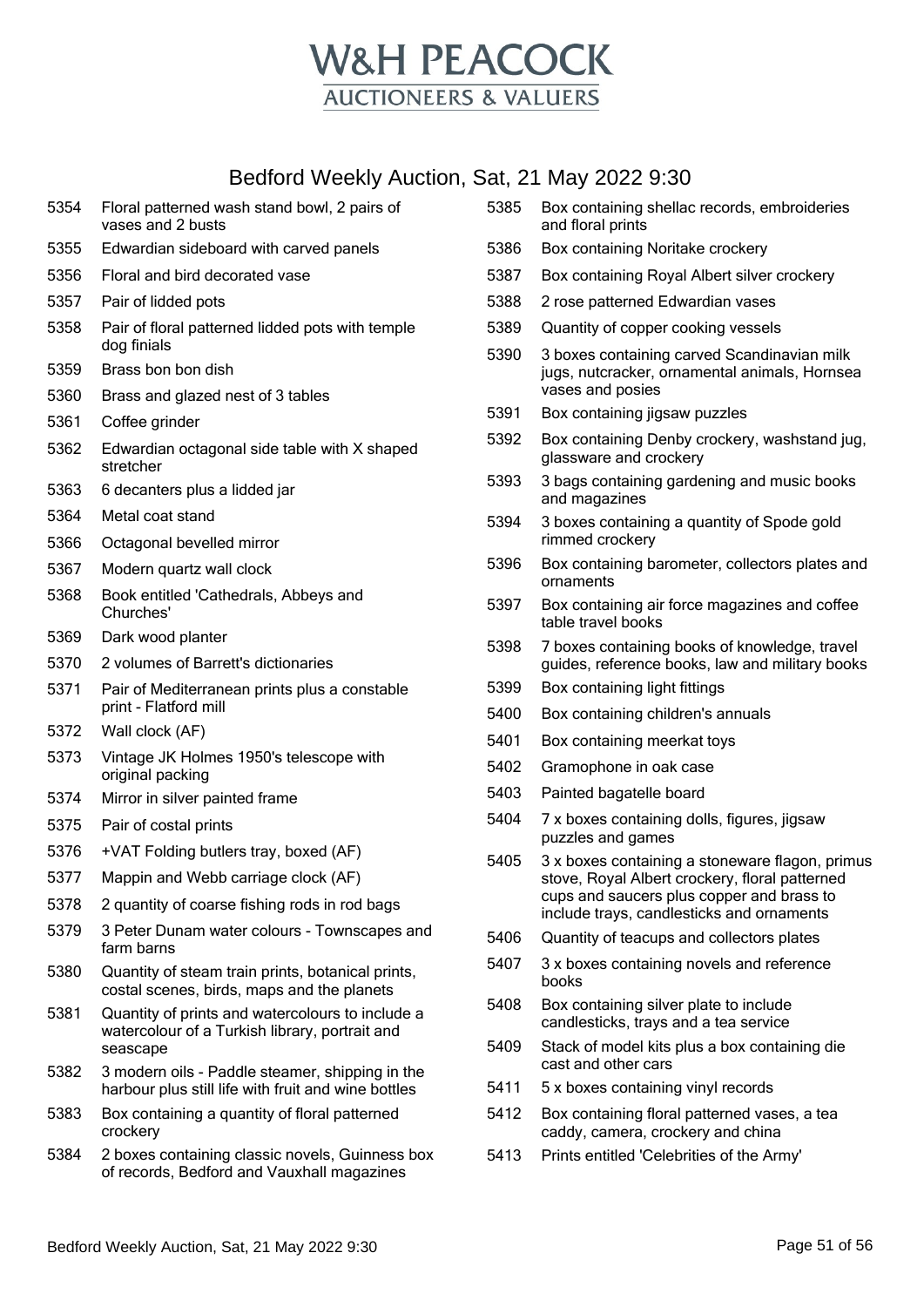

- 2 x boxes containing blue and white platter, lady figures, ivory blush dressing table tidy, brass desk tidy, crested ware and resin figure of a Collie
- Box containing a quantity of glassware, bottles, glasses and a decanter
- Box containing blue and white crockery
- Box containing blue and white crockery and a studio pottery vase
- Box with 5 x Stuart Crystal tumblers, plus a box with German wine glasses
- Ltd. Ed. Terence Cuneo print of a steam train, entitled 'Flying Scotsman'
- Box containing Elvis Presley books and memorabilia
- Stack of steam train books
- Leather fire screen plus a preserve pan, camera and a vented tin
- Box containing Wade piggy banks plus whisky barrel, novelty teapot, ornamental amber glass car and various figures
- Box containing lighting, a wine bottle holder, metal figures and a coat rack
- 4 x Wade piggy banks
- Box containing Meccano pieces
- Box containing fluffy toys
- 3 x quilted throws
- Box containing brass alligator, nutcrackers and a fox
- Box containing decanters, cruet set and bottles
- Box containing commemorative mugs and a tea towel
- Box containing glass vases
- Box containing a coffee sign, mirror, table lamps and household ornaments
- Box containing a ceiling light plus a quantity of Platinum Rose crockery, Dema white porcelain plates and glassware
- Vintage Pye radio
- (8) Box containing a first aid tin, sun dial, metal ornament and a students microscope
- Stack of Elvis Presley records
- 3 x boxes containing coloured glass, vases plus dishes, sugar shaker and lidded pots
- Box containing a quantity of royal ephemera
- 3 x carved African and Maori figures
- 5 x boxes containing a quantity of vinyl records
- Box containing History of Rock magazines
- Box containing binoculars, decanter and tumblers
- Box containing a quantity of Masons jugs, bowls and other crockery
- Overmantle in dark wood frame
- 2 x boxes containing porcelain dolls
- Bag containing lawn bowls
- Box containing silver plate and glassware
- Box containing rubber stamps
- Chinese wooden rice bowl
- Box containing a quantity of paperback novels
- 2 case Singer sewing machines
- Victorian jewellery box plus a tea caddy
- 2 boxes containing a plant pot, flat iron, coasters, toby jug, loose cutlery, tins etc
- 4 boxes containing ornaments, household crockery and glassware
- 3 bottled tantalus (AF)
- 4 boxes containing Poole dolphins, commemorative ware, ornamental figures, money boxes and a novelty teapot
- 3 boxes containing table lamp and shade, kitchen storage vessels, glassware and china
- Box containing boardgames
- 2 boxes containing record collector magazines
- Dutch studio pottery vase
- Bag containing a quantity of CD's
- Box containing 7" vinyl records
- +VAT (6) Mirror in dark wood frame
- +VAT (5) Mirror in metal frame with shelf under
- Stainless steel filing cabinet, lap desk with lights plus an arts and craft work station
- Modern Dr Who wall hanging
- Fisherman's box seat
- Framed and glazed picture of still life with wine glasses
- +VAT Print of stream with bridge and trees in background
- Box containing fishing rod parts
- 6ft super king mattress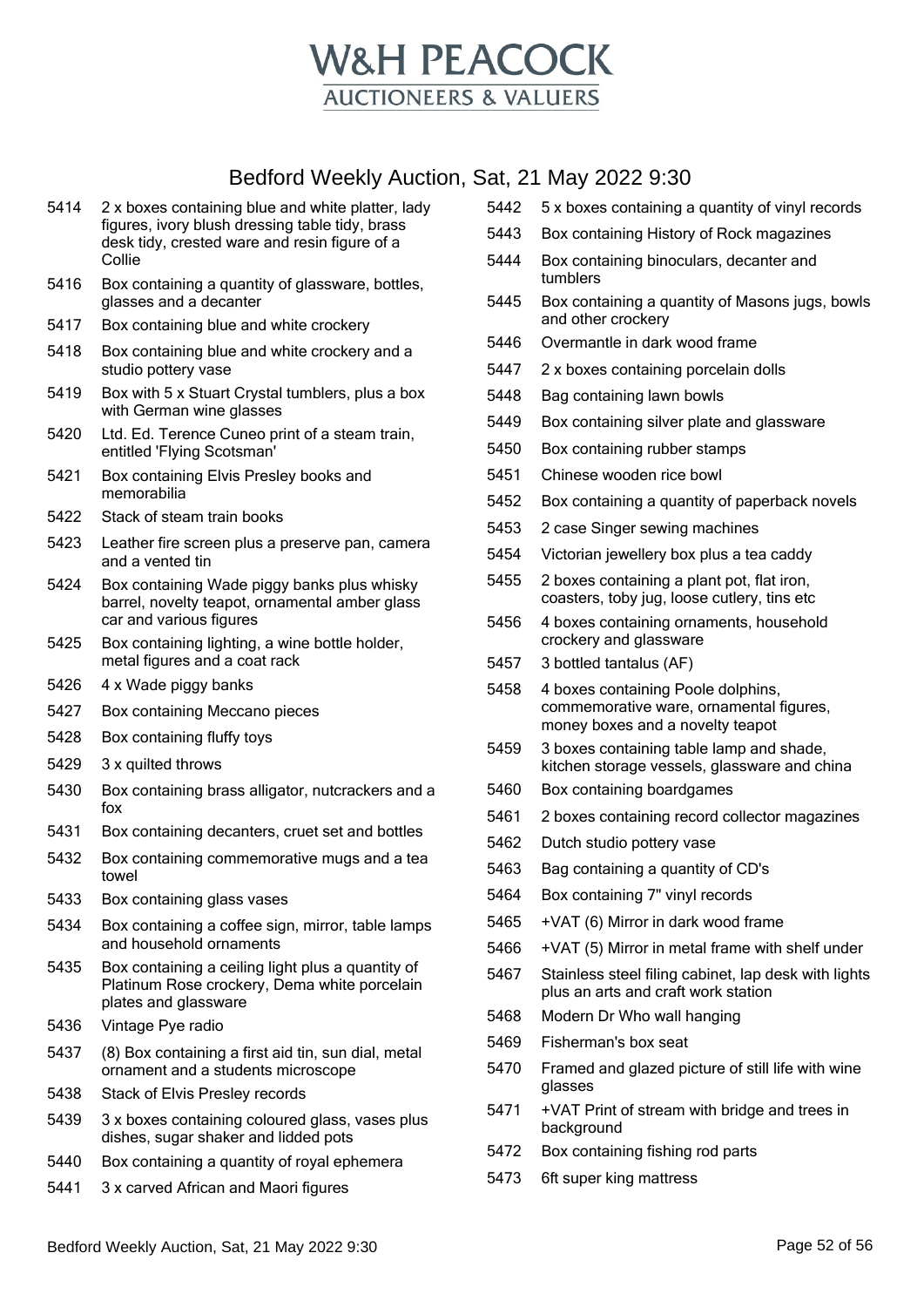

- +VAT Dormeo 5ft memory foam mattress
- +VAT Dormeo 5ft memory foam mattress
- 4ft 6 mattress
- Box containing fishing reels
- Quantity of loose maps, 'Our own country' books and shooting titles
- 2 boxes and a bag containing a large quantity of collectors plates
- Cased Singer sewing machine
- 2 wooden lawn bowls
- +VAT Box containing Jasper ware, ruby glass cornucopia plus a quantity of crockery
- 2 boxes containing ale mugs, jugs and general crockery
- 2 boxes containing Burago and other diecast cars
- 2 boxes containing football magazines
- Box containing DVD's
- Box containing a quantity of atlases, magazines and text books
- Case Husqvarna sewing machine
- 4 boxes containing a quantity of Haynes manuals, novels and steam train reference books
- +VAT Box containing a quantity of boardgames
- Picnic case with a quantity of melamine crockery
- Brass 6 branch ceiling light
- Box containing a quantity of cameras
- Quantity of reference books and CD's
- Set of kitchen scales, weights, cooking vessel, mincers, lawn bowls and a table lamp
- Box containing plastic trains and track
- 2 German bisque figures
- Box containing a brandy snifter, leonardo collection, cup and saucer, sherry glass, pottery etc
- 2 cased Singer sewing machines
- Box containing a vintage tin plus metal ware to include candlesticks, serving tray, brushes, toast rack, AA badge etc
- 2 studio pottery vases
- Box containing automobile badges
- 2 stacks and box containing vinyl records
- 2 boxes containing die cast cars
- Vintage Victorian engineer's box
- Box containing large quantity of brass ornaments
- Ice bucket, cigarette case, and lighter, silver plated spoon
- Box containing quantity of novels
- Box of vinyl records
- Large quantity of fishing tackle to include trollies, box seats, rods, cases, beds , landing mats, and reels
- 2 miniature Staffordshire dogs, Crown Derby gold aves plate and modern Greek vase
- Cage containing Hotel and silver plate to inc. teapots, jugs, candlesticks, plus hip flask
- Cage containing silver plate to inc. salts, loose cutlery, ornamental pheasant, jugs, dishes, cruet set and teaspoons, sugar nips
- Cage containing pot lids
- Cage containing Shellac record, Royal Engineers frame, medallion, and coronation ephemera
- Cage containing ornamental rabbits
- Cage containing an escalado game, Peter Pan picture book, binoculars, pens and export Japanese tea service
- Cage containing die cast toys
- Cage containing locomotive reference books, and photographs
- Cage containing loose and boxed cutlery, silver plate inc. tea service, serving spoons, and coasters, cruet set
- Cage containing oriental ceramics inc. moon flask, jugs and lidded pots
- Cage containing claret jug, glass vases, and scent bottles
- Cage containing champagne flutes and wine glasses
- Cage containing costume jewellery
- Decanter with silver palted cover
- Box containing die cast cars
- Cage containing galleried serving trays, scent bottle, loose cutlery, opera glasses, and silver plated vase
- Cage containing quantity of Grafton crockery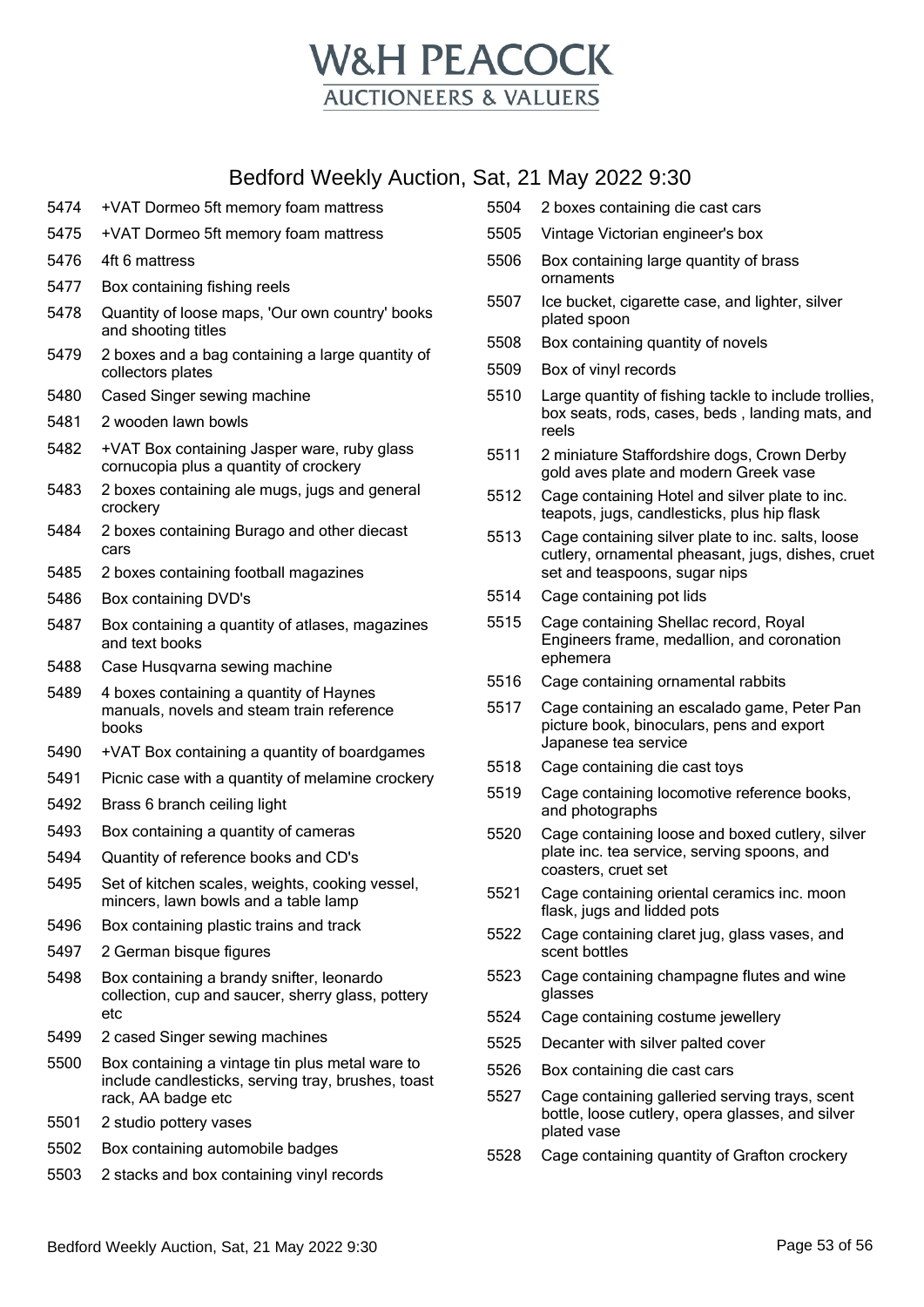

- 5529 Cage containing glass vases, ornaments, and bottle with stopper
- 5530 Cage containing family mottoes and ornaments
- 5531 Quantity of blue and white and other plates, plus 2 boxed collectors plates, and Navy rum bottle
- 5532 Cage containing collection of stone eggs, plus Chinese hard stone ornaments
- 5533 Cage containing brass weights and glass ornaments, marbles, wall plaque etc.
- 5534 Cage containing tobacco jar, ship in a bottle, candestick, bottles, and vases
- 5535 Cage containing quantity of wine glasses and tumblers
- 5536 Cage containing wristwatch, ornamental cottage, fruit bowl, glass ornament, and ice bucket
- 5537 Cased sanenwood cutlery set
- 5538 Bowling ball in canvas bag
- 5539 Cage containing wall pockets, ornaments, teapot, candlestick, and tea caddy
- 5540 Cage containing blue and white meat platter, quartz clock, Johnny Walker ash tray, pineapple ice bucket, and floral jugs
- 5541 Cage containing Hummel figures, bookends, ornamental windmill and pastille burners
- 5542 Cage containing paper mache pots, brass jug, egg with spoons, ornaments, and glassware
- 5543 Cage containing a Staffordshire figure, jasperware, graduated set of jugs, Royal Doulton Candice patterned crockery and a character teapot £20-30
- 5544 Cage containing ornamental posies, badges, prints, and Jasperware
- 5545 +VAT 5 wicker baskets
- 5546 Cage containing cups and saucers, ornamental posies, silver plate and dishes
- 5547 Cage containing marmalade pots, candlesticks, snuff box, button and floral plate
- 5548 Cage containing te card albums, postcards, and stamps
- 5549 2 John Lewis hat boxes and 2 laundry boxes
- 5550 Cage containing two paperweights, marbles plus glass bowls £20-30
- 5551 Cage containing blue and white china, lidded ginger jars, and ornaments
- 5552 Cage containing bobbins, cased cutlery set, buttons, silver plate etc.
- 5553 Box containing quantity of White Dwarf Warhammer and other magazines
- 5554 Cage containing biscuit barrel, etched glass jug, and silver plate to inc. salt/pepper sets, tray, compact, and cruet set
- 5555 Cage containing blue and white platter, rose patterned vases, ornamental posies and general crockery
- 5556 Carved horn tiger, 2 x modern cloissoné birds, hardstone figure of a sage, plus portrait of a lady in mahogany frame
- 5557 Cage containing ginger jars and jug
- 5558 Cage containing drinks optic, decanters, wine glasses, nut cracker, corkscrew
- 5559 Cage containing large quantity of Wade Whimsies, and other figures
- 5560 2 oriental vases
- 5561 Holder with hat pins
- 5562 Capo Di Monte style figure with 3 tramps
- 5563 Resin figure of a labrador
- 5564 Cage containing Wade Whimsies and colletors guide
- 5565 Cage containing quantity of commemorative mugs, Jasperware and other crockery
- 5566 Cage containing Lledo and other die cast buses and trucks
- 5567 Cage containing serving tray, commemorative ware, trios, Clarice Cliff pot
- 5568 Cage containing brass cribbage board, buckles, Staffordshire dogs, ornaments and a part tea service
- 5569 Cage containing a pot lid, loose cutlery, costume jewellery and jewellery boxes
- 5570 Cage containing Price cottage teapots, jugs, cups and saucers
- 5571 Cage containing Staffordshire flatback figures and dogs £90-120
- 5572 Cage containing Oriental and other china plus an oil lamp, decanter and vases
- 5573 Cage containing Corgi and Matchbox cars
- 5574 Cage containing soda siphon, ice bucket, glass vase and a pottery jug
- 5575 Cage containing carved wooden miniature clogs and figures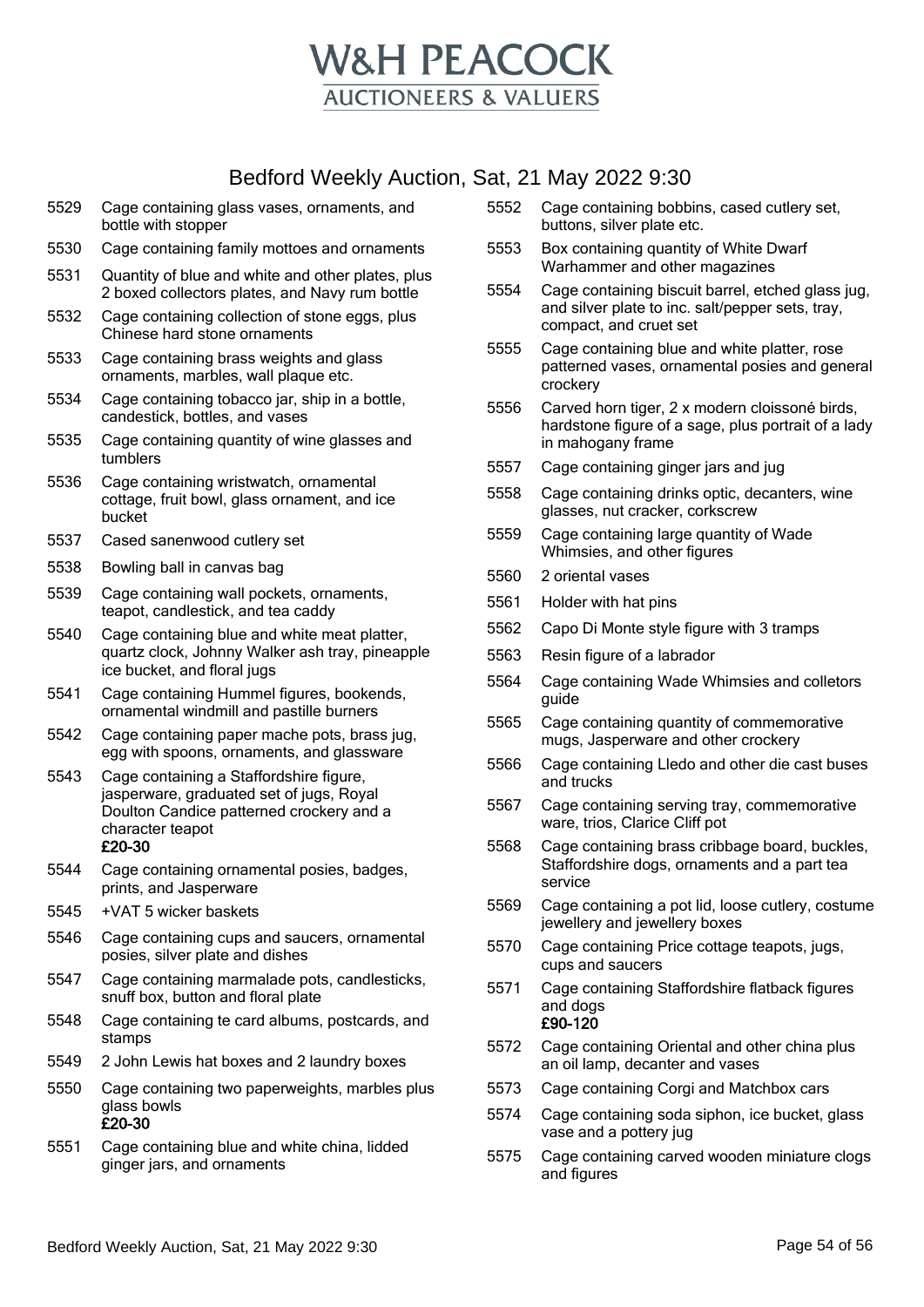

- Cage containing postcards, corkscrew, paperweight, magazines, vintage calculator, keys and trinkets
- Cage containing die-cast military vehicles
- 3 Martell jugs, decanters, glassware and teapots
- Cage containing weights, jug, floral-patterned crockery, china and a lustre
- Cage containing vintage radio, wine glasses, biscuit barrel, ornamental figures and china
- Cage containing a collection of wristwatches and costume jewellery
- Cage containing costume jewellery, chess pieces, loose cutlery and cufflinks
- Cage containing die-cast buses and cars
- +VAT Silver and beige mat
- +VAT Beige and grey carpet
- Bundle of coarse fishing rods
- +VAT Brown and white mat with black squares
- Bundle of coarse fishing rods
- +VAT Boxed entertainment unit, a/f
- Blue and white ashtray plus a quantity of Beswick Beatrix Potter and Disney figures
- 3 Beswick Ben Eagles whiskey figures
- Box containing a warrior princess collectible horse plus 3 warrior princess 12" collectible dolls
- +VAT Vtech 3 in 1 sports centre
- +VAT Box containing various military vehicles
- +VAT Childs push along trike
- +VAT Intex prism frame premium pool set
- +VAT Outdoor sports equipment
- +VAT Lifetime portable basketball system
- +VAT Weight stand in box
- +VAT Box containing a disassembled dolls house
- +VAT Neptune towers water slide plus some loose child's inflatable bouncy castles and slides
- +VAT 6 splash backs in boxes
- +VAT 2 clothes airers
- +VAT Large box of various kitchen appliances
- Under the counter Beko fridge
- Indesit washing machine
- Electric extractor fan
- Sharp microwave
- Mini Quest oven/microwave cooker
- +VAT Integrated single door oven
- Indesit washing machine
- +VAT Panasonic microwave
- White microwave
- Beko fridge freezer
- +VAT Sharp 4-door fridge freezer
- +VAT Plastic wastebin, boxed
- +VAT 1 boxed plus 1 unboxed Bridge Design tablelamp
- 5 boxed pairs of men's Burton London slip-on shoes
- 1 boxed pair of men's Burton London slip-on shoes and a pair of tan men's shoes plus 2 pairs of white men's shoes and a pair of black men's trainers/shoes
- 4 loose pairs of men's Burton London slip-on shoes
- +VAT Bag of loose WaterPik water flossers
- Bag containing various cosmetics to include FreezeFrame, Xela Rederm etc.
- Bag containing a quantity of advanced Brightening Defence sunscreens
- Bag of stretchmark bio oil
- Bag of Nip+Fab salicylic acid fix pads
- Bag of paisley cornucopia
- Box containing pet waste bags and another box of assorted cleaning detergent, LG 3D glasses etc.
- Christmas gift bags
- Bag containing cosmetics to include Dsquared² and other mixed cosmetics
- Bag of various cosmetics to include Lancome Paris etc.
- Bag of various cosmetics to include Elizabeth Arden, Chanel etc.
- Bag of various cosmetics to include Lancome Paris etc.
- +VAT Nica handbag in brown
- +VAT Jenifer Lopez JLO handbag in cream with dust bag
- +VAT 6 pairs of women's Under Armour joggers/tracksuit bottoms